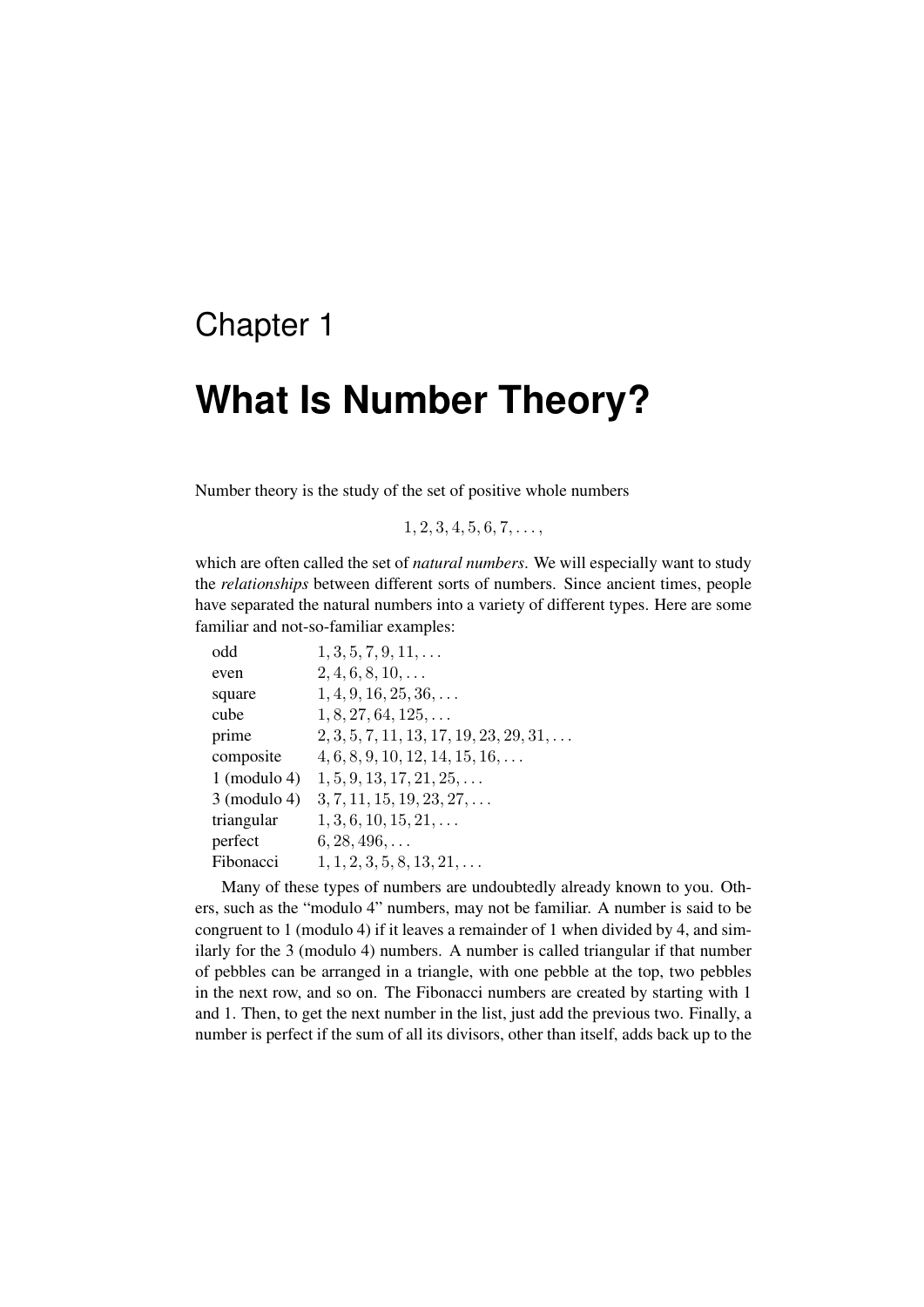original number. Thus, the numbers dividing 6 are 1, 2, and 3, and  $1 + 2 + 3 = 6$ . Similarly, the divisors of 28 are 1, 2, 4, 7, and 14, and

$$
1 + 2 + 4 + 7 + 14 = 28.
$$

We will encounter all these types of numbers, and many others, in our excursion through the Theory of Numbers.

### Some Typical Number Theoretic Questions

The main goal of number theory is to discover interesting and unexpected relationships between different sorts of numbers and to prove that these relationships are true. In this section we will describe a few typical number theoretic problems, some of which we will eventually solve, some of which have known solutions too difficult for us to include, and some of which remain unsolved to this day.

- Sums of Squares I. Can the sum of two squares be a square? The answer is clearly "YES"; for example  $3^2 + 4^2 = 5^2$  and  $5^2 + 12^2 = 13^2$ . These are examples of *Pythagorean triples*. We will describe all Pythagorean triples in Chapter 2.
- Sums of Higher Powers. Can the sum of two cubes be a cube? Can the sum of two fourth powers be a fourth power? In general, can the sum of two  $n<sup>th</sup>$  powers be an  $n<sup>th</sup>$  power? The answer is "NO." This famous problem, called *Fermat's Last Theorem*, was first posed by Pierre de Fermat in the seventeenth century, but was not completely solved until 1994 by Andrew Wiles. Wiles's proof uses sophisticated mathematical techniques that we will not be able to describe in detail, but in Chapter 30 we will prove that no fourth power is a sum of two fourth powers, and in Chapter 46 we will sketch some of the ideas that go into Wiles's proof.
- Infinitude of Primes. A *prime number* is a number *p* whose only factors are 1 and *p*.
	- *•* Are there infinitely many prime numbers?
	- Are there infinitely many primes that are 1 modulo 4 numbers?
	- *•* Are there infinitely many primes that are 3 modulo 4 numbers?

The answer to all these questions is "YES." We will prove these facts in Chapters 12 and 21 and also discuss a much more general result proved by Lejeune Dirichlet in 1837.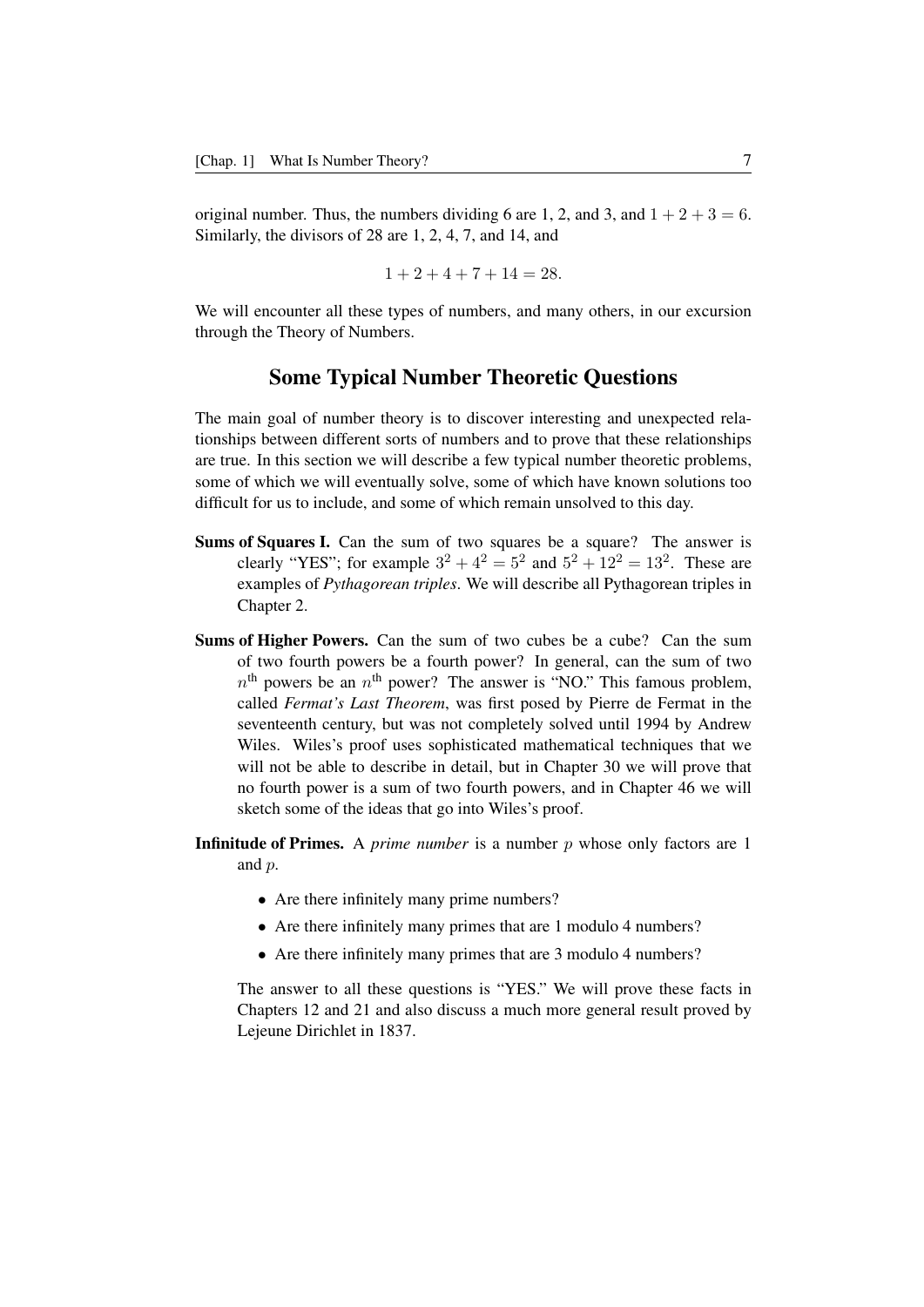Sums of Squares II. Which numbers are sums of two squares? It often turns out that questions of this sort are easier to answer first for primes, so we ask which (odd) prime numbers are a sum of two squares. For example,

| $3 = \text{NO}$                | $5 = 1^2 + 2^2$ ,  | $7 = NO$ ,         | $11 = NO$ ,              |
|--------------------------------|--------------------|--------------------|--------------------------|
| $13 = 2^2 + 3^2$ ,             | $17 = 1^2 + 4^2$ , | $19 = \text{NO}$ , | $23 = NO$ ,              |
| $29 = 2^2 + 5^2$ , $31 = NO$ , |                    | $37 = 1^2 + 6^2$ , | <b>Contract Contract</b> |

Do you see a pattern? Possibly not, since this is only a short list, but a longer list leads to the conjecture that  $p$  is a sum of two squares if it is congruent to 1 (modulo 4). In other words,  $p$  is a sum of two squares if it leaves a remainder of 1 when divided by 4, and it is not a sum of two squares if it leaves a remainder of 3. We will prove that this is true in Chapter 24.

**Number Shapes.** The square numbers are the numbers  $1, 4, 9, 16, \ldots$  that can be arranged in the shape of a square. The triangular numbers are the numbers  $1, 3, 6, 10, \ldots$  that can be arranged in the shape of a triangle. The first few triangular and square numbers are illustrated in Figure 1.1.



Figure 1.1: Numbers That Form Interesting Shapes

A natural question to ask is whether there are any triangular numbers that are also square numbers (other than 1). The answer is "YES," the smallest example being

$$
36 = 6^2 = 1 + 2 + 3 + 4 + 5 + 6 + 7 + 8.
$$

So we might ask whether there are more examples and, if so, are there in-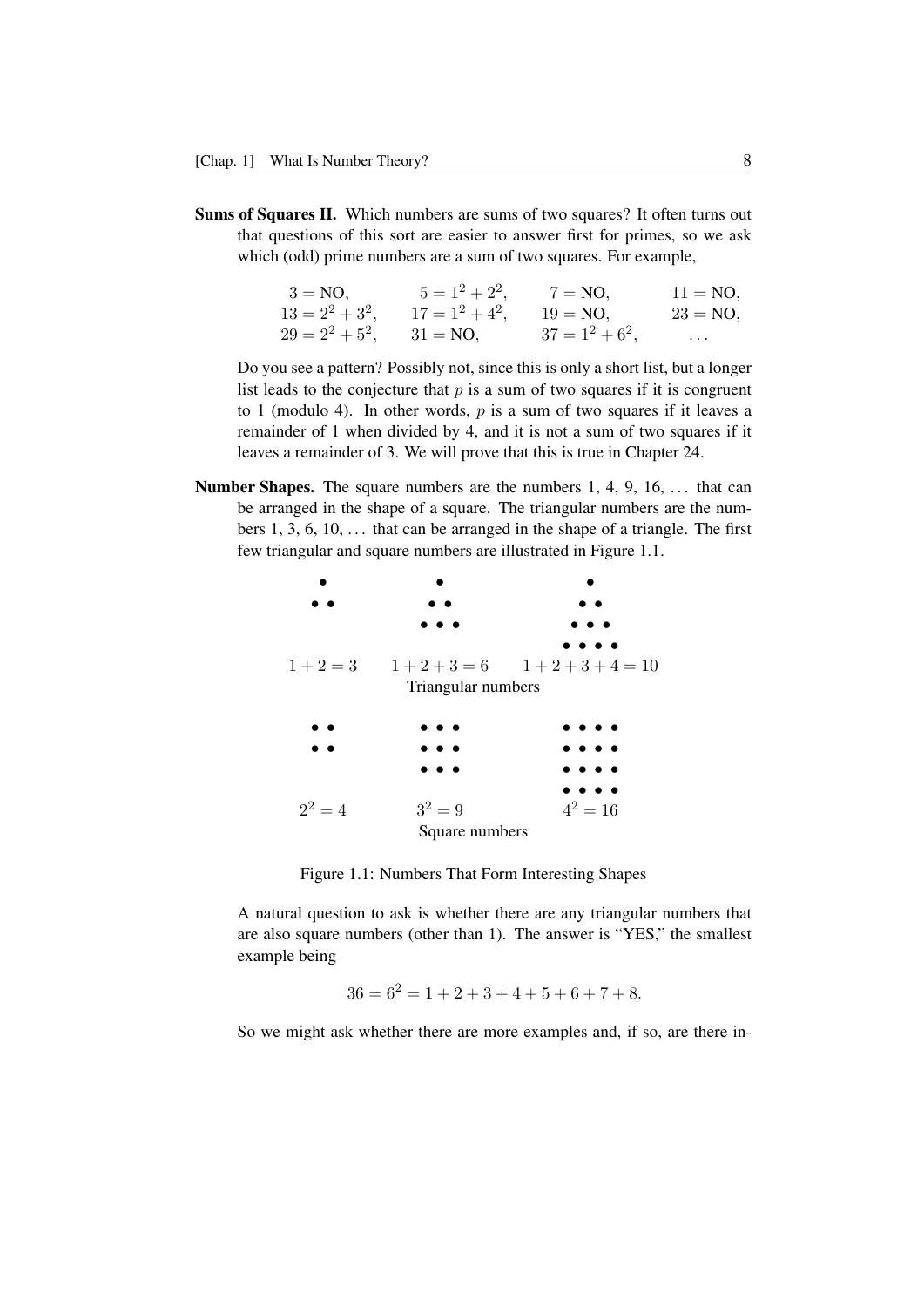finitely many? To search for examples, the following formula is helpful:

$$
1 + 2 + 3 + \dots + (n - 1) + n = \frac{n(n + 1)}{2}.
$$

There is an amusing anecdote associated with this formula. One day when the young Carl Friedrich Gauss (1777–1855) was in grade school, his teacher became so incensed with the class that he set them the task of adding up all the numbers from 1 to 100. As Gauss's classmates dutifully began to add, Gauss walked up to the teacher and presented the answer, 5050. The story goes that the teacher was neither impressed nor amused, but there's no record of what the next make-work assignment was!

There is an easy geometric way to verify Gauss's formula, which may be the way he discovered it himself. The idea is to take two triangles consisting of  $1 + 2 + \cdots + n$  pebbles and fit them together with one additional diagonal of  $n + 1$  pebbles. Figure 1.2 illustrates this idea for  $n = 6$ .





In the figure, we have marked the extra  $n + 1 = 7$  pebbles on the diagonal with black dots. The resulting square has sides consisting of  $n + 1$  pebbles, so in mathematical terms we obtain the formula

$$
2(1+2+3+\cdots+n) + (n+1) = (n+1)2,
$$
  
two triangles + diagonal = square.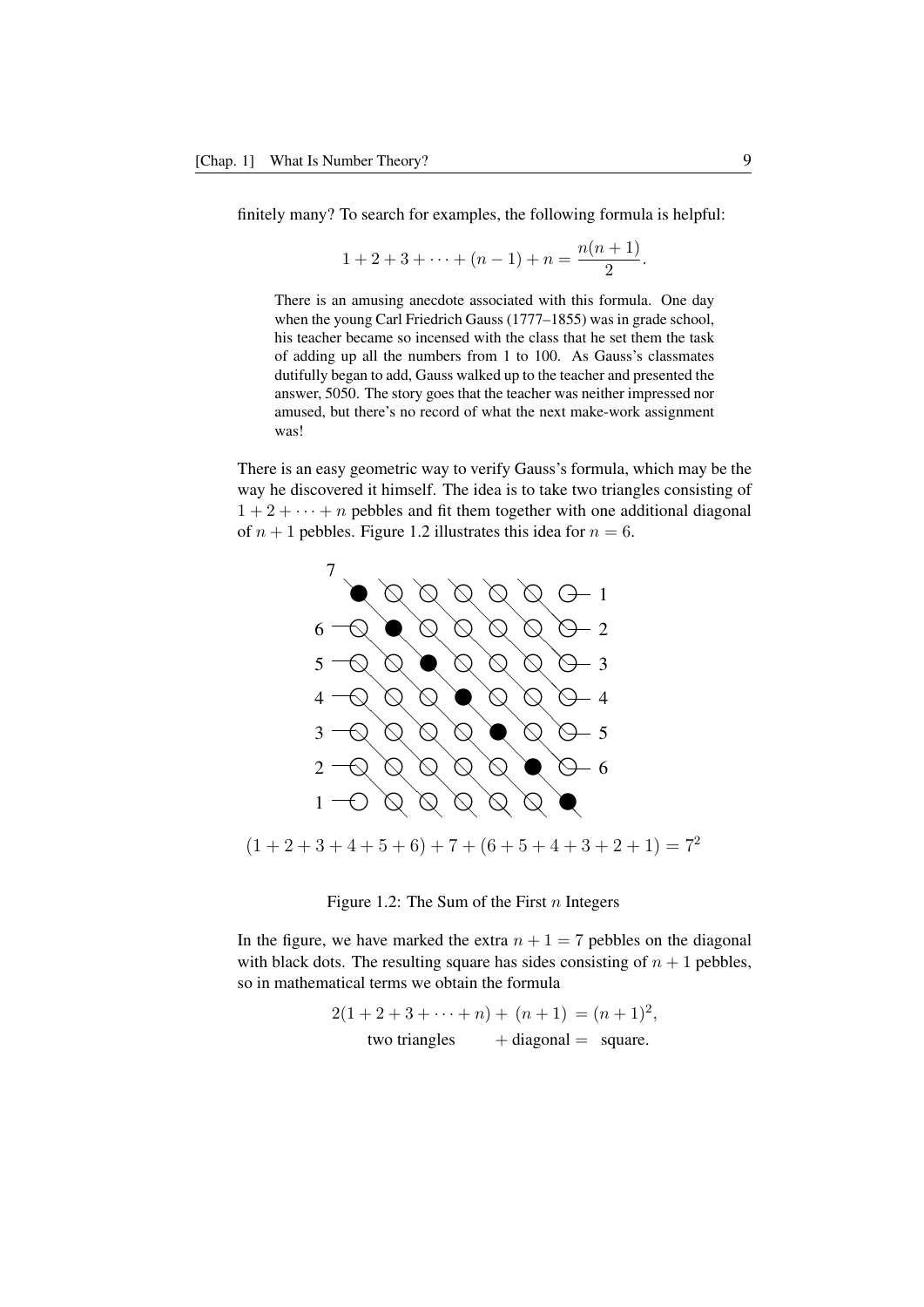Now we can subtract  $n + 1$  from each side and divide by 2 to get Gauss's formula.

Twin Primes. In the list of primes it is sometimes true that consecutive odd numbers are both prime. We have boxed these *twin primes* in the following list of primes less than 100:

|  | $\boxed{3}, \boxed{5}, \boxed{7}, \boxed{11}, \boxed{13}, \boxed{17}, \boxed{19}, \boxed{23}, \boxed{29}, \boxed{31}, \boxed{37}$ |  |  |
|--|-----------------------------------------------------------------------------------------------------------------------------------|--|--|
|  | $\boxed{41}$ , $\boxed{43}$ , $47,53$ , $\boxed{59}$ , $\boxed{61}$ , $67$ , $\boxed{71}$ , $\boxed{73}$ , $79,83,89,97$ .        |  |  |

Are there infinitely many twin primes? That is, are there infinitely many prime numbers  $p$  such that  $p + 2$  is also a prime? At present, no one knows the answer to this question.

**Primes of the Form**  $N^2 + 1$ . If we list the numbers of the form  $N^2 + 1$  taking  $N = 1, 2, 3, \ldots$ , we find that some of them are prime. Of course, if *N* is odd, then  $N^2 + 1$  is even, so it won't be prime unless  $N = 1$ . So it's really only interesting to take even values of *N*. We've highlighted the primes in the following list:

$$
22 + 1 = 5
$$
  
\n
$$
42 + 1 = 17
$$
  
\n
$$
102 + 1 = 101
$$
  
\n
$$
122 + 1 = 145 = 5 \cdot 29
$$
  
\n
$$
142 + 1 = 197
$$
  
\n
$$
162 + 1 = 257
$$
  
\n
$$
182 + 1 = 325 = 52 \cdot 13
$$
  
\n
$$
202 + 1 = 401
$$

It looks like there are quite a few prime values, but if you take larger values of *N* you will find that they become much rarer. So we ask whether there are infinitely many primes of the form  $N^2 + 1$ . Again, no one presently knows the answer to this question.

We have now seen some of the types of questions that are studied in the Theory of Numbers. How does one attempt to answer these questions? The answer is that Number Theory is partly experimental and partly theoretical. The experimental part normally comes first; it leads to questions and suggests ways to answer them. The theoretical part follows; in this part one tries to devise an argument that gives a conclusive answer to the questions. In summary, here are the steps to follow:

- 1. Accumulate data, usually numerical, but sometimes more abstract in nature.
- 2. Examine the data and try to find patterns and relationships.
- 3. Formulate conjectures (i.e., guesses) that explain the patterns and relationships. These are frequently given by formulas.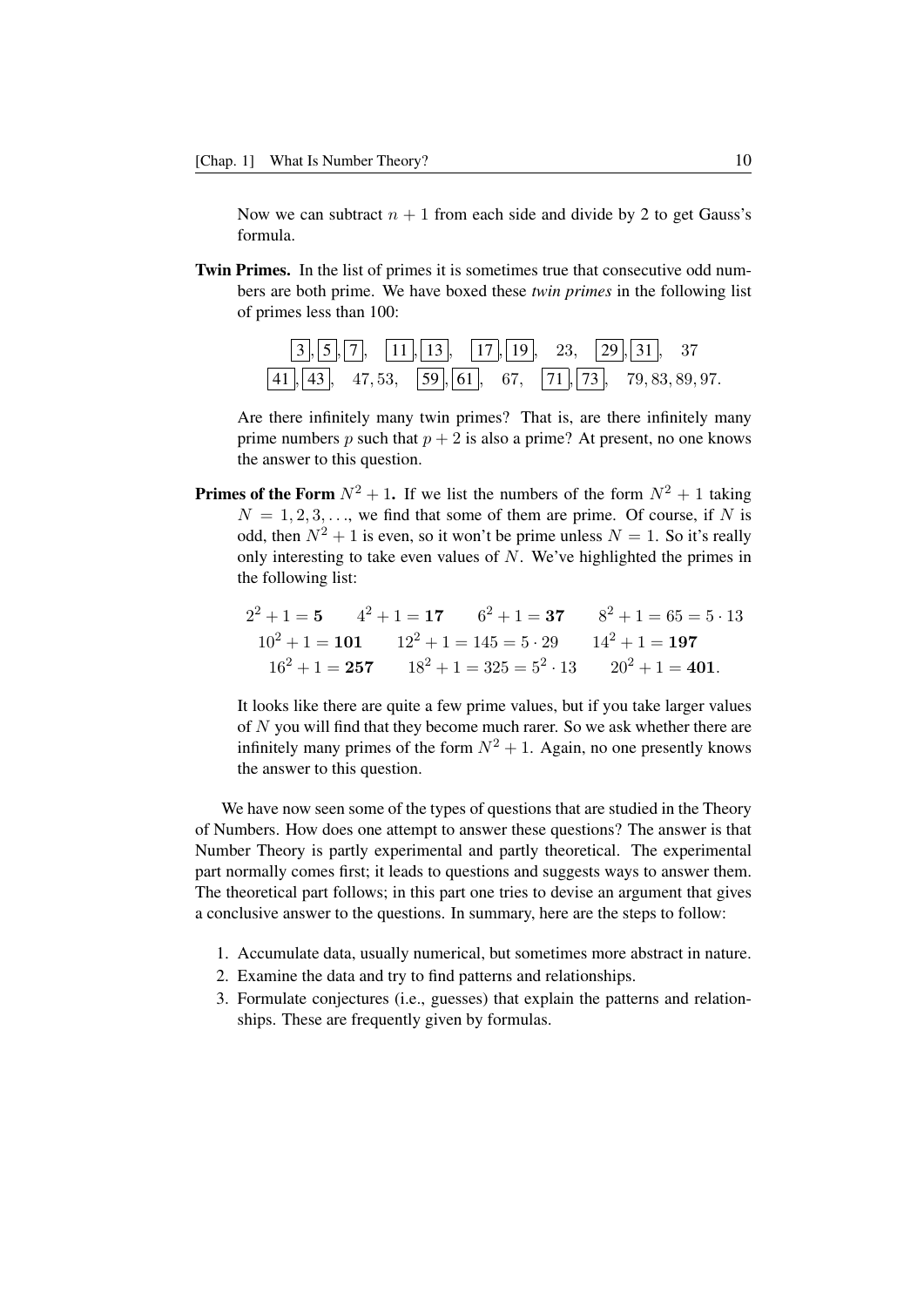- 4. Test your conjectures by collecting additional data and checking whether the new information fits your conjectures.
- 5. Devise an argument (i.e., a proof) that your conjectures are correct.

All five steps are important in number theory and in mathematics. More generally, the scientific method always involves at least the first four steps. Be wary of any purported "scientist" who claims to have "proved" something using only the first three. Given any collection of data, it's generally not too difficult to devise numerous explanations. The true test of a scientific theory is its ability to predict the outcome of experiments that have not yet taken place. In other words, a scientific theory only becomes plausible when it has been tested against new data. This is true of all real science. In mathematics one requires the further step of a proof, that is, a logical sequence of assertions, starting from known facts and ending at the desired statement.

#### **Exercises**

1.1. The first two numbers that are both squares and triangles are 1 and 36. Find the next one and, if possible, the one after that. Can you figure out an efficient way to find triangular–square numbers? Do you think that there are infinitely many?

1.2. Try adding up the first few odd numbers and see if the numbers you get satisfy some sort of pattern. Once you find the pattern, express it as a formula. Give a geometric verification that your formula is correct.

1.3. The consecutive odd numbers 3, 5, and 7 are all primes. Are there infinitely many such "prime triplets"? That is, are there infinitely many prime numbers  $p$  such that  $p + 2$ and  $p + 4$  are also primes?

1.4. It is generally believed that infinitely many primes have the form  $N^2 + 1$ , although no one knows for sure.

- (a) Do you think that there are infinitely many primes of the form  $N^2 1$ ?
- (b) Do you think that there are infinitely many primes of the form  $N^2 2$ ?
- (c) How about of the form  $N^2 3$ ? How about  $N^2 4$ ?
- (d) Which values of *a* do you think give infinitely many primes of the form  $N^2 a$ ?

1.5. The following two lines indicate another way to derive the formula for the sum of the first *n* integers by rearranging the terms in the sum. Fill in the details.

$$
1 + 2 + 3 + \dots + n = (1 + n) + (2 + (n - 1)) + (3 + (n - 2)) + \dots
$$
  
= (1 + n) + (1 + n) + (1 + n) + \dots

How many copies of  $n + 1$  are in there in the second line? You may need to consider the cases of odd *n* and even *n* separately. If that's not clear, first try writing it out explicitly for  $n = 6$  and  $n = 7$ .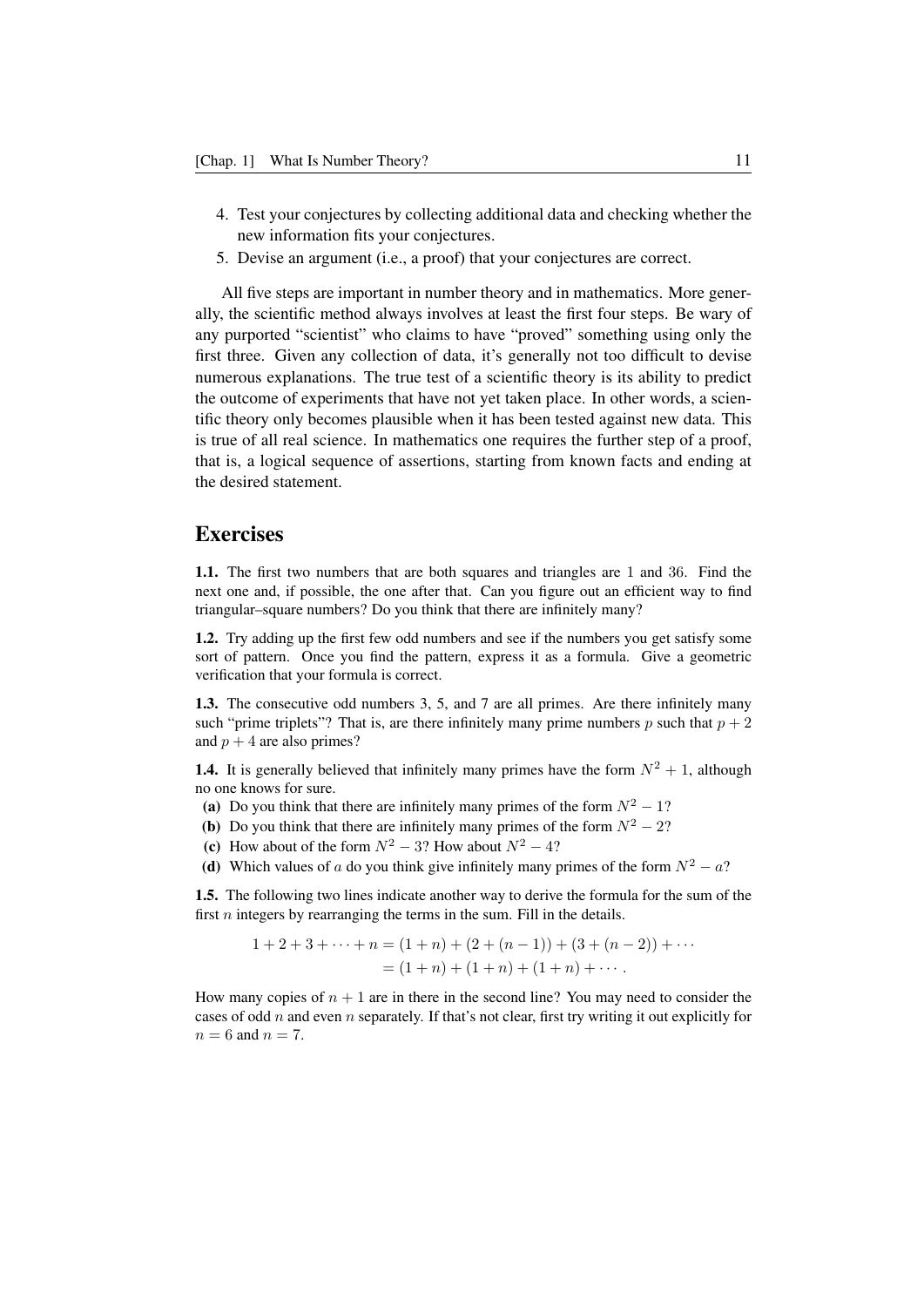1.6. For each of the following statements, fill in the blank with an easy-to-check criterion:

- (a)  $M$  is a triangular number if and only if  $\overline{\hspace{1cm}}$  is an odd square.<br>
(b)  $N$  is an odd square if and only if  $\overline{\hspace{1cm}}$  is a triangular number.
- (b)  $N$  is an odd square if and only if  $\blacksquare$
- (c) Prove that your criteria in (a) and (b) are correct.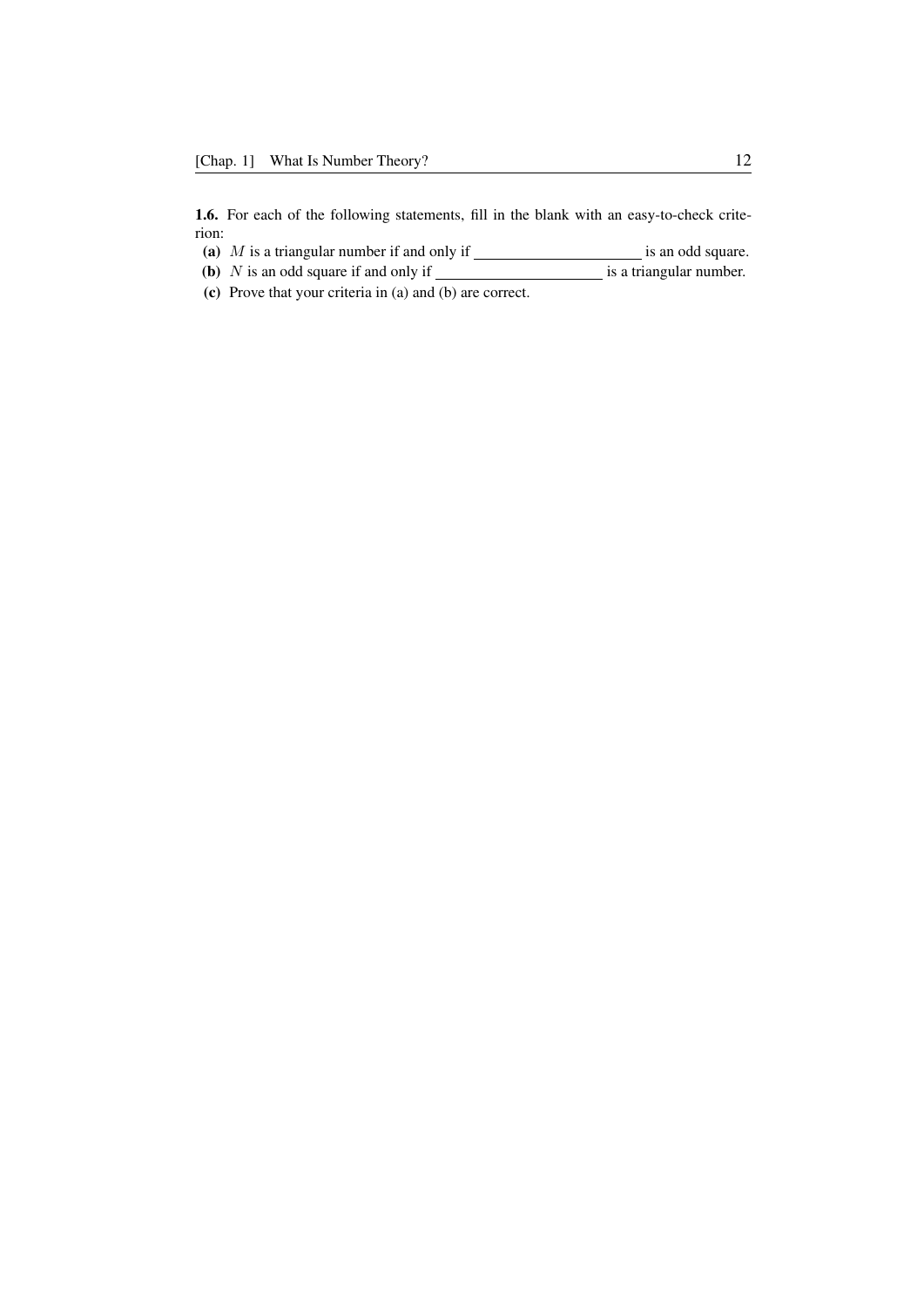### Chapter 2

## **Pythagorean Triples**

The Pythagorean Theorem, that "beloved" formula of all high school geometry students, says that the sum of the squares of the sides of a right triangle equals the square of the hypotenuse. In symbols,



Figure 2.1: A Pythagorean Triangle

Since we're interested in number theory, that is, the theory of the natural numbers, we will ask whether there are any Pythagorean triangles all of whose sides are natural numbers. There are many such triangles. The most famous has sides 3, 4, and 5. Here are the first few examples:

 $3^2 + 4^2 = 5^2$ ,  $5^2 + 12^2 = 13^2$ ,  $8^2 + 15^2 = 17^2$ ,  $28^2 + 45^2 = 53^2$ .

The study of these *Pythagorean triples* began long before the time of Pythagoras. There are Babylonian tablets that contain lists of parts of such triples, including quite large ones, indicating that the Babylonians probably had a systematic method for producing them. Even more amazing is the fact that the Babylonians may have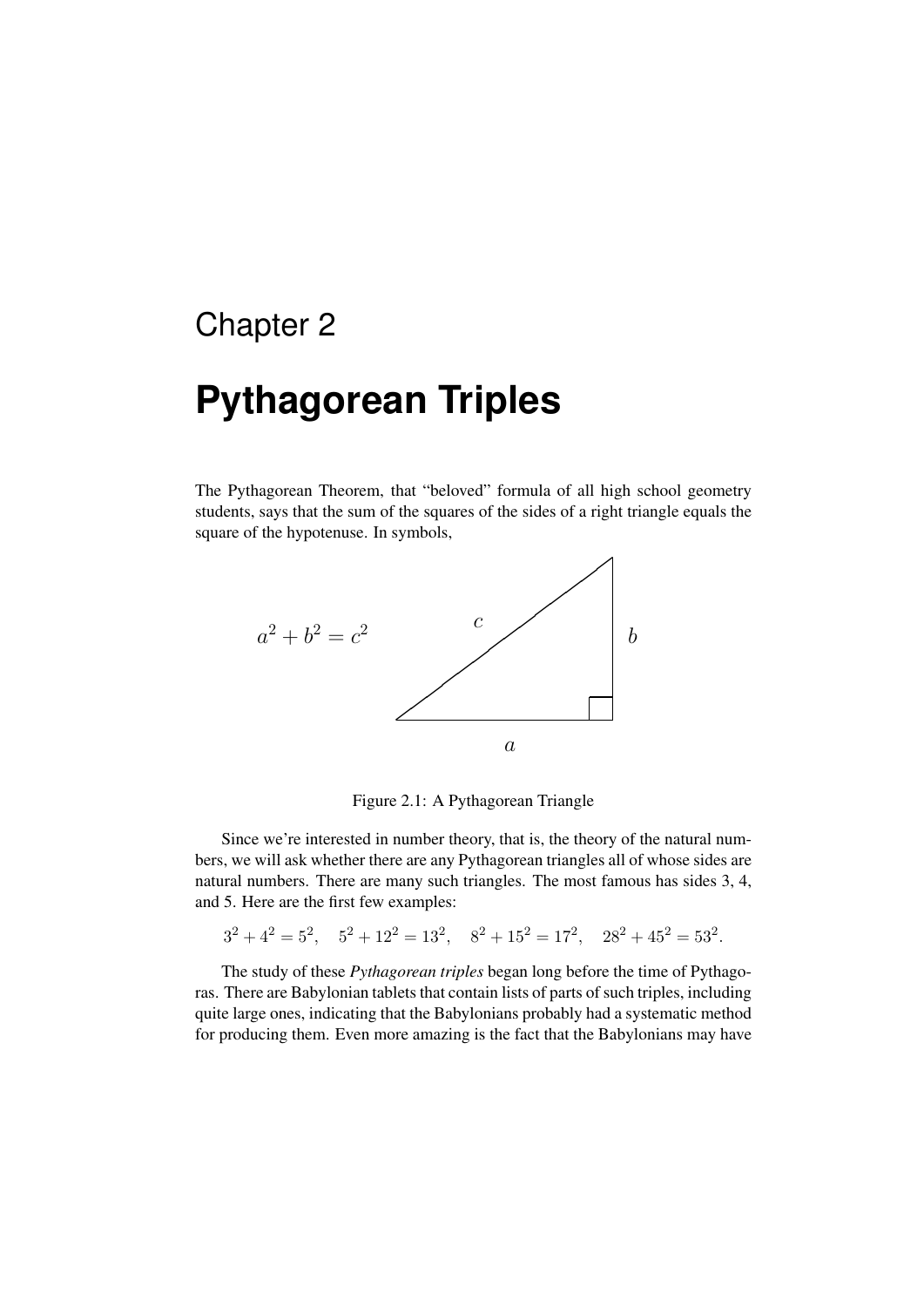used their lists of Pythagorean triples as primitive trigonometric tables. Pythagorean triples were also used in ancient Egypt. For example, a rough-and-ready way to produce a right angle is to take a piece of string, mark it into 12 equal segments, tie it into a loop, and hold it taut in the form of a 3-4-5 triangle, as illustrated in Figure 2.2. This provides an inexpensive right angle tool for use on small construction projects (such as marking property boundaries or building pyramids).



Figure 2.2: Using a knotted string to create a right triangle

The Babylonians and Egyptians had practical reasons for studying Pythagorean triples. Do such practical reasons still exist? For this particular problem, the answer is "probably not." However, there is at least one good reason to study Pythagorean triples, and it's the same reason why it is worthwhile studying the art of Rembrandt and the music of Beethoven. There is a beauty to the ways in which numbers interact with one another, just as there is a beauty in the composition of a painting or a symphony. To appreciate this beauty, one has to be willing to expend a certain amount of mental energy. But the end result is well worth the effort. Our goal in this book is to understand and appreciate some truly beautiful mathematics, to learn how this mathematics was discovered and proved, and maybe even to make some original contributions of our own.

Enough blathering, you are undoubtedly thinking. Let's get to the real stuff. Our first naive question is whether there are infinitely many *Pythagorean triples*, that is, triples of natural numbers  $(a, b, c)$  satisfying the equation  $a^2 + b^2 = c^2$ . The answer is "YES" for a very silly reason. If we take a Pythagorean triple (*a, b, c*) and multiply it by some other number *d*, then we obtain a new Pythagorean triple (*da, db, dc*). This is true because

$$
(da)^{2} + (db)^{2} = d^{2}(a^{2} + b^{2}) = d^{2}c^{2} = (dc)^{2}.
$$

Clearly these new Pythagorean triples are not very interesting. So we will concentrate our attention on triples with no common factors. We will even give them a name: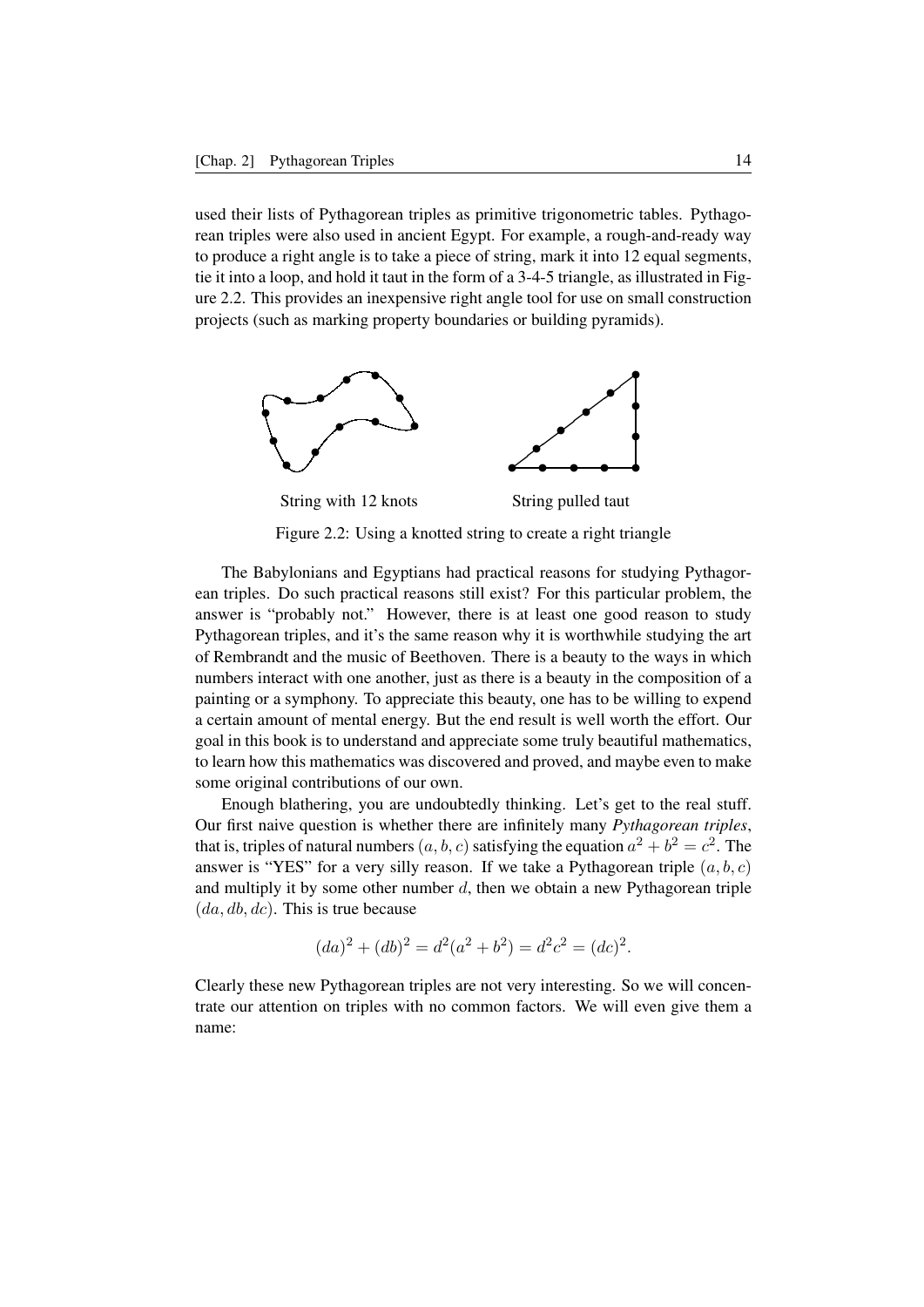A *primitive Pythagorean triple* (or PPT for short) is a triple of numbers  $(a, b, c)$  such that a, b, and c have no common factors<sup>1</sup> and satisfy

$$
a^2 + b^2 = c^2.
$$

Recall our checklist from Chapter 1. The first step is to accumulate some data. I used a computer to substitute in values for *a* and *b* and checked if  $a^2 + b^2$  is a square. Here are some primitive Pythagorean triples that I found:

$$
(3, 4, 5),
$$
  $(5, 12, 13),$   $(8, 15, 17),$   $(7, 24, 25),$   
 $(20, 21, 29),$   $(9, 40, 41),$   $(12, 35, 37),$   $(11, 60, 61),$   
 $(28, 45, 53),$   $(33, 56, 65),$   $(16, 63, 65).$ 

A few conclusions can easily be drawn even from such a short list. For example, it certainly looks like one of *a* and *b* is odd and the other even. It also seems that *c* is always odd.

It's not hard to prove that these conjectures are correct. First, if *a* and *b* are both even, then *c* would also be even. This means that *a*, *b*, and *c* would have a common factor of 2, so the triple would not be primitive. Next, suppose that *a* and *b* are both odd, which means that *c* would have to be even. This means that there are numbers *x*, *y*, and *z* such that

$$
a = 2x + 1, \qquad b = 2y + 1, \qquad \text{and} \qquad c = 2z.
$$

We can substitute these into the equation  $a^2 + b^2 = c^2$  to get

$$
(2x+1)2 + (2y+1)2 = (2z)2,
$$
  

$$
4x2 + 4x + 4y2 + 4y + 2 = 4z2.
$$

Now divide by 2,

$$
2x^2 + 2x + 2y^2 + 2y + 1 = 2z^2.
$$

This last equation says that an odd number is equal to an even number, which is impossible, so *a* and *b* cannot both be odd. Since we've just checked that they cannot both be even and cannot both be odd, it must be true that one is even and

<sup>&</sup>lt;sup>1</sup>A *common factor* of *a*, *b*, and *c* is a number *d* such that each of *a*, *b*, and *c* is a multiple of *d*. For example, 3 is a common factor of 30, 42, and 105, since  $30 = 3 \cdot 10$ ,  $42 = 3 \cdot 14$ , and  $105 = 3 \cdot 35$ , and indeed it is their largest common factor. On the other hand, the numbers 10, 12, and 15 have no common factor (other than 1). Since our goal in this chapter is to explore some interesting and beautiful number theory without getting bogged down in formalities, we will use common factors and divisibility informally and trust our intuition. In Chapter 5 we will return to these questions and develop the theory of divisibility more carefully.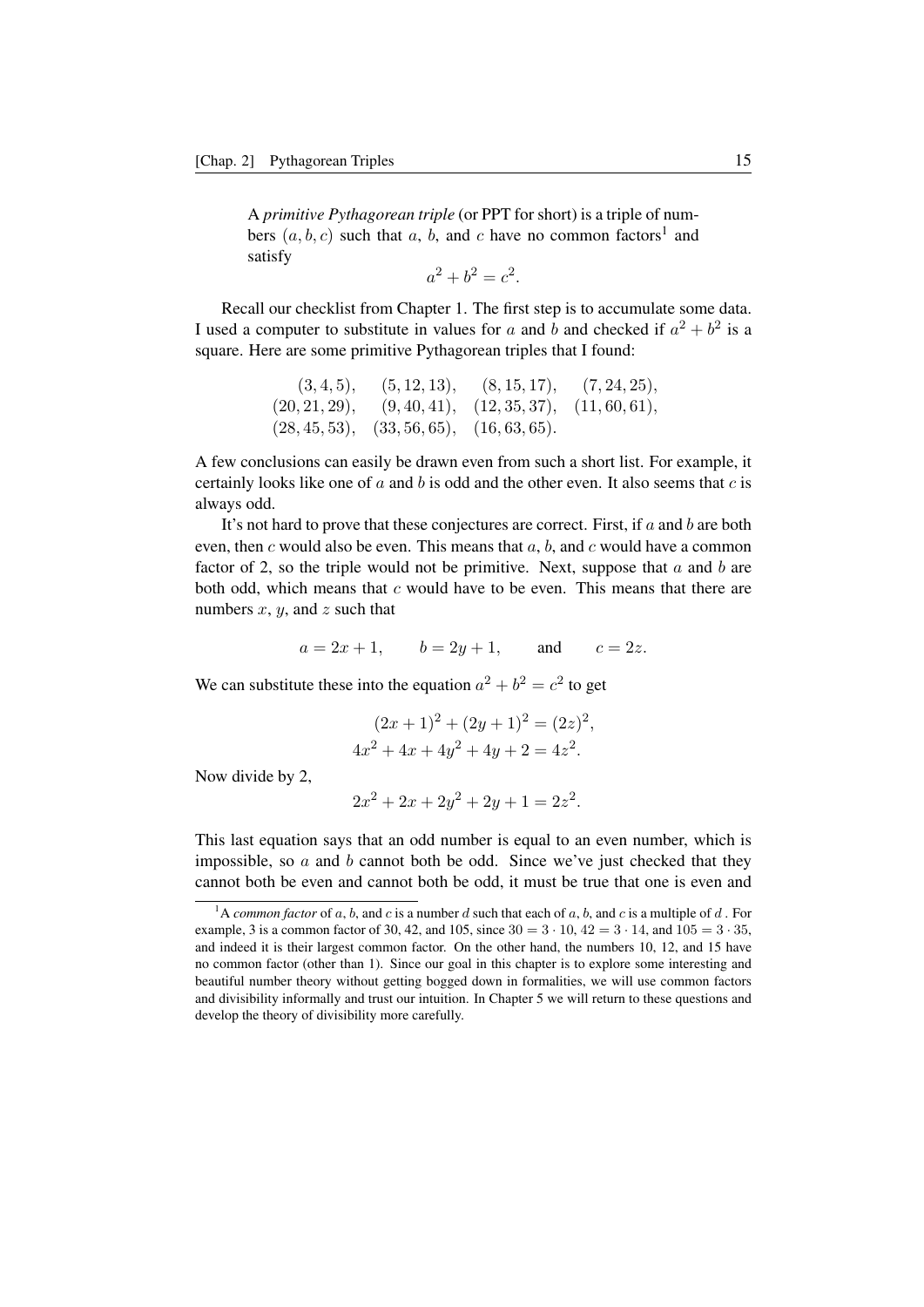the other is odd. It's then obvious from the equation  $a^2 + b^2 = c^2$  that *c* is also odd.

We can always switch *a* and *b*, so our problem now is to find all solutions in natural numbers to the equation

$$
a2 + b2 = c2
$$
 with 
$$
\begin{cases} a \text{ odd,} \\ b \text{ even,} \\ a, b, c \text{ having no common factors.} \end{cases}
$$

The tools that we use are *factorization* and *divisibility*.

Our first observation is that if  $(a, b, c)$  is a primitive Pythagorean triple, then we can factor

$$
a^2 = c^2 - b^2 = (c - b)(c + b).
$$

Here are a few examples from the list given earlier, where note that we always take *a* to be odd and *b* to be even:

$$
32 = 52 - 42 = (5 - 4)(5 + 4) = 1 \cdot 9,
$$
  
\n
$$
152 = 172 - 82 = (17 - 8)(17 + 8) = 9 \cdot 25,
$$
  
\n
$$
352 = 372 - 122 = (37 - 12)(37 + 12) = 25 \cdot 49,
$$
  
\n
$$
332 = 652 - 562 = (65 - 56)(65 + 56) = 9 \cdot 121.
$$

It looks like  $c - b$  and  $c + b$  are themselves always squares. We check this observation with a couple more examples:

$$
212 = 292 - 202 = (29 - 20)(29 + 20) = 9 \cdot 49,
$$
  
\n
$$
632 = 652 - 162 = (65 - 16)(65 + 16) = 49 \cdot 81.
$$

How can we prove that  $c - b$  and  $c + b$  are squares? Another observation apparent from our list of examples is that  $c - b$  and  $c + b$  seem to have no common factors. We can prove this last assertion as follows. Suppose that *d* is a common factor of  $c - b$  and  $c + b$ ; that is, *d* divides both  $c - b$  and  $c + b$ . Then *d* also divides

$$
(c+b)+(c-b) = 2c
$$
 and  $(c+b)-(c-b) = 2b$ .

Thus, *d* divides 2*b* and 2*c*. But *b* and *c* have no common factor because we are assuming that (*a, b, c*) is a primitive Pythagorean triple. So *d* must equal 1 or 2. But *d* also divides  $(c - b)(c + b) = a^2$ , and *a* is odd, so *d* must be 1. In other words, the only number dividing both  $c - b$  and  $c + b$  is 1, so  $c - b$  and  $c + b$  have no common factor.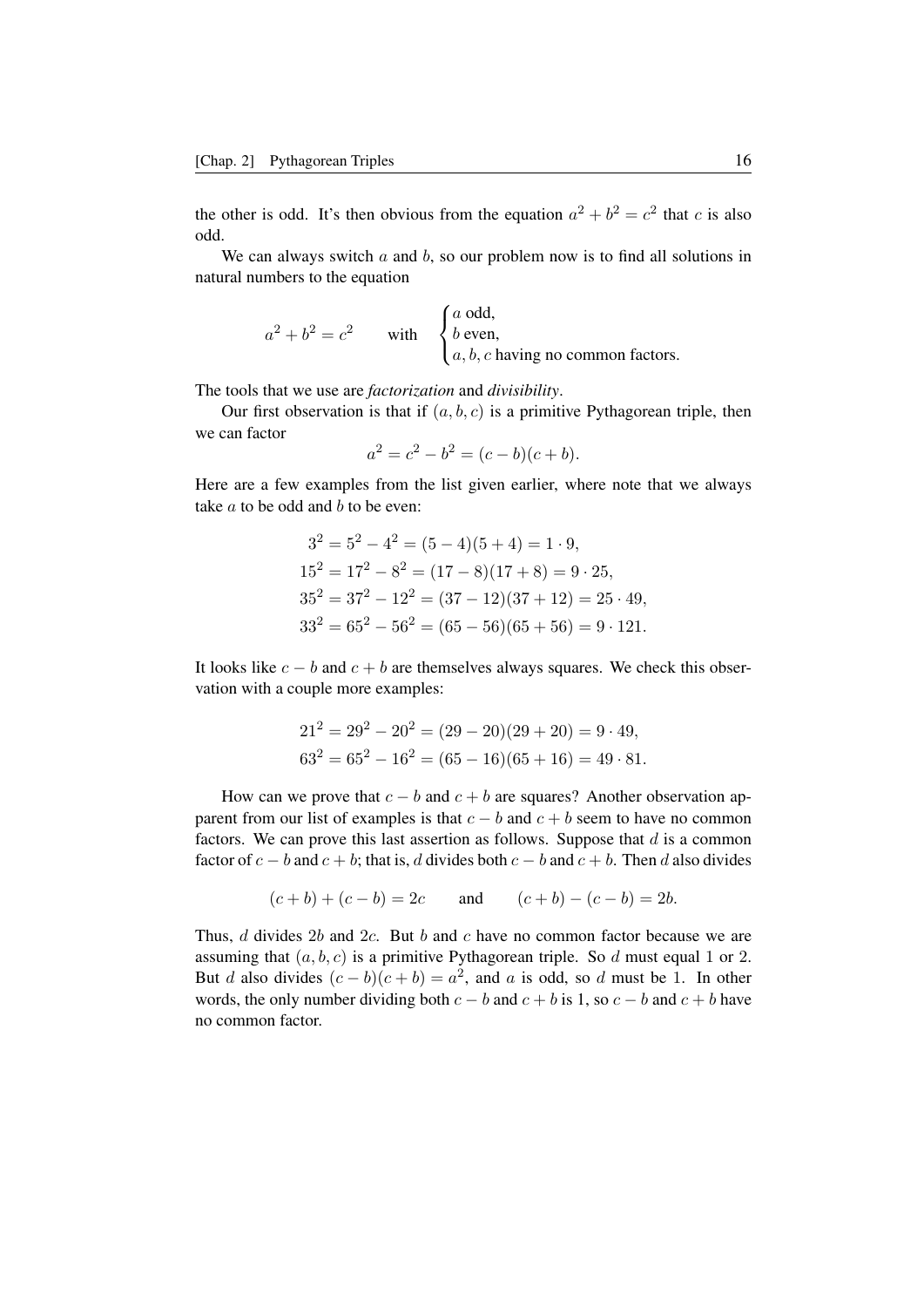We now know that  $c - b$  and  $c + b$  are positive integers having no common factor, that their product is a square since  $(c - b)(c + b) = a^2$ . The only way that this can happen is if  $c - b$  and  $c + b$  are themselves squares.<sup>2</sup> So we can write

$$
c + b = s^2 \qquad \text{and} \qquad c - b = t^2,
$$

where  $s > t > 1$  are odd integers with no common factors. Solving these two equations for *b* and *c* yields

$$
c = \frac{s^2 + t^2}{2}
$$
 and  $b = \frac{s^2 - t^2}{2}$ ,

and then

$$
a = \sqrt{(c-b)(c+b)} = st.
$$

We have (almost) finished our first proof! The following theorem records our accomplishment.

Theorem 2.1 (Pythagorean Triples Theorem). *We will get every primitive Pythagorean triple* (*a, b, c*) *with a odd and b even by using the formulas*

$$
a = st
$$
,  $b = \frac{s^2 - t^2}{2}$ ,  $c = \frac{s^2 + t^2}{2}$ ,

*where*  $s > t \geq 1$  *are chosen to be any odd integers with no common factors.* 

Why did we say that we have "almost" finished the proof? We have shown that if  $(a, b, c)$  is a PPT with a odd, then there are odd integers  $s > t \geq 1$  with no common factors so that *a*, *b*, and *c* are given by the stated formulas. But we still need to check that these formulas always give a PPT. We first use a little bit of algebra to show that the formulas give a Pythagorean triple. Thus

$$
(st)^{2} + \left(\frac{s^{2} - t^{2}}{2}\right)^{2} = s^{2}t^{2} + \frac{s^{4} - 2s^{2}t^{2} + t^{4}}{4} = \frac{s^{4} + 2s^{2}t^{2} + t^{4}}{4} = \left(\frac{s^{2} + t^{2}}{2}\right)^{2}.
$$

We also need to check that  $st$ ,  $\frac{s^2-t^2}{2}$  $\frac{-t^2}{2}$ , and  $\frac{s^2+t^2}{2}$  $\frac{+t^2}{2}$  have no common factors. This is most easily accomplished using an important property of prime numbers, so we postpone the proof until Chapter 7, where you will finish the argument (Exercise 7.3).

<sup>&</sup>lt;sup>2</sup>This is intuitively clear if you consider the factorization of  $c - b$  and  $c + b$  into primes, since the primes in the factorization of  $c - b$  will be distinct from the primes in the factorization of  $c + b$ . However, the existence and uniqueness of the factorization into primes is by no means as obvious as it appears. We will discuss this further in Chapter 7.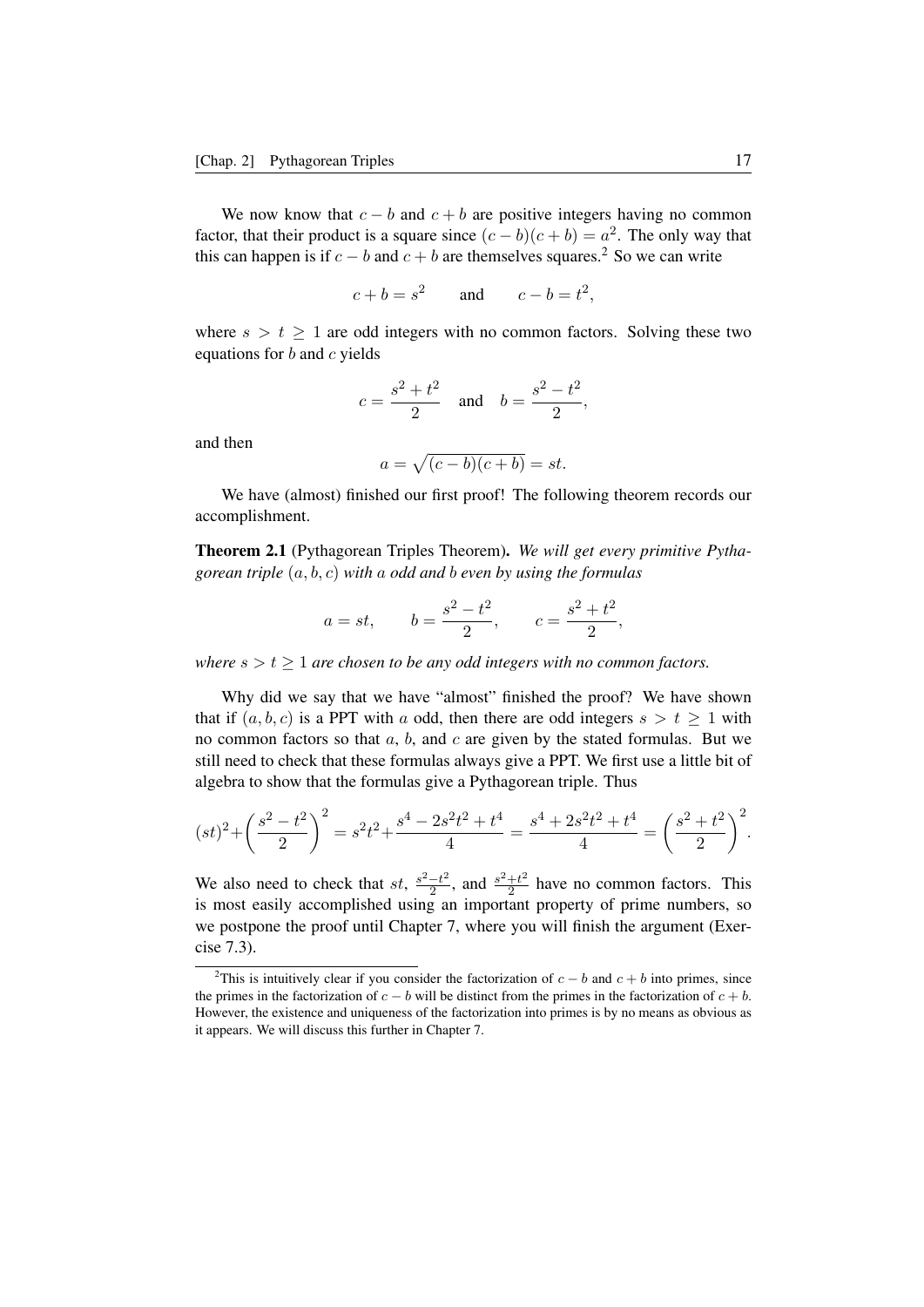| $\boldsymbol{S}$ | $t\,$            | $a = st$       | $s^2 - t^2$<br>$\overline{2}$ | $s^2 + t^2$<br>$c =$<br>$\overline{2}$ |
|------------------|------------------|----------------|-------------------------------|----------------------------------------|
| $\sqrt{3}$       | 1                | $\sqrt{3}$     | $\overline{4}$                | 5                                      |
| $\overline{5}$   | 1                | $\overline{5}$ | $12\,$                        | 13                                     |
| 7                | 1                |                | $24\,$                        | $25\,$                                 |
| 9                | 1                | 9              | 40                            | 41                                     |
| $\overline{5}$   | 3                | 15             | 8                             | 17                                     |
| 7                | $\boldsymbol{3}$ | $21\,$         | $20\,$                        | $\,29$                                 |
|                  | $\bf 5$          | $35\,$         | $12\,$                        | $37\,$                                 |
| 9                | $\overline{5}$   | $45\,$         | $28\,$                        | $53\,$                                 |
| 9                |                  | 63             | 16                            | 65                                     |

For example, taking  $t = 1$  in Theorem 2.1 gives a triple  $\left(s, \frac{s^2-1}{2}, \frac{s^2+1}{2}\right)$ 2  $\lambda$ whose  $b$  and  $c$  entries differ by 1. This explains many of the examples that we listed. The following table gives all possible triples with  $s \leq 9$ .

#### A Notational Interlude

Mathematicians have created certain standard notations as a shorthand for various quantities. We will keep our use of such notation to a minimum, but there are a few symbols that are so commonly used and are so useful that it is worthwhile to introduce them here. They are

> $N =$  the set of natural numbers  $= 1, 2, 3, 4, \ldots$ Z = the set of integers = *. . . −* 3*, −*2*, −*1*,* 0*,* 1*,* 2*,* 3*, . . . ,*

 $\mathbb{Q}$  = the set of rational numbers (i.e., fractions).

In addition, mathematicians often use  $\mathbb R$  to denote the real numbers and  $\mathbb C$  for the complex numbers, but we will not need these. Why were these letters chosen? The choice of N, R, and C needs no explanation. The letter  $\mathbb Z$  for the set of integers comes from the German word "Zahlen," which means numbers. Similarly, Q comes from the German "Quotient" (which is the same as the English word). We will also use the standard mathematical symbol *∈* to mean "is an element of the set." So, for example,  $a \in \mathbb{N}$  means that  $a$  is a natural number, and  $x \in \mathbb{Q}$  means that *x* is a rational number.

### **Exercises**

**2.1.** (a) We showed that in any primitive Pythagorean triple  $(a, b, c)$ , either  $a$  or  $b$  is even. Use the same sort of argument to show that either *a* or *b* must be a multiple of 3.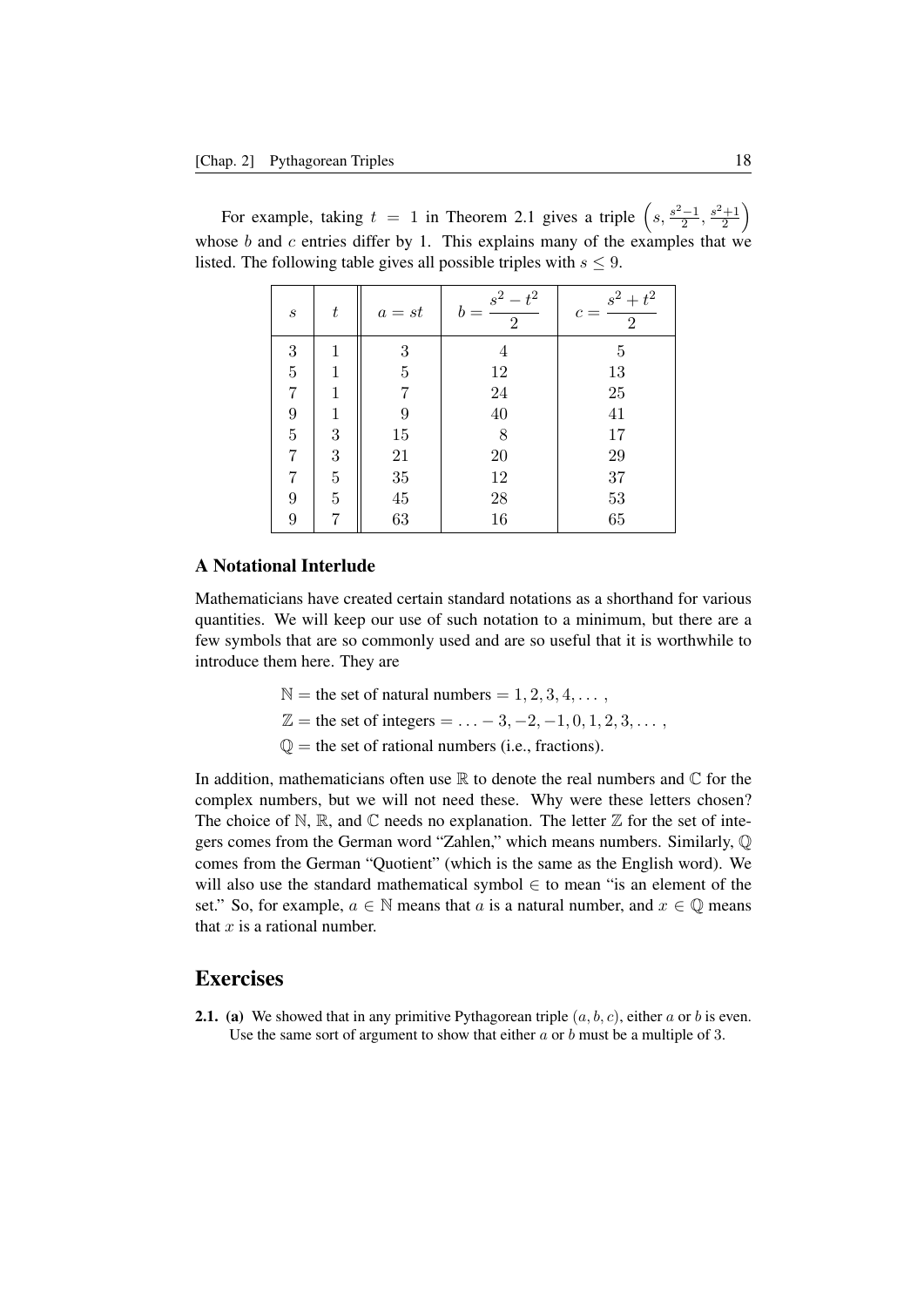(b) By examining the above list of primitive Pythagorean triples, make a guess about when  $a, b,$  or  $c$  is a multiple of 5. Try to show that your guess is correct.

2.2. A nonzero integer *d* is said to *divide* an integer *m* if *m* = *dk* for some number *k*. Show that if *d* divides both *m* and *n*, then *d* also divides  $m - n$  and  $m + n$ .

2.3. For each of the following questions, begin by compiling some data; next examine the data and formulate a conjecture; and finally try to prove that your conjecture is correct. (But don't worry if you can't solve every part of this problem; some parts are quite difficult.)

- (a) Which odd numbers *a* can appear in a primitive Pythagorean triple (*a, b, c*)?
- (b) Which even numbers *b* can appear in a primitive Pythagorean triple (*a, b, c*)?
- (c) Which numbers *c* can appear in a primitive Pythagorean triple (*a, b, c*)?

2.4. In our list of examples are the two primitive Pythagorean triples

 $33^2 + 56^2 = 65^2$  and  $16^2 + 63^2 = 65^2$ .

Find at least one more example of two primitive Pythagorean triples with the same value of *c*. Can you find three primitive Pythagorean triples with the same *c*? Can you find more than three?

**2.5.** In Chapter 1 we saw that the  $n^{\text{th}}$  triangular number  $T_n$  is given by the formula

$$
T_n = 1 + 2 + 3 + \dots + n = \frac{n(n+1)}{2}.
$$

The first few triangular numbers are 1, 3, 6, and 10. In the list of the first few Pythagorean triples (*a, b, c*), we find (3*,* 4*,* 5), (5*,* 12*,* 13), (7*,* 24*,* 25), and (9*,* 40*,* 41). Notice that in each case, the value of *b* is four times a triangular number.

- (a) Find a primitive Pythagorean triple  $(a, b, c)$  with  $b = 4T_5$ . Do the same for  $b = 4T_6$ and for  $b = 4T_7$ .
- (b) Do you think that for every triangular number  $T_n$ , there is a primitive Pythagorean triple  $(a, b, c)$  with  $b = 4T_n$ ? If you believe that this is true, then prove it. Otherwise, find some triangular number for which it is not true.

2.6. If you look at the table of primitive Pythagorean triples in this chapter, you will see many triples in which *c* is 2 greater than *a*. For example, the triples  $(3, 4, 5)$ ,  $(15, 8, 17)$ , (35*,* 12*,* 37), and (63*,* 16*,* 65) all have this property.

- (a) Find two more primitive Pythagorean triples  $(a, b, c)$  having  $c = a + 2$ .
- (**b**) Find a primitive Pythagorean triple  $(a, b, c)$  having  $c = a + 2$  and  $c > 1000$ .
- (c) Try to find a formula that describes all primitive Pythagorean triples (*a, b, c*) having  $c = a + 2.$

2.7. For each primitive Pythagorean triple (*a, b, c*) in the table in this chapter, compute the quantity 2*c −* 2*a*. Do these values seem to have some special form? Try to prove that your observation is true for all primitive Pythagorean triples.

**2.8.** Let *m* and *n* be numbers that differ by 2, and write the sum  $\frac{1}{m} + \frac{1}{n}$  as a fraction in lowest terms. For example,  $\frac{1}{2} + \frac{1}{4} = \frac{3}{4}$  and  $\frac{1}{3} + \frac{1}{5} = \frac{8}{15}$ .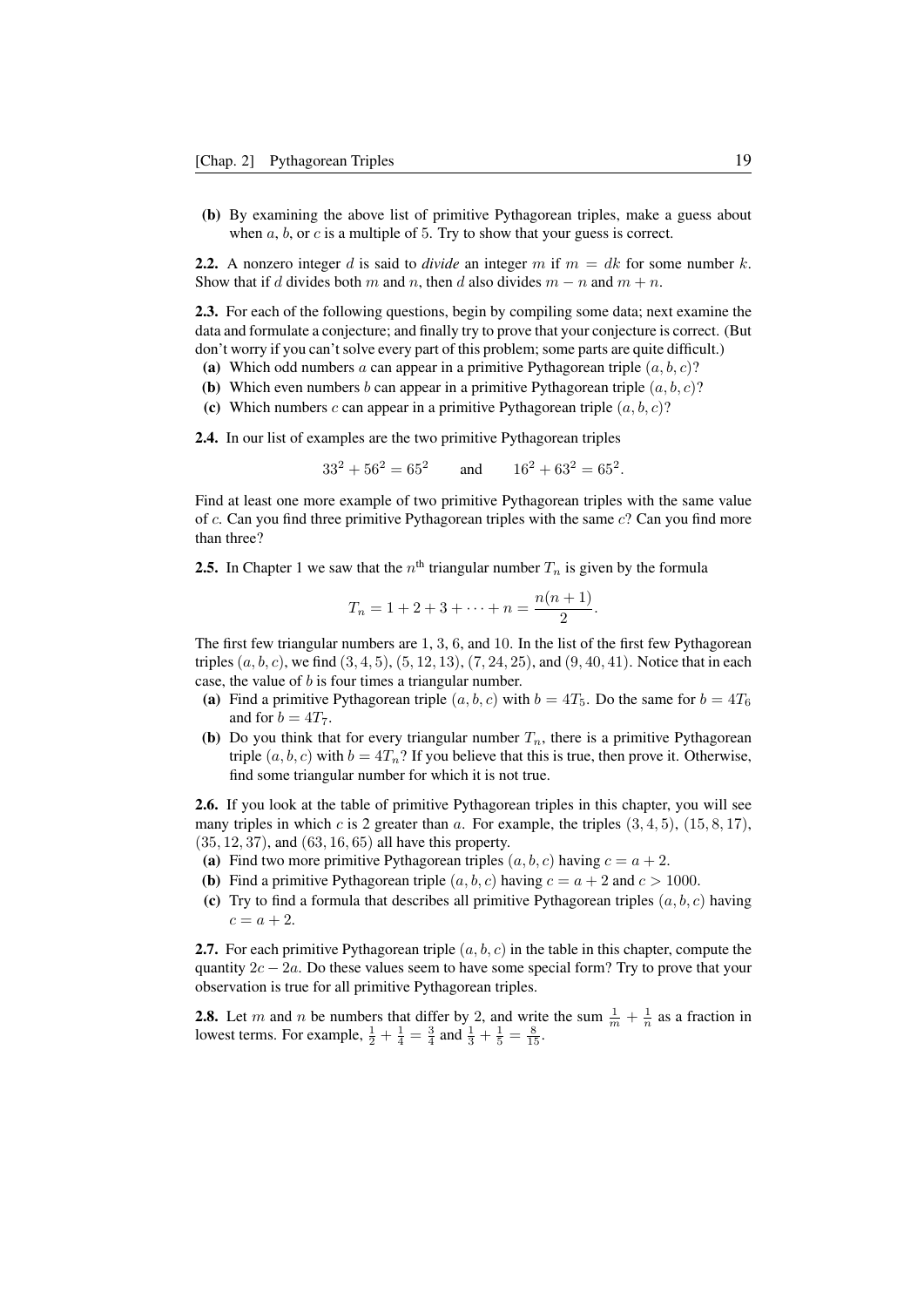- (a) Compute the next three examples.
- (b) Examine the numerators and denominators of the fractions in (a) and compare them with the table of Pythagorean triples on page 18. Formulate a conjecture about such fractions.
- (c) Prove that your conjecture is correct.
- 2.9. (a) Read about the Babylonian number system and write a short description, including the symbols for the numbers 1 to 10 and the multiples of 10 from 20 to 50.
- (b) Read about the Babylonian tablet called Plimpton 322 and write a brief report, including its approximate date of origin.
- (c) The second and third columns of Plimpton 322 give pairs of integers (*a, c*) having the property that  $c^2 - a^2$  is a perfect square. Convert some of these pairs from Babylonian numbers to decimal numbers and compute the value of  $b$  so that  $(a, b, c)$  is a Pythagorean triple.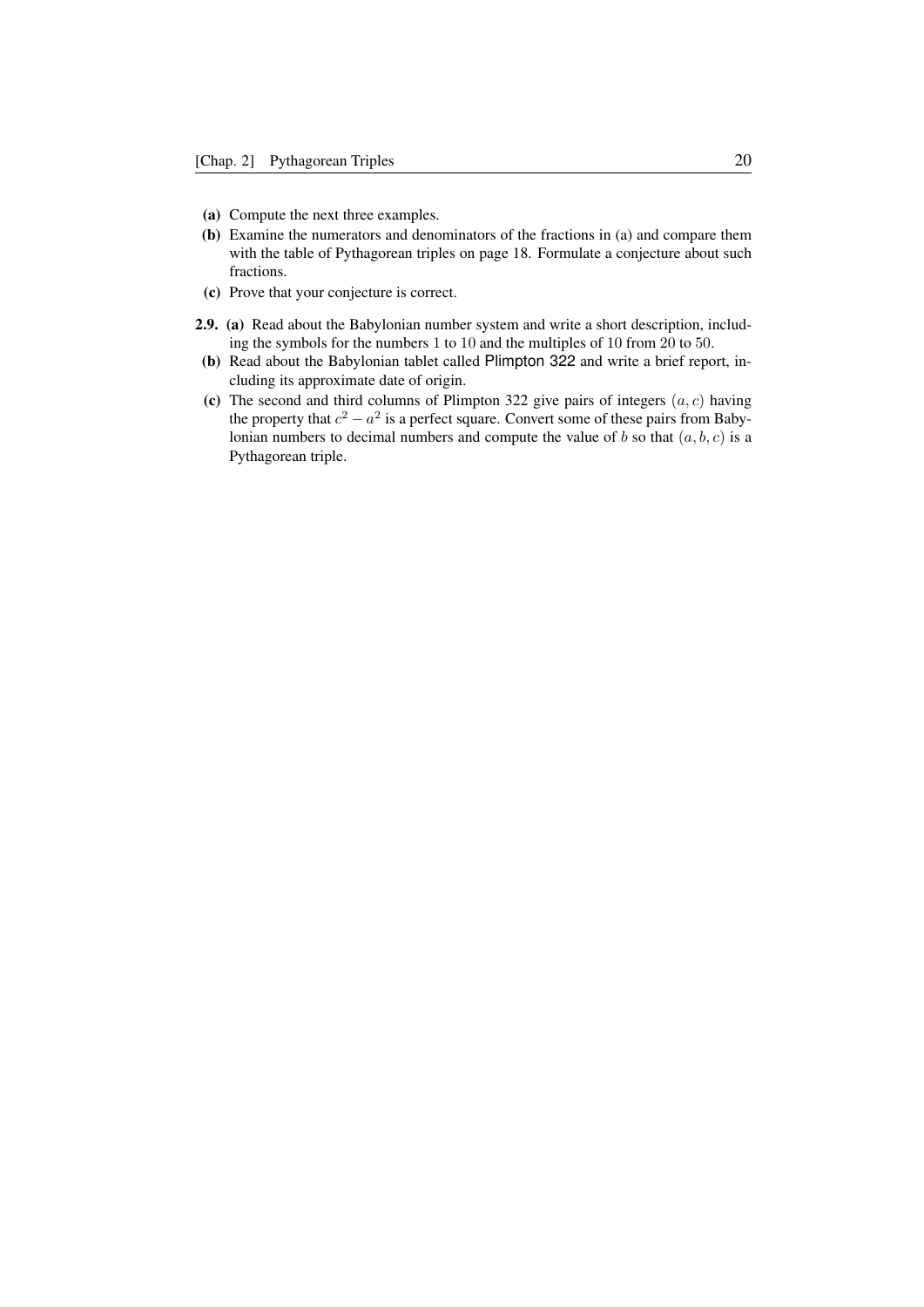### Chapter 3

# **Pythagorean Triples and the Unit Circle**

In the previous chapter we described all solutions to

$$
a^2 + b^2 = c^2
$$

in whole numbers  $a, b, c$ . If we divide this equation by  $c^2$ , we obtain

$$
\left(\frac{a}{c}\right)^2 + \left(\frac{b}{c}\right)^2 = 1.
$$

So the pair of rational numbers  $(a/c, b/c)$  is a solution to the equation

$$
x^2 + y^2 = 1.
$$

Everyone knows what the equation  $x^2 + y^2 = 1$  looks like: It is a circle C of radius 1 with center at  $(0, 0)$ . We are going to use the geometry of the circle  $C$  to find all the points on *C* whose *xy*-coordinates are rational numbers. Notice that the circle has four obvious points with rational coordinates,  $(\pm 1, 0)$  and  $(0, \pm 1)$ . Suppose that we take any (rational) number *m* and look at the line *L* going through the point (*−*1*,* 0) and having slope *m*. (See Figure 3.1.) The line *L* is given by the equation

$$
L: y = m(x + 1)
$$
 (point–slope formula).

It is clear from the picture that the intersection *C ∩L* consists of exactly two points, and one of those points is  $(-1, 0)$ . We want to find the other one.

To find the intersection of *C* and *L*, we need to solve the equations

 $x^2 + y^2 = 1$  and  $y = m(x+1)$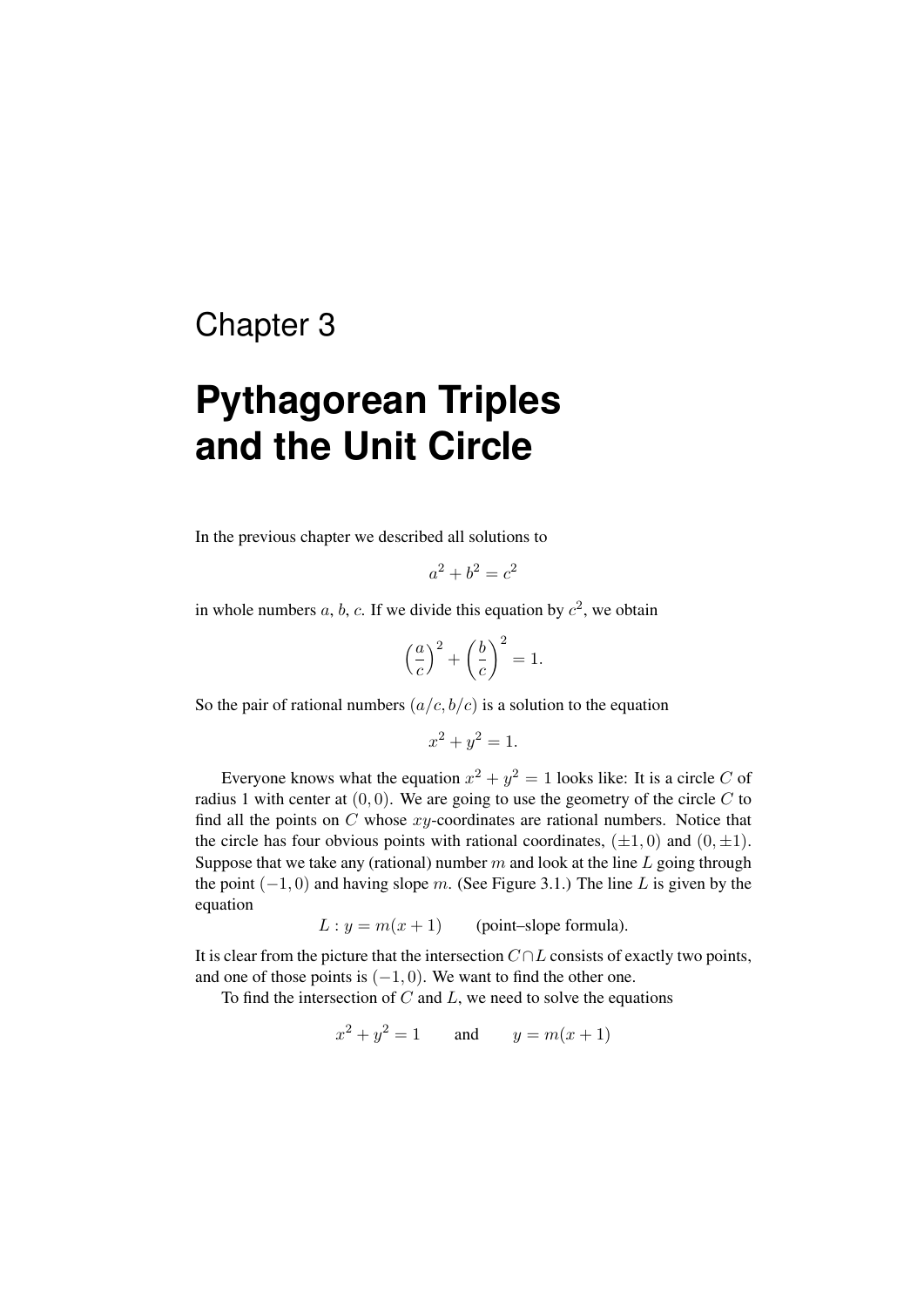

Figure 3.1: The Intersection of a Circle and a Line

for *x* and *y*. Substituting the second equation into the first and simplifying, we need to solve

$$
x^{2} + (m(x+1))^{2} = 1
$$

$$
x^{2} + m^{2}(x^{2} + 2x + 1) = 1
$$

$$
(m^{2} + 1)x^{2} + 2m^{2}x + (m^{2} - 1) = 0.
$$

This is just a quadratic equation, so we could use the quadratic formula to solve for *x*. But there is a much easier way to find the solution. We know that  $x = -1$ must be a solution, since the point (*−*1*,* 0) is on both *C* and *L*. This means that we can divide the quadratic polynomial by  $x + 1$  to find the other root:

$$
\frac{(m^2+1)x+(m^2-1)}{(m^2+1)x^2+2m^2x+(m^2-1)}.
$$

So the other root is the solution of  $(m^2 + 1)x + (m^2 - 1) = 0$ , which means that

$$
x = \frac{1 - m^2}{1 + m^2}.
$$

Then we substitute this value of *x* into the equation  $y = m(x + 1)$  of the line *L* to find the *y*-coordinate,

$$
y = m(x+1) = m\left(\frac{1-m^2}{1+m^2} + 1\right) = \frac{2m}{1+m^2}.
$$

Thus, for every rational number *m* we get a solution in rational numbers

$$
\left(\frac{1-m^2}{1+m^2}, \frac{2m}{1+m^2}\right)
$$
 to the equation  $x^2 + y^2 = 1$ .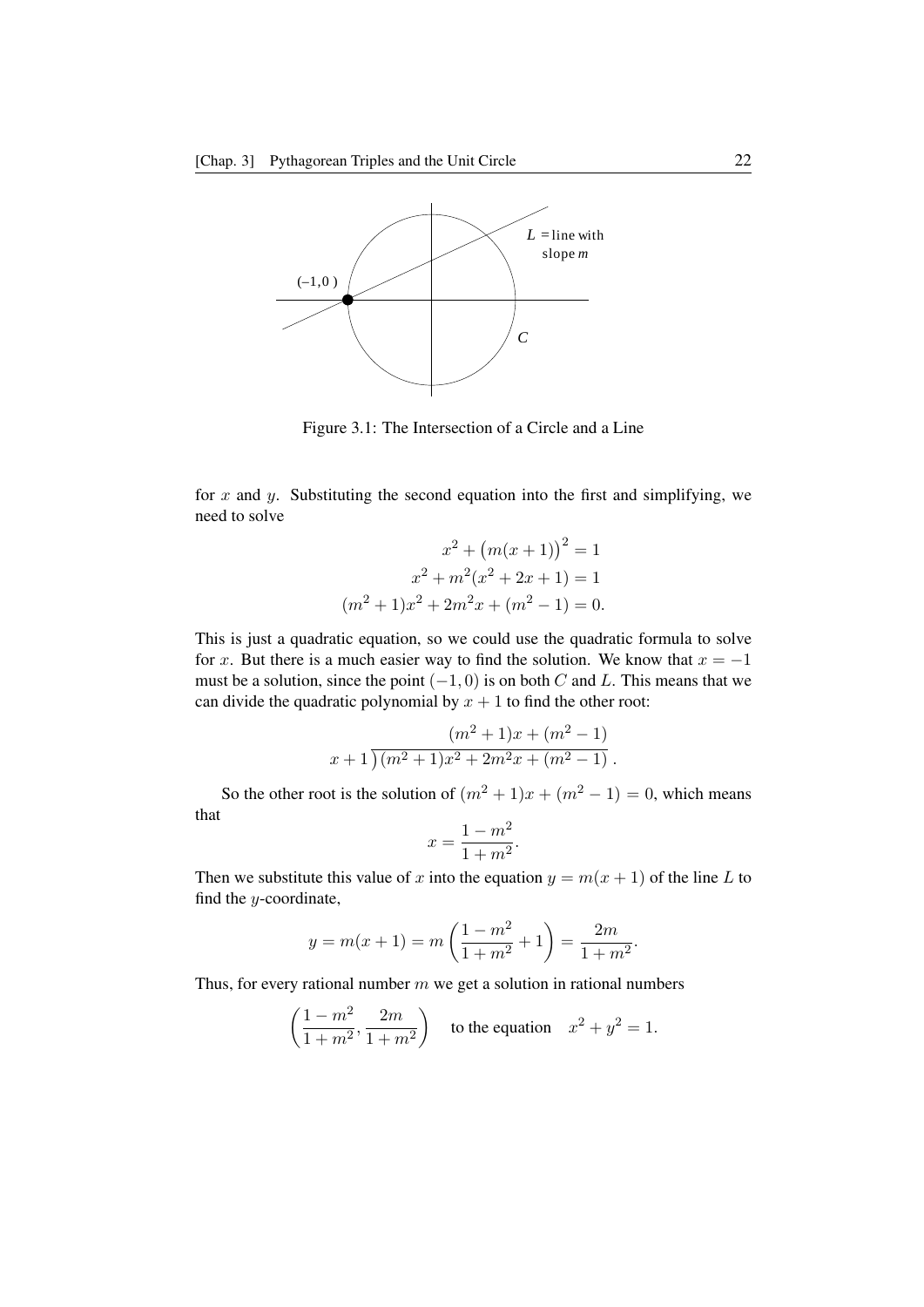On the other hand, if we have a solution  $(x_1, y_1)$  in rational numbers, then the slope of the line through  $(x_1, y_1)$  and  $(-1, 0)$  will be a rational number. So by taking all possible values for *m*, the process we have described will yield every solution to  $x^2 + y^2 = 1$  in rational numbers [except for  $(-1, 0)$ , which corresponds to a vertical line having slope " $m = \infty$ "]. We summarize our results in the following theorem.

Theorem 3.1. *Every point on the circle*

$$
x^2 + y^2 = 1
$$

*whose coordinates are rational numbers can be obtained from the formula*

$$
(x,y) = \left(\frac{1-m^2}{1+m^2}, \frac{2m}{1+m^2}\right)
$$

*by substituting in rational numbers for m* [*except for the point* (*−*1*,* 0)*which is the limiting value as*  $m \to \infty$ *).* 

How is this formula for rational points on a circle related to our formula for Pythagorean triples? If we write the rational number *m* as a fraction *v/u*, then our formula becomes

$$
(x,y) = \left(\frac{u^2 - v^2}{u^2 + v^2}, \frac{2uv}{u^2 + v^2}\right),\,
$$

and clearing denominators gives the Pythagorean triple

$$
(a, b, c) = (u2 – v2, 2uv, u2 + v2).
$$

This is another way of describing Pythagorean triples, although to describe only the primitive ones would require some restrictions on *u* and *v*. You can relate this description to the formula in Chapter 2 by setting

$$
u = \frac{s+t}{2} \qquad \text{and} \qquad v = \frac{s-t}{2}.
$$

#### **Exercises**

3.1. As we have just seen, we get every Pythagorean triple (*a, b, c*) with *b* even from the formula

$$
(a, b, c) = (u2 – v2, 2uv, u2 + v2)
$$

by substituting in different integers for *u* and *v*. For example,  $(u, v) = (2, 1)$  gives the smallest triple (3*,* 4*,* 5).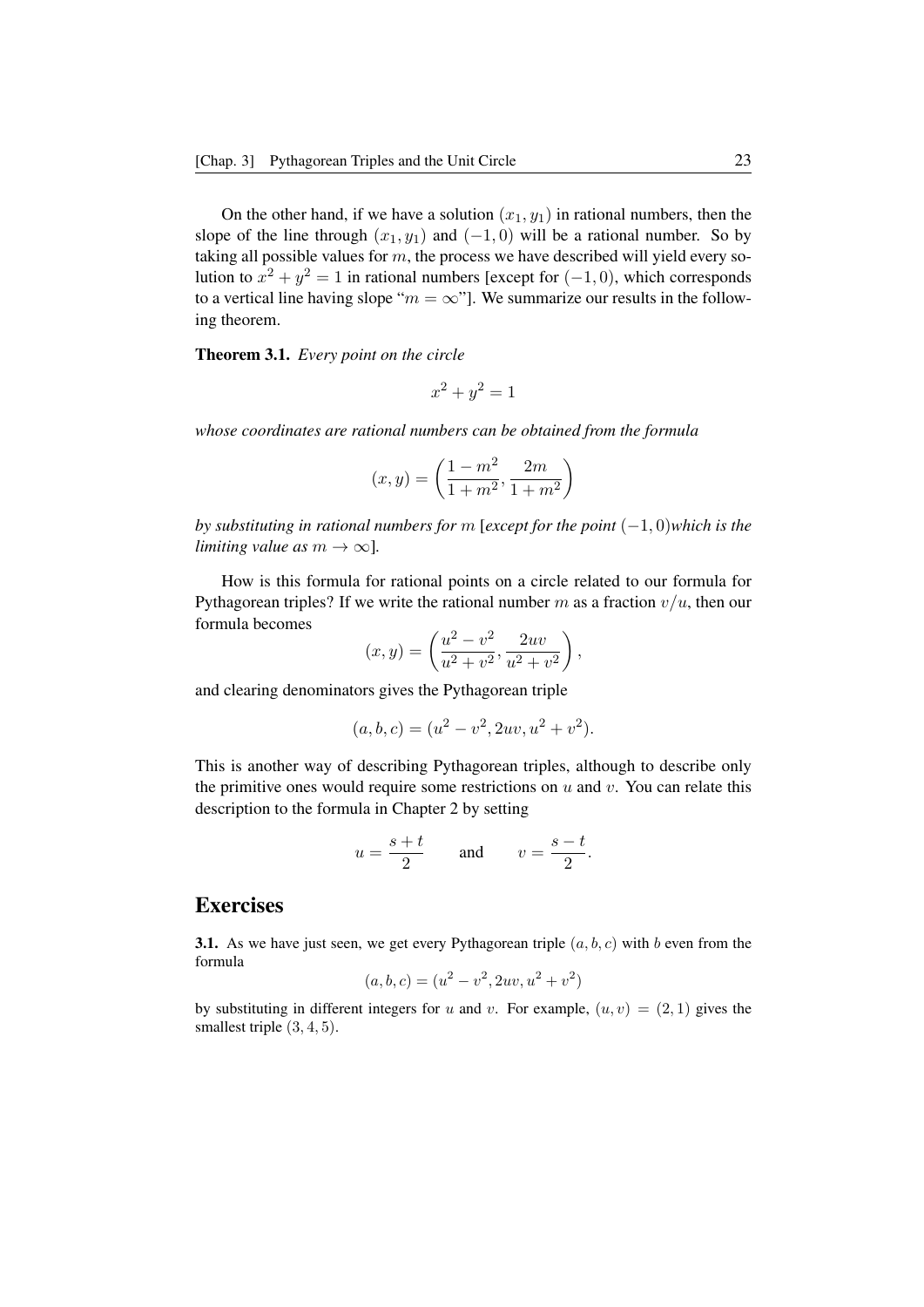- (a) If  $u$  and  $v$  have a common factor, explain why  $(a, b, c)$  will not be a primitive Pythagorean triple.
- (b) Find an example of integers  $u > v > 0$  that do not have a common factor, yet the Pythagorean triple  $(u^2 - v^2, 2uv, u^2 + v^2)$  is not primitive.
- (c) Make a table of the Pythagorean triples that arise when you substitute in all values of *u* and *v* with  $1 \le v \le u \le 10$ .
- (d) Using your table from (c), find some simple conditions on  $u$  and  $v$  that ensure that the Pythagorean triple  $(u^2 - v^2, 2uv, u^2 + v^2)$  is primitive.
- (e) Prove that your conditions in (d) really work.
- 3.2. (a) Use the lines through the point (1*,* 1) to describe all the points on the circle

$$
x^2 + y^2 = 2
$$

whose coordinates are rational numbers.

- (b) What goes wrong if you try to apply the same procedure to find all the points on the circle  $x^2 + y^2 = 3$  with rational coordinates?
- 3.3. Find a formula for all the points on the hyperbola

$$
x^2 - y^2 = 1
$$

whose coordinates are rational numbers. [*Hint*. Take the line through the point (*−*1*,* 0) having rational slope *m* and find a formula in terms of *m* for the second point where the line intersects the hyperbola.]

3.4. The curve

$$
y^2 = x^3 + 8
$$

contains the points (1*, −*3) and (*−*7*/*4*,* 13*/*8). The line through these two points intersects the curve in exactly one other point. Find this third point. Can you explain why the coordinates of this third point are rational numbers?

3.5. Numbers that are both square and triangular numbers were introduced in Chapter 1, and you studied them in Exercise 1.1.

- (a) Show that every square–triangular number can be described using the solutions in positive integers to the equation  $x^2 - 2y^2 = 1$ . [*Hint*. Rearrange the equation  $m^2 =$  $\frac{1}{2}(n^2 + n).$
- (**b**) The curve  $x^2 2y^2 = 1$  includes the point  $(1, 0)$ . Let *L* be the line through  $(1, 0)$ having slope *m*. Find the other point where *L* intersects the curve.
- (c) Suppose that you take *m* to equal  $m = v/u$ , where  $(u, v)$  is a solution to  $u^2 2v^2 =$ 1. Show that the other point that you found in (b) has integer coordinates. Further, changing the signs of the coordinates if necessary, show that you get a solution to  $x^2 - 2y^2 = 1$  in positive integers.
- (d) Starting with the solution  $(3, 2)$  to  $x^2 2y^2 = 1$ , apply (b) and (c) repeatedly to find several more solutions to  $x^2 - 2y^2 = 1$ . Then use those solutions to find additional examples of square–triangular numbers.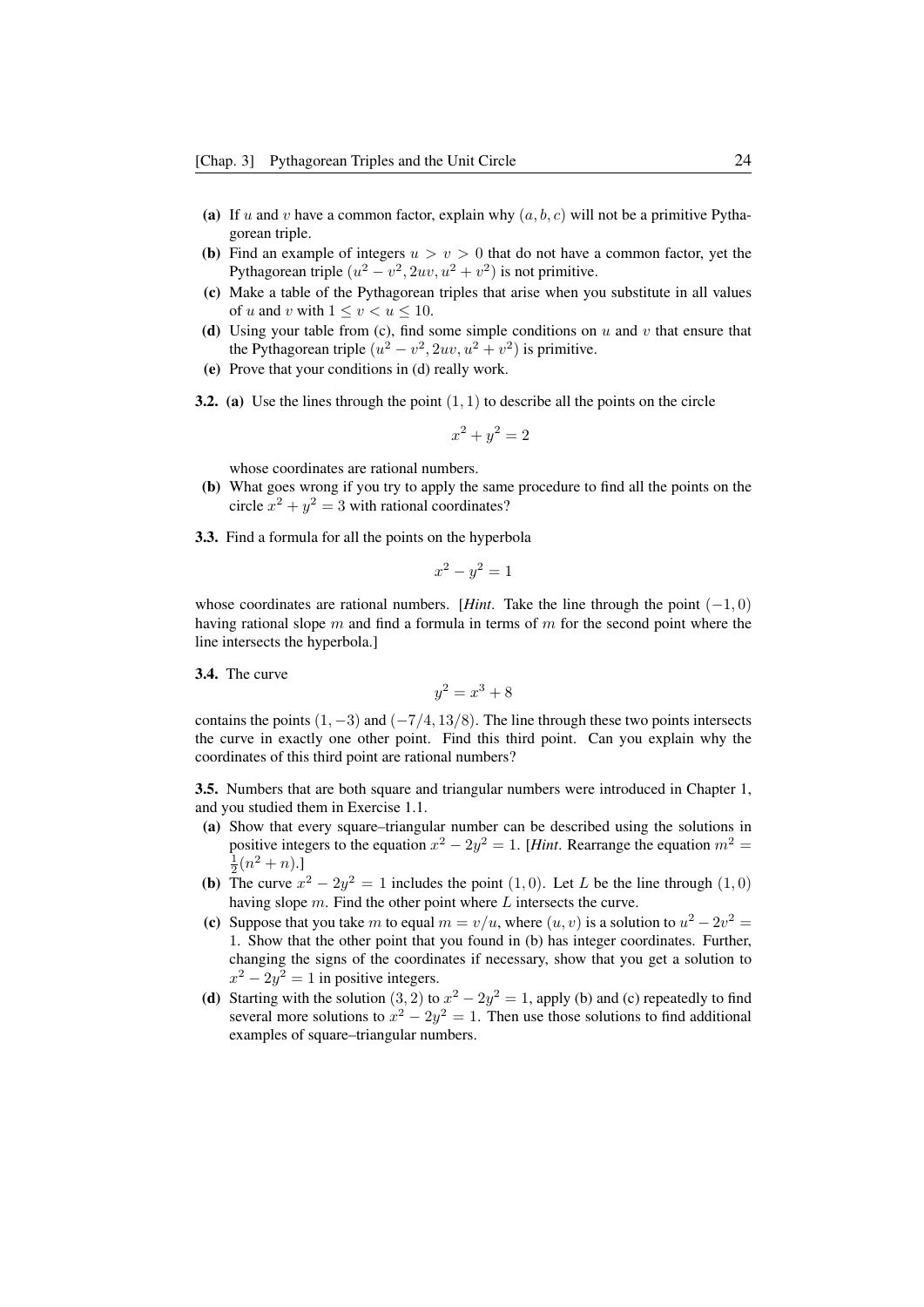- (e) Prove that this procedure leads to infinitely many different square-triangular numbers.
- (f) Prove that every square–triangular number can be constructed in this way. (This part is very difficult. Don't worry if you can't solve it.)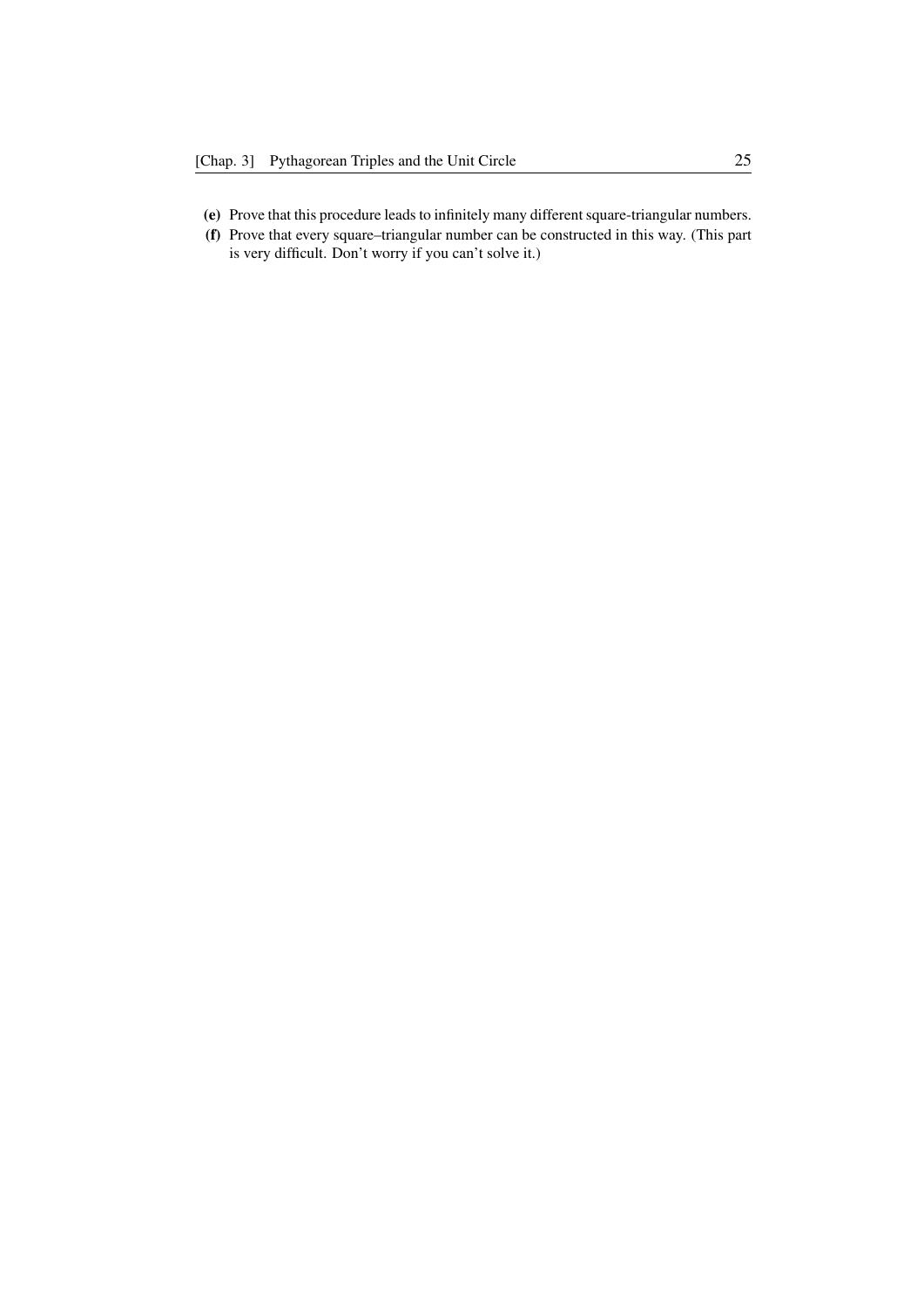### Chapter 4

## **Sums of Higher Powers and Fermat's Last Theorem**

In the previous two chapters we discovered that the equation

$$
a^2 + b^2 = c^2
$$

has lots of solutions in whole numbers *a, b, c*. It is natural to ask whether there are solutions when the exponent 2 is replaced by a higher power. For example, do the equations

$$
a^3 + b^3 = c^3
$$
 and  $a^4 + b^4 = c^4$  and  $a^5 + b^5 = c^5$ 

have solutions in nonzero integers *a, b, c*? The answer is "NO." Sometime around 1637, Pierre de Fermat showed that there is no solution for exponent 4. During the eighteenth and nineteenth centuries, Carl Friedrich Gauss and Leonhard Euler showed that there is no solution for exponent 3 and Lejeune Dirichlet and Adrien Legendre dealt with the exponent 5. The general problem of showing that the equation

$$
a^n + b^n = c^n
$$

has no solutions in positive integers if  $n \geq 3$  is known as "Fermat's Last Theorem." It has attained almost cult status in the 350 years since Fermat scribbled the following assertion in the margin of one of his books:

It is impossible to separate a cube into two cubes, or a fourth power into two fourth powers, or in general any power higher than the second into powers of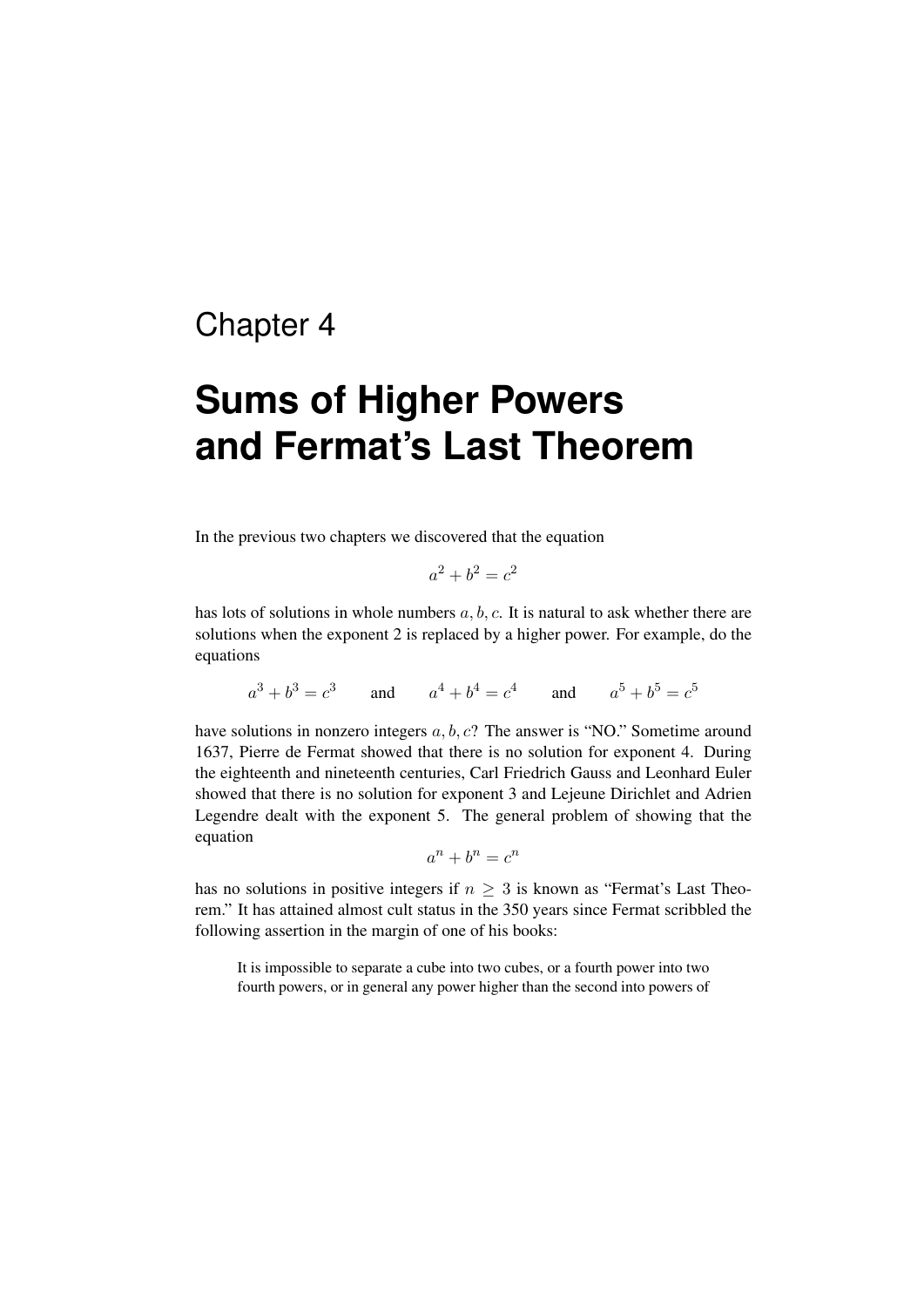like degree. I have discovered a truly remarkable proof which this margin is too small to contain. $<sup>1</sup>$ </sup>

Few mathematicians today believe that Fermat had a valid proof of his "Theorem," which is called his Last Theorem because it was the last of his assertions that remained unproved. The history of Fermat's Last Theorem is fascinating, with literally hundreds of mathematicians making important contributions. Even a brief summary could easily fill a book. This is not our intent in this volume, so we will be content with a few brief remarks.

One of the first general results on Fermat's Last Theorem, as opposed to verification for specific exponents *n*, was given by Sophie Germain in 1823. She proved that if both *p* and  $2p + 1$  are primes then the equation  $a^p + b^p = c^p$  has no solutions in integers *a, b, c* with *p* not dividing the product *abc*. A later result of a similar nature, due to A. Wieferich in 1909, is that the same conclusion is true if the quantity  $2^p - 2$  is not divisible by  $p^2$ . Meanwhile, during the latter part of the nineteenth century a number of mathematicians, including Richard Dedekind, Leopold Kronecker, and especially Ernst Kummer, developed a new field of mathematics called algebraic number theory and used their theory to prove Fermat's Last Theorem for many exponents, although still only a finite list. Then, in 1985, L.M. Adleman, D.R. Heath-Brown, and E. Fouvry used a refinement of Germain's criterion together with difficult analytic estimates to prove that there are infinitely many primes p such that  $a^p + b^p = c^p$  has no solutions with p not dividing abc.

Sophie Germain (1776–1831) Sophie Germain was a French mathematician who did important work in number theory and differential equations. She is best known for her work on Fermat's Last Theorem, where she gave a simple criterion that suffices to show that the equation  $a^p + b^p = c^p$  has no solutions with *abc* not divisible by *p*. She also did work on acoustics and elasticity, especially the theory of vibrating plates. As a mathematics student, she was forced to take correspondence courses from the École Polytechnique in Paris, since they did not accept women as students. For a similar reason, she began her extensive correspondence with Gauss using the pseudonym Monsieur Le Blanc; but when she eventually revealed her identity, Gauss was delighted and sufficiently impressed with her work to recommend her for an honorary degree at the University of Göttingen.

In 1986 Gerhard Frey suggested a new line of attack on Fermat's problem using a notion called modularity. Frey's idea was refined by Jean-Pierre Serre, and Ken

<sup>1</sup>Translated from the Latin: "*Cubum autem in duos cubos, aut quadrato quadratum in duos quadrato quadratos, & generaliter nullam in infinitum ultra quadratum potestatem in duos ejusdem nominis fas est dividere; cujus rei demonstrationem mirabilem sane detexi. Hanc marginis exiguitas non caperet.*"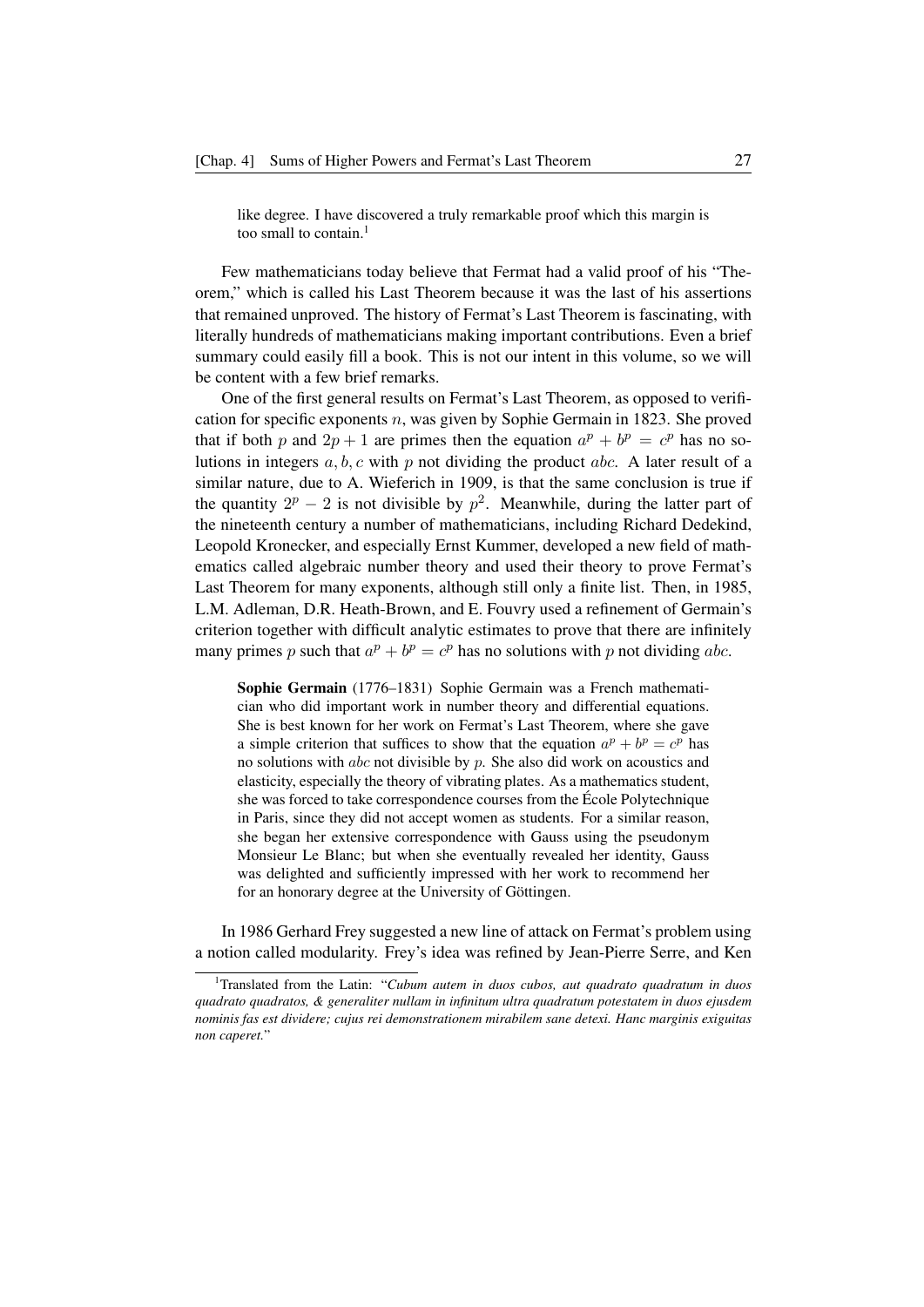Ribet subsequently proved that if the Modularity Conjecture is true, then Fermat's Last Theorem is true. Precisely, Ribet proved that if every semistable elliptic curve<sup>2</sup> is modular<sup>3</sup> then Fermat's Last Theorem is true. The Modularity Conjecture, which asserts that every rational elliptic curve is modular, was at that time a conjecture originally formulated by Goro Shimura and Yutaka Taniyama. Finally, in 1994, Andrew Wiles announced a proof that every semistable rational elliptic curve is modular, thereby completing the proof of Fermat's 350-year-old claim. Wiles's proof, which is a tour de force using the vast machinery of modern number theory and algebraic geometry, is far too complicated for us to describe in detail, but we will try to convey the flavor of his proof in Chapter 46.

Few mathematical or scientific discoveries arise in a vacuum. Even Sir Isaac Newton, the transcendent genius not noted for his modesty, wrote that "If I have seen further, it is by standing on the shoulders of giants." Here is a list of some of the giants, all contemporary mathematicians, whose work either directly or indirectly contributed to Wiles's brilliant proof. The diversified nationalities highlight the international character of modern mathematics. In alphabetical order: Spencer Bloch (USA), Henri Carayol (France), John Coates (Australia), Pierre Deligne (Belgium), Ehud de Shalit (Israel), Fred Diamond (USA), Gerd Faltings (Germany), Matthias Flach (Germany), Gerhard Frey (Germany), Alexander Grothendieck (France), Yves Hellegouarch (France), Haruzo Hida (Japan), Kenkichi Iwasawa (Japan), Kazuya Kato (Japan), Nick Katz (USA), V.A. Kolyvagin (Russia), Ernst Kunz (Germany), Robert Langlands (Canada), Hendrik Lenstra (The Netherlands), Wen-Ch'ing Winnie Li (USA), Barry Mazur (USA), Andre´ Néron (France), Ravi Ramakrishna (USA), Michel Raynaud (France), Ken Ribet (USA), Karl Rubin (USA), Jean-Pierre Serre (France), Goro Shimura (Japan), Yutaka Taniyama (Japan), John Tate (USA), Richard Taylor (England), Jacques Tilouine (France), Jerry Tunnell (USA), Andre Weil (France), Andrew Wiles (Eng- ´ land).

#### **Exercises**

4.1. Write a one- to two-page biography on one (or more) of the following mathematicians. Be sure to describe their mathematical achievements, especially in number theory, and some details of their lives. Also include a paragraph putting them into an historical context

 $2<sup>2</sup>$ An elliptic curve is a certain sort of curve, not an ellipse, given by an equation of the form  $y^2 = x^3 + ax^2 + bx + c$ , where *a*, *b*, *c* are integers. The elliptic curve is semistable if the quantities  $3b - a^2$  and  $27c - 9ab + 2a^3$  have no common factors other than 2 and satisfy a few other technical conditions. We study elliptic curves in Chapters 41–46.

<sup>&</sup>lt;sup>3</sup>An elliptic curve is called modular if there is a map to it from another special sort of curve called a modular curve.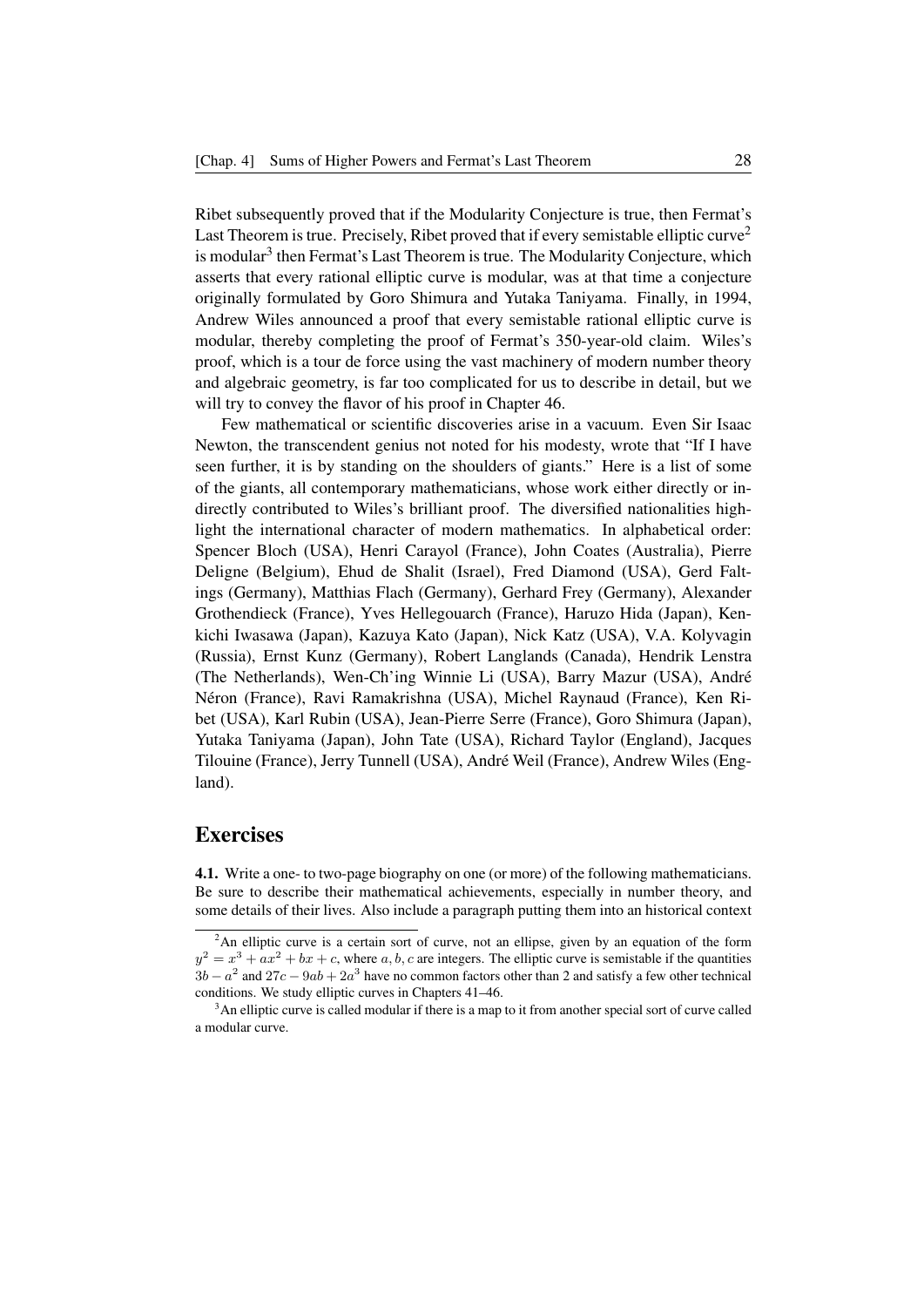by describing the times (scientifically, politically, socially, etc.) during which they lived and worked: (a) Niels Abel, (b) Claude Gaspar Bachet de Meziriac, (c) Richard Dedekind, (d) Diophantus of Alexandria, (e) Lejeune Dirichlet, (f) Eratosthenes, (g) Euclid of Alexandria, (h) Leonhard Euler, (i) Pierre de Fermat, (j) Leonardo Fibonacci, (k) Carl Friedrich Gauss, (l) Sophie Germain, (m) David Hilbert, (n) Carl Jacobi, (o) Leopold Kronecker, (p) Ernst Kummer, (q) Joseph-Louis Lagrange, (r) Adrien-Marie Legendre, (s) Joseph Liouville, (t) Marin Mersenne, (u) Hermann Minkowski, (v) Sir Isaac Newton, (w) Pythagoras, (x) Srinivasa Ramanujan, (y) Bernhard Riemann, (z) P.L. Tchebychef (also spelled Chebychev).

**4.2.** The equation  $a^2 + b^2 = c^2$  has lots of solutions in positive integers, while the equation  $a^3 + b^3 = c^3$  has no solutions in positive integers. This exercise asks you to look for solutions to the equation

$$
a^3 + b^3 = c^2 \tag{*}
$$

in integers  $c \geq b \geq a \geq 1$ .

- (a) The equation  $(*)$  has the solution  $(a, b, c) = (2, 2, 4)$ . Find three more solutions in positive integers. [*Hint*. Look for solutions of the form  $(a, b, c) = (xz, yz, z^2)$ . Not every choice of *x, y, z* will work, of course, so you'll need to figure out which ones do work.]
- (**b**) If  $(A, B, C)$  is a solution to  $(*)$  and *n* is any integer, show that  $(n^2A, n^2B, n^3C)$  is also a solution to (*∗*). We will say that a solution (*a, b, c*) to (*∗*) is *primitive* if it does not look like  $(n^2A, n^2B, n^3C)$  for any  $n \ge 2$ .
- (c) Write down four different primitive solutions to (*∗*). [That is, redo (a) using only primitive solutions.]
- (d) The solution  $(2, 2, 4)$  has  $a = b$ . Find all primitive solutions that have  $a = b$ .
- (e) Find a primitive solution to (*∗*) that has *a >* 10000.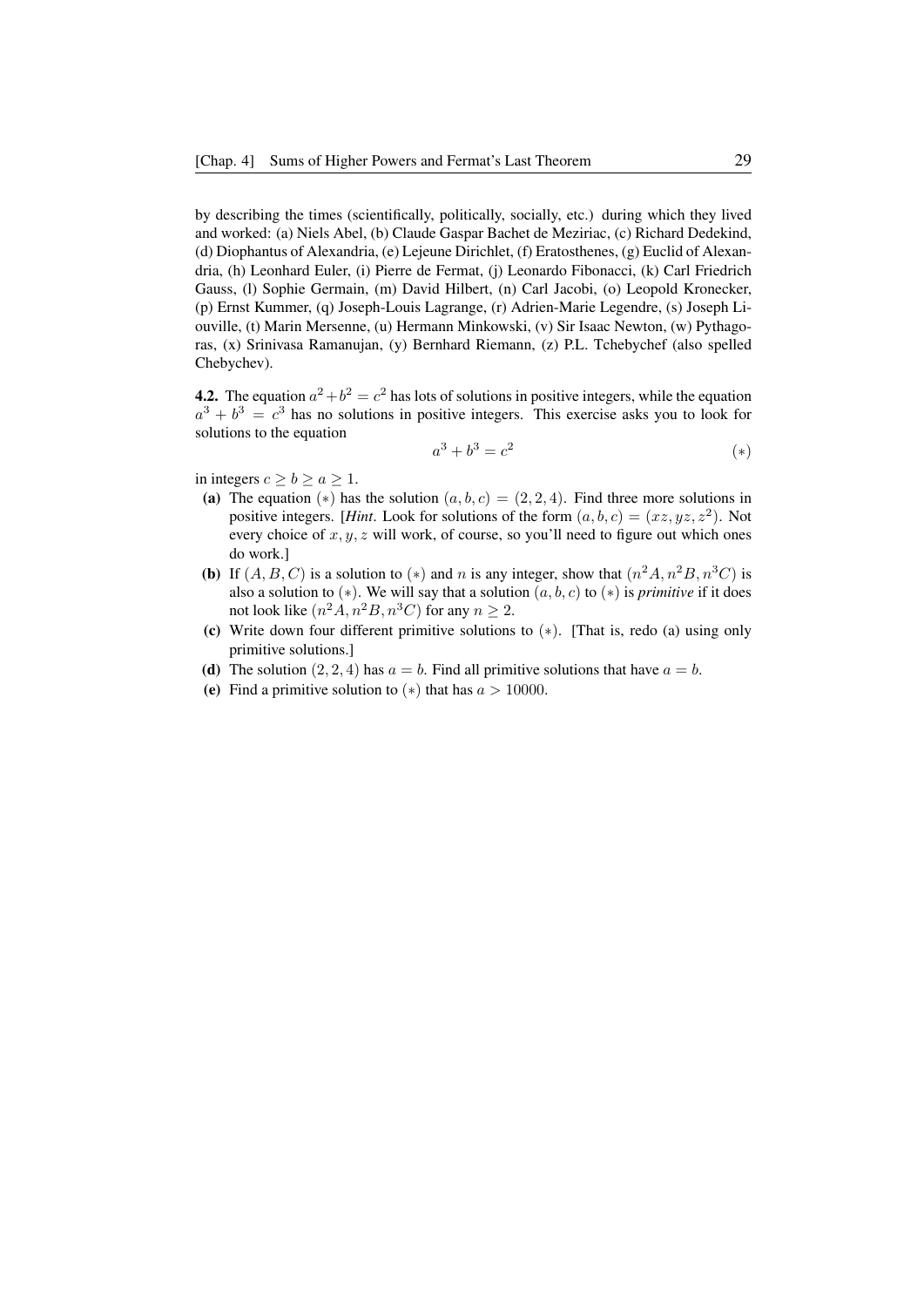### Chapter 5

## **Divisibility and the Greatest Common Divisor**

As we have already seen in our study of Pythagorean triples, the notions of divisibility and factorizations are important tools in number theory. In this chapter we will look at these ideas more closely.

Suppose that *m* and *n* are integers with  $m \neq 0$ . We say that *m divides n* if *n* is a multiple of *m*, that is, if there is an integer *k* such that  $n = mk$ . If *m* divides *n*, we write  $m|n$ . Similarly, if m does not divide n, then we write  $m \nmid n$ . For example,

 $3|6$  and  $12|132$ , since  $6 = 3 \cdot 2$  and  $132 = 12 \cdot 11$ .

The divisors of 6 are 1, 2, 3, and 6. On the other hand,  $5 \nmid 7$ , since no integer multiple of 5 is equal to 7. A number that divides *n* is called a *divisor of n*.

If we are given two numbers, we can look for common divisors, that is, numbers that divide both of them. For example, 4 is a common divisor of 12 and 20, since 4*|*12 and 4*|*20. Notice that 4 is the largest common divisor of 12 and 20. Similarly, 3 is a common divisor of 18 and 30, but it is not the largest, since 6 is also a common divisor. The largest common divisor of two numbers is an extremely important quantity that will frequently appear during our number theoretic excursions.

The *greatest common divisor* of two numbers *a* and *b* (not both zero) is the largest number that divides both of them. It is denoted by  $gcd(a, b)$ . If  $gcd(a, b) = 1$ , we say that *a* and *b* are *relatively prime*.

Two examples that we mentioned above are

 $gcd(12, 20) = 4$  and  $gcd(18, 30) = 6$ .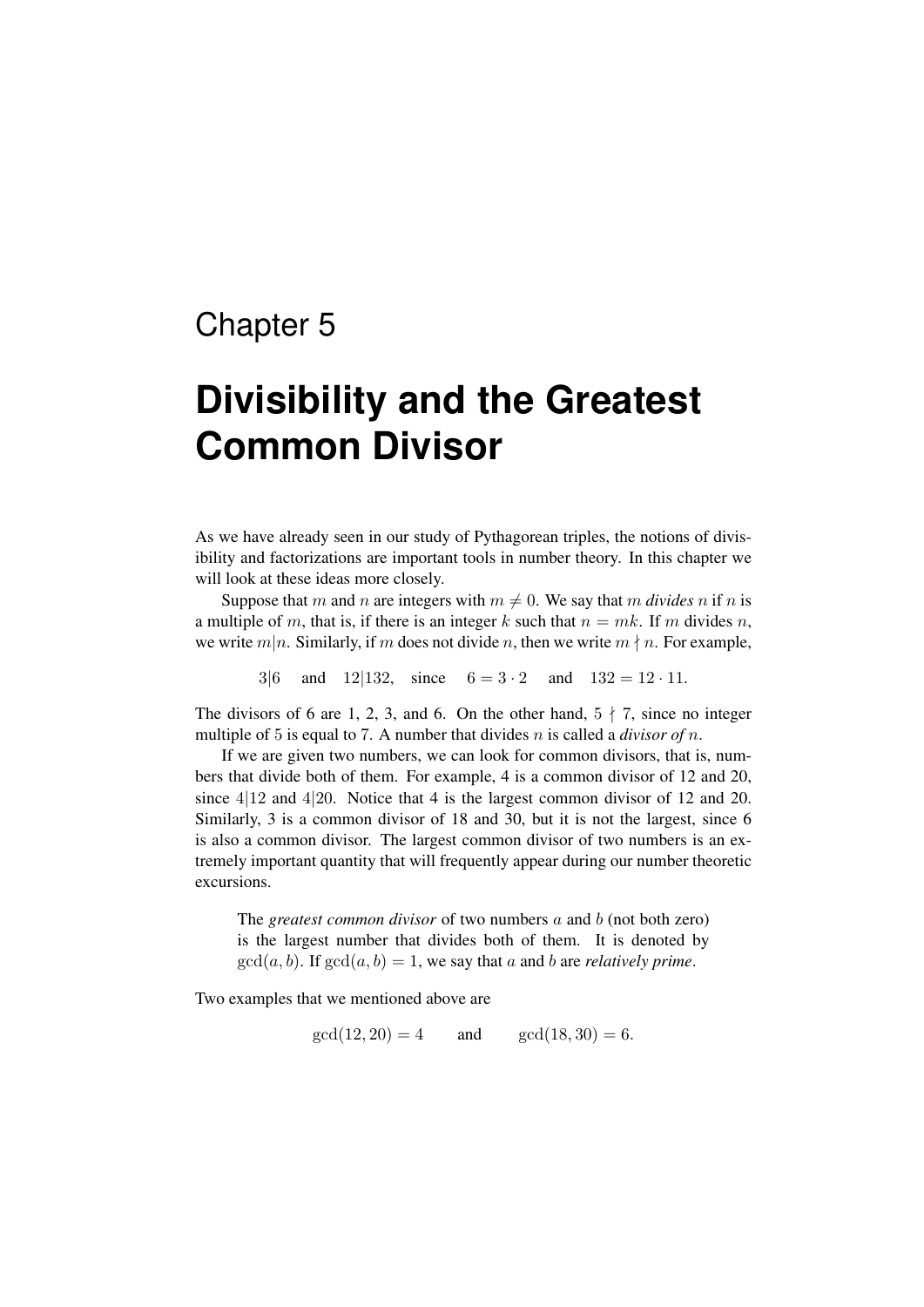Another example is

$$
\gcd(225, 120) = 15.
$$

We can check that this answer is correct by factoring  $225 = 3^2 \cdot 5^2$  and  $120 =$  $2^3 \cdot 3 \cdot 5$ , but, in general, factoring *a* and *b* is not an efficient way to compute their greatest common divisor.<sup>1</sup>

The most efficient method known for finding the greatest common divisors of two numbers is called the *Euclidean algorithm*. It consists of doing a sequence of divisions with remainder until the remainder is zero. We will illustrate with two examples before describing the general method.

As our first example, we will compute gcd(36*,* 132). The first step is to divide 132 by 36, which gives a quotient of 3 and a remainder of 24. We write this as

$$
132 = 3 \times 36 + 24.
$$

The next step is to take 36 and divide it by the remainder 24 from the previous step. This gives

 $36 = 1 \times 24 + 12$ .

Next we divide 24 by 12, and we find a remainder of 0,

$$
24 = 2 \times 12 + 0.
$$

The Euclidean algorithm says that as soon as you get a remainder of 0, the remainder from the previous step is the greatest common divisor of the original two numbers. So in this case we find that  $gcd(132, 36) = 12$ .

Let's do a larger example. We will compute

gcd(1160718174*,* 316258250)*.*

Our reason for doing a large example like this is to help convince you that the Euclidean algorithm gives a far more efficient way to compute gcd's than factorization. We begin by dividing 1160718174 by 316258250, which gives 3 with a remainder of 211943424. Next we take 316258250 and divide it by 211943424. This process continues until we get a remainder of 0. The calculations are given in

<sup>&</sup>lt;sup>1</sup>An even less efficient way to compute the greatest common divisor of *a* and *b* is the method taught to my daughter by her fourth grade teacher, who recommended that the students make complete lists of all the divisors of *a* and *b* and then pick out the largest number that appears on both lists!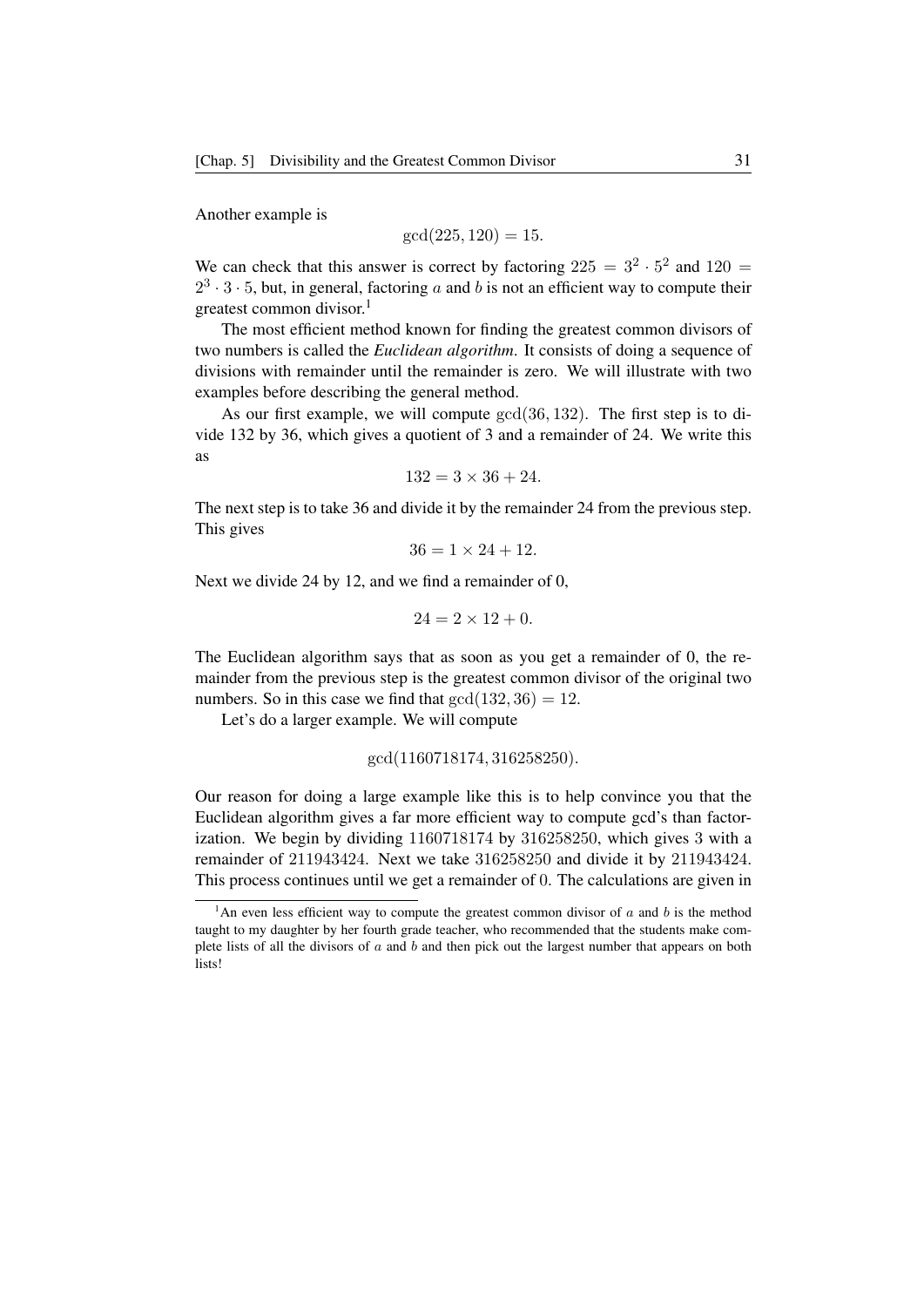the following table:

$$
1160718174 = 3 \times 316258250 + 211943424
$$
\n
$$
316258250 = 1 \times 211943424 + 104314826
$$
\n
$$
211943424 = 2 \times 104314826 + 3313772
$$
\n
$$
104314826 = 31 \times 3313772 + 1587894
$$
\n
$$
3313772 = 2 \times 1587894 + 137984
$$
\n
$$
1587894 = 11 \times 137984 + 70070
$$
\n
$$
137984 = 1 \times 70070 + 67914
$$
\n
$$
70070 = 1 \times 67914 + 2156
$$
\n
$$
67914 = 31 \times 2156 + 1078 + 67914
$$
\n
$$
2156 = 2 \times 1078 + 0
$$

Notice how at each step we divide a number *A* by a number *B* to get a quotient *Q* and a remainder *R*. In other words,

$$
A = Q \times B + R.
$$

Then at the next step we replace our old *A* and *B* with the numbers *B* and *R* and continue the process until we get a remainder of 0. At that point, the remainder *R* from the previous step is the greatest common divisor of our original two numbers. So the above calculation shows that

$$
\gcd(1160718174, 316258250) = 1078.
$$

We can partly check our calculation (always a good idea) by verifying that 1078 is indeed a common divisor. Thus

$$
1160718174 = 1078 \times 1076733 \quad \text{and} \quad 316258250 = 1078 \times 293375.
$$

There is one more practical matter to be mentioned before we undertake a theoretical analysis of the Euclidean algorithm. If we are given *A* and *B*, how can we find the quotient *Q* and the remainder *R*? Of course, you can always use long division, but that can be time consuming and subject to arithmetic errors if *A* and *B* are large. A pleasant alternative is to find a calculator or computer program that will automatically compute *Q* and *R* for you. However, even if you are only equipped with an inexpensive calculator, there is an easy three-step method to find *Q* and *R*.

- *Method to Compute Q and R on a Calculator So That*  $A = B \times Q + R$
- 1. Use the calculator to divide *A* by *B*. You get a number with decimals.
- 2. Discard all the digits to the right of the decimal point. This gives *Q*.
- 3. To find *R*, use the formula  $R = A B \times Q$ .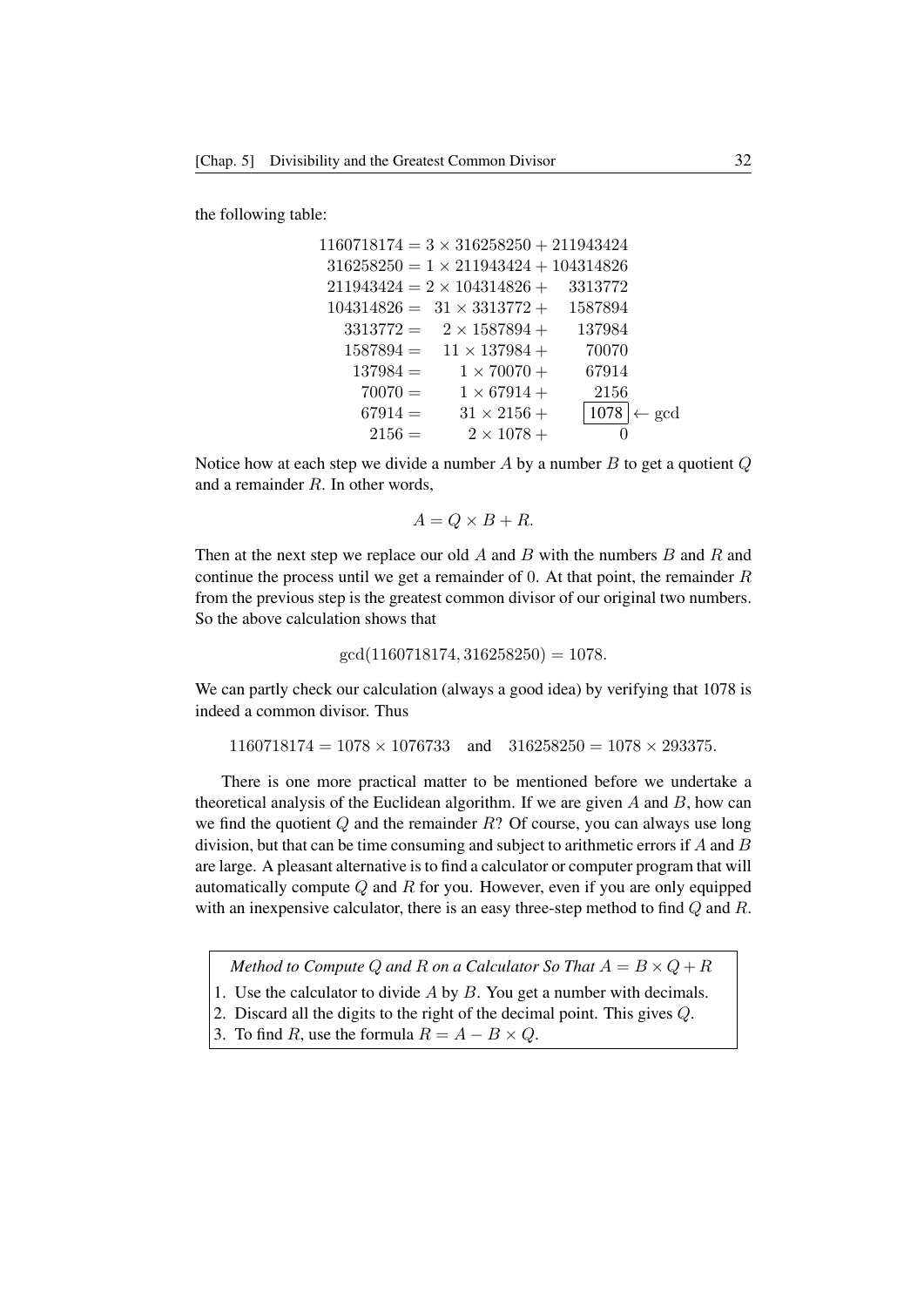For example, suppose that  $A = 12345$  and  $B = 417$ . Then  $A/B = 29.6043...$ , so *Q* = 29 and *R* = 12345 *−* 417 *·* 29 = 252.

We're now ready to analyze the Euclidean algorithm. The general method looks like

$$
a = q_1 \times b + r_1
$$
  
\n
$$
b = q_2 \times r_1 + r_2
$$
  
\n
$$
r_1 = q_3 \times r_2 + r_3
$$
  
\n
$$
r_2 = q_4 \times r_3 + r_4
$$
  
\n
$$
\vdots
$$
  
\n
$$
r_{n-3} = q_{n-1} \times r_{n-2} + r_{n-1}
$$
  
\n
$$
r_{n-2} = q_n \times r_{n-1} + \boxed{r_n} \leftarrow \gcd
$$
  
\n
$$
r_{n-1} = q_{n+1}r_n + 0
$$

If we let  $r_0 = b$  and  $r_{-1} = a$ , then every line looks like

$$
r_{i-1} = q_{i+1} \times r_i + r_{i+1}.
$$

Why is the last nonzero remainder  $r_n$  a common divisor of *a* and *b*? We start from the bottom and work our way up. The last line  $r_{n-1} = q_{n+1}r_n$  shows that  $r_n$ divides *rn−*1. Then the previous line

$$
r_{n-2} = q_n \times r_{n-1} + r_n
$$

shows that  $r_n$  divides  $r_{n-2}$ , since it divides both  $r_{n-1}$  and  $r_n$ . Now looking at the line above that, we already know that  $r_n$  divides both  $r_{n-1}$  and  $r_{n-2}$ , so we find that  $r_n$  also divides  $r_{n-3}$ . Moving up line by line, when we reach the second line we will already know that  $r_n$  divides  $r_2$  and  $r_1$ . Then the second line  $b = q_2 \times r_1 + r_2$ tells us that  $r_n$  divides *b*. Finally, we move up to the top line and use the fact that  $r_n$  divides both  $r_1$  and *b* to conclude that  $r_n$  also divides *a*. This completes our verification that the last nonzero remainder  $r<sub>n</sub>$  is a common divisor of *a* and *b*.

But why is *r<sup>n</sup>* the *greatest* common divisor of *a* and *b*? Suppose that *d* is any common divisor of *a* and *b*. We will work our way back down the list of equations. So from the first equation  $a = q_1 \times b + r_1$  and the fact that *d* divides both *a* and *b*, we see that *d* also divides  $r_1$ . Then the second equation  $b = q_2 r_1 + r_2$  shows us that  $d$  must divide  $r_2$ . Continuing down line by line, at each stage we will know that *d* divides the previous two remainders  $r_{i-1}$  and  $r_i$ , and then the current line  $r_{i-1} = q_{i+1} \times r_i + r_{i+1}$  will tell us that *d* also divides the next remainder  $r_{i+1}$ . Eventually, we reach the penultimate line  $r_{n-2} = q_n \times r_{n-1} + r_n$ , at which point we conclude that *d* divides  $r_n$ . So we have shown that if *d* is any common divisor of *a* and *b* then *d* will divide  $r_n$ . Therefore,  $r_n$  must be the greatest common divisor of *a* and *b*.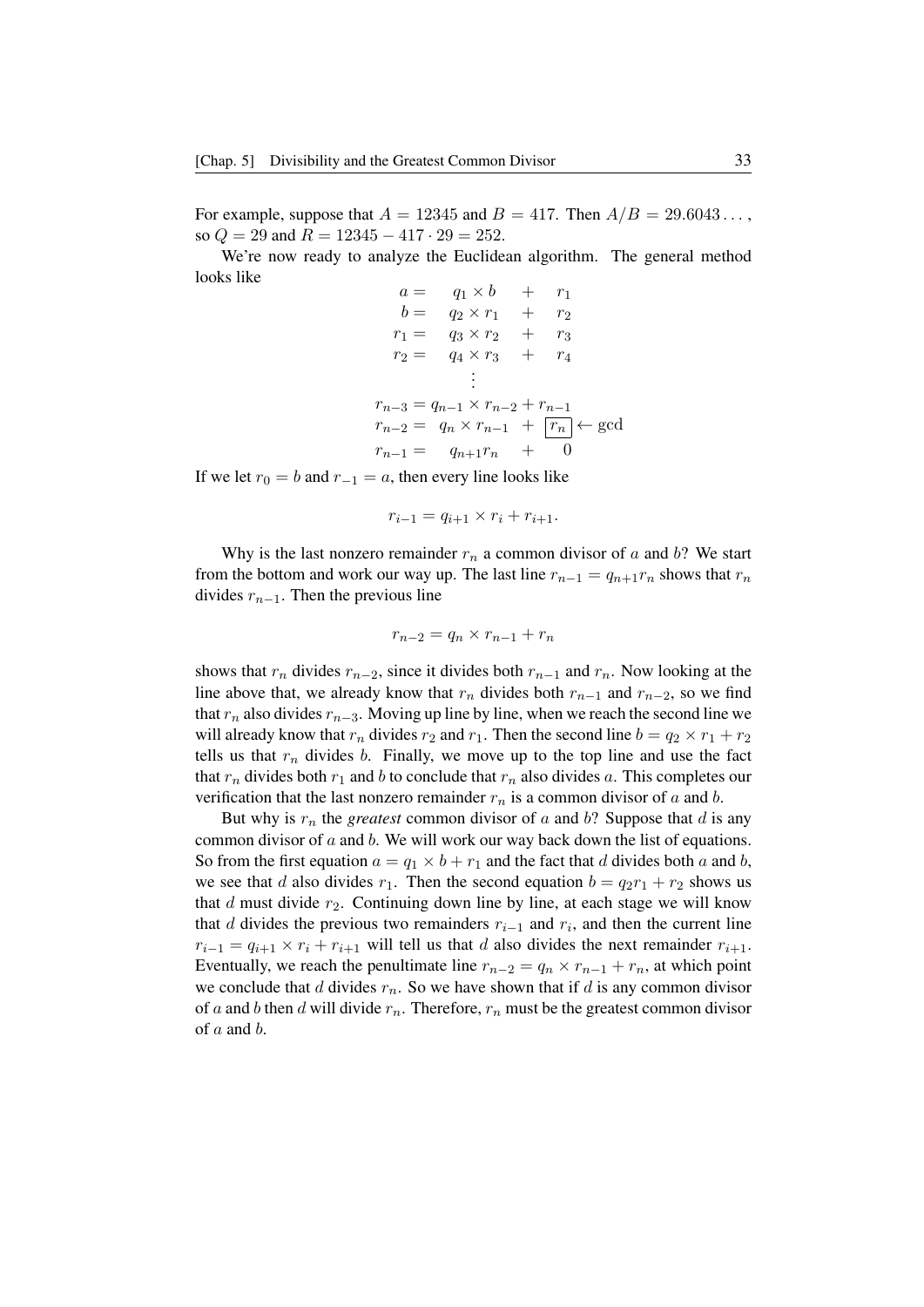This completes our verification that the Euclidean algorithm actually computes the greatest common divisor, a fact of sufficient importance to be officially recorded.

Theorem 5.1 (Euclidean Algorithm). *To compute the greatest common divisor of two numbers a and b, let r−*<sup>1</sup> = *a, let r*<sup>0</sup> = *b, and compute successive quotients and remainders*

$$
r_{i-1}=q_{i+1}\times r_i+r_{i+1}
$$

*for*  $i = 0, 1, 2, \ldots$  *until some remainder*  $r_{n+1}$  *is* 0*. The last nonzero remainder*  $r_n$ *is then the greatest common divisor of a and b.*

There remains the question of why the Euclidean algorithm always finishes. In other words, we know that the last nonzero remainder will be the desired gcd, but how do we know that we ever get a remainder that does equal 0? This is not a silly question, since it is easy to give algorithms that do not terminate; and there are even very simple algorithms for which it is not known whether or not they always terminate. Fortunately, it is easy to see that the Euclidean algorithm always terminates. The reason is simple. Each time we compute a quotient with remainder,

$$
A = Q \times B + R,
$$

the remainder will be between 0 and  $B - 1$ . This is clear, since if  $R \geq B$ , then we can add one more onto the quotient *Q* and subtract *B* from *R*. So the successive remainders in the Euclidean algorithm continually decrease:

$$
b = r_0 > r_1 > r_2 > r_3 > \cdots.
$$

But all the remainders are greater than or equal to 0, so we have a strictly decreasing sequence of nonnegative integers. Eventually, we must reach a remainder that equals 0; in fact, it is clear that we will reach a remainder of 0 in at most *b* steps. Fortunately, the Euclidean algorithm is far more efficient than this. You will show in the exercises that the number of steps in the Euclidean algorithm is at most seven times the *number of digits* in *b*. So, on a computer, it is quite feasible to compute  $gcd(a, b)$  when *a* and *b* have hundreds or even thousands of digits!

### **Exercises**

5.1. Use the Euclidean algorithm to compute each of the following gcd's. (a) gcd(12345*,* 67890) (b) gcd(54321*,* 9876)

5.2.  $\Box$  Write a program to compute the greatest common divisor  $gcd(a, b)$  of two integers *a* and *b*. Your program should work even if one of *a* or *b* is zero. Make sure that you don't go into an infinite loop if *a* and *b* are both zero!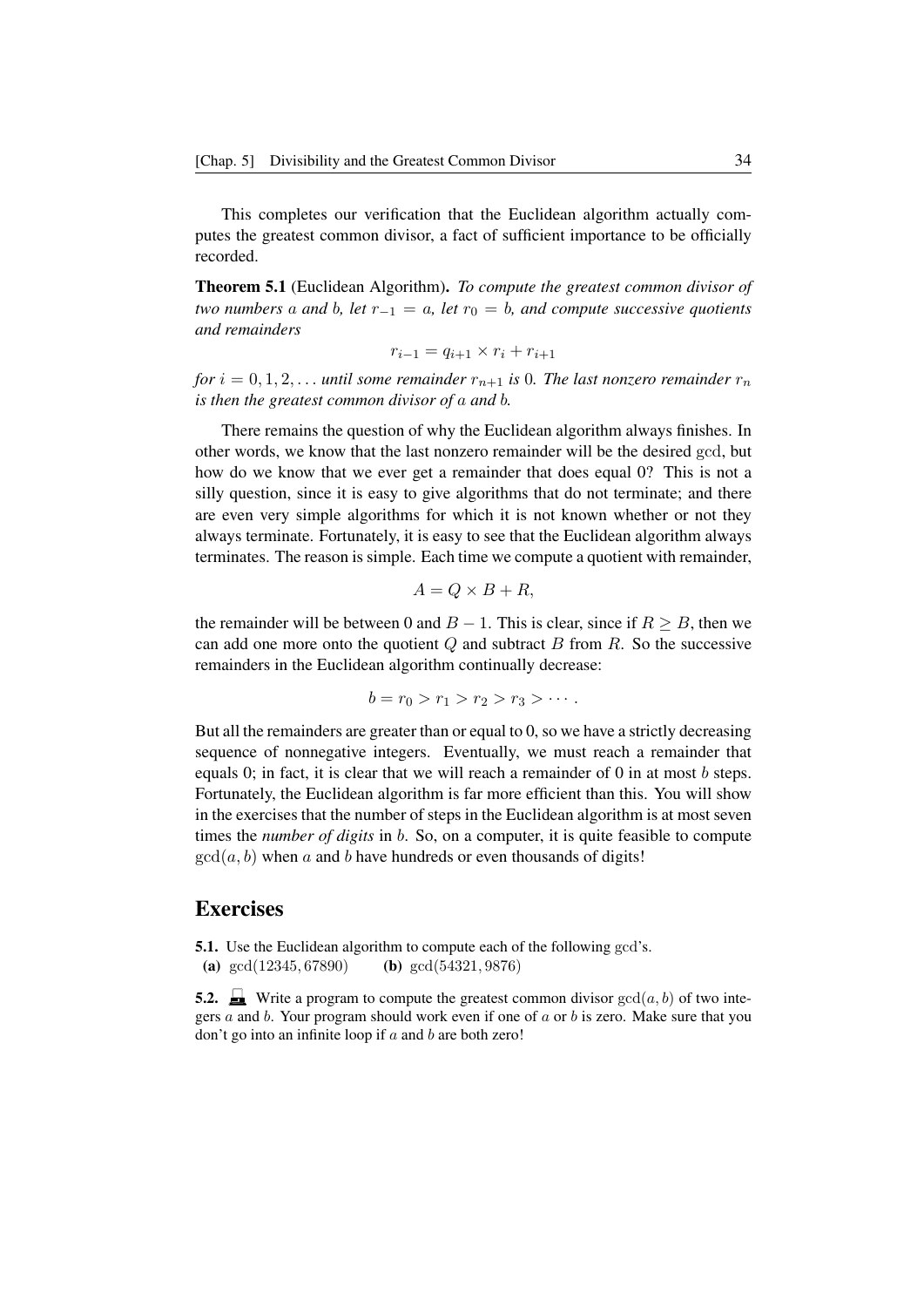5.3. Let  $b = r_0, r_1, r_2, \ldots$  be the successive remainders in the Euclidean algorithm applied to *a* and *b*. Show that after every two steps, the remainder is reduced by at least one half. In other words, verify that

$$
r_{i+2} < \frac{1}{2}r_i
$$
 for every  $i = 0, 1, 2, ...$ 

Conclude that the Euclidean algorithm terminates in at most  $2\log_2(b)$  steps, where  $\log_2$  is the logarithm to the base 2. In particular, show that the number of steps is at most seven times the number of digits in *b*. [*Hint*. What is the value of  $log_2(10)$ ?]

5.4. A number *L* is called a common multiple of *m* and *n* if both *m* and *n* divide *L*. The smallest such *L* is called the *least common multiple of m and n* and is denoted by  $LCM(m, n)$ . For example,  $LCM(3, 7) = 21$  and  $LCM(12, 66) = 132$ .

- (a) Find the following least common multiples.
	- (i) LCM(8*,* 12) (ii) LCM(20*,* 30) (iii) LCM(51*,* 68) (iv) LCM(23*,* 18).
- (b) For each of the LCMs that you computed in (a), compare the value of  $LCM(m, n)$ to the values of  $m$ ,  $n$ , and  $gcd(m, n)$ . Try to find a relationship.
- (c) Give an argument proving that the relationship you found is correct for all *m* and *n*.
- (d) Use your result in (b) to compute LCM(301337*,* 307829).
- (e) Suppose that  $gcd(m, n) = 18$  and  $LCM(m, n) = 720$ . Find m and n. Is there more than one possibility? If so, find all of them.

**5.5.** The " $3n + 1$  *algorithm*" works as follows. Start with any number *n*. If *n* is even, divide it by 2. If *n* is odd, replace it with  $3n + 1$ . Repeat. So, for example, if we start with 5, we get the list of numbers

$$
5, 16, 8, 4, 2, 1, 4, 2, 1, 4, 2, 1, \ldots,
$$

and if we start with 7, we get

7*,* 22*,* 11*,* 34*,* 17*,* 52*,* 26*,* 13*,* 40*,* 20*,* 10*,* 5*,* 16*,* 8*,* 4*,* 2*,* 1*,* 4*,* 2*,* 1*, . . . .*

Notice that if we ever get to 1 the list just continues to repeat with 4*,* 2*,* 1's. In general, one of the following two possibilities will occur:<sup>2</sup>

- (i) We may end up repeating some number *a* that appeared earlier in our list, in which case the block of numbers between the two *a*'s will repeat indefinitely. In this case we say that the algorithm *terminates* at the last nonrepeated value, and the number of distinct entries in the list is called the *length of the algorithm*. For example, the algorithm terminates at 1 for both 5 and 7. The length of the algorithm for 5 is 6, and the length of the algorithm for 7 is 17.
- (ii) We may never repeat the same number, in which case we say that the algorithm does not terminate.

 $2$ There is, of course, a third possibility. We may get tired of computing and just stop working, in which case one might say that the algorithm terminates due to exhaustion of the computer!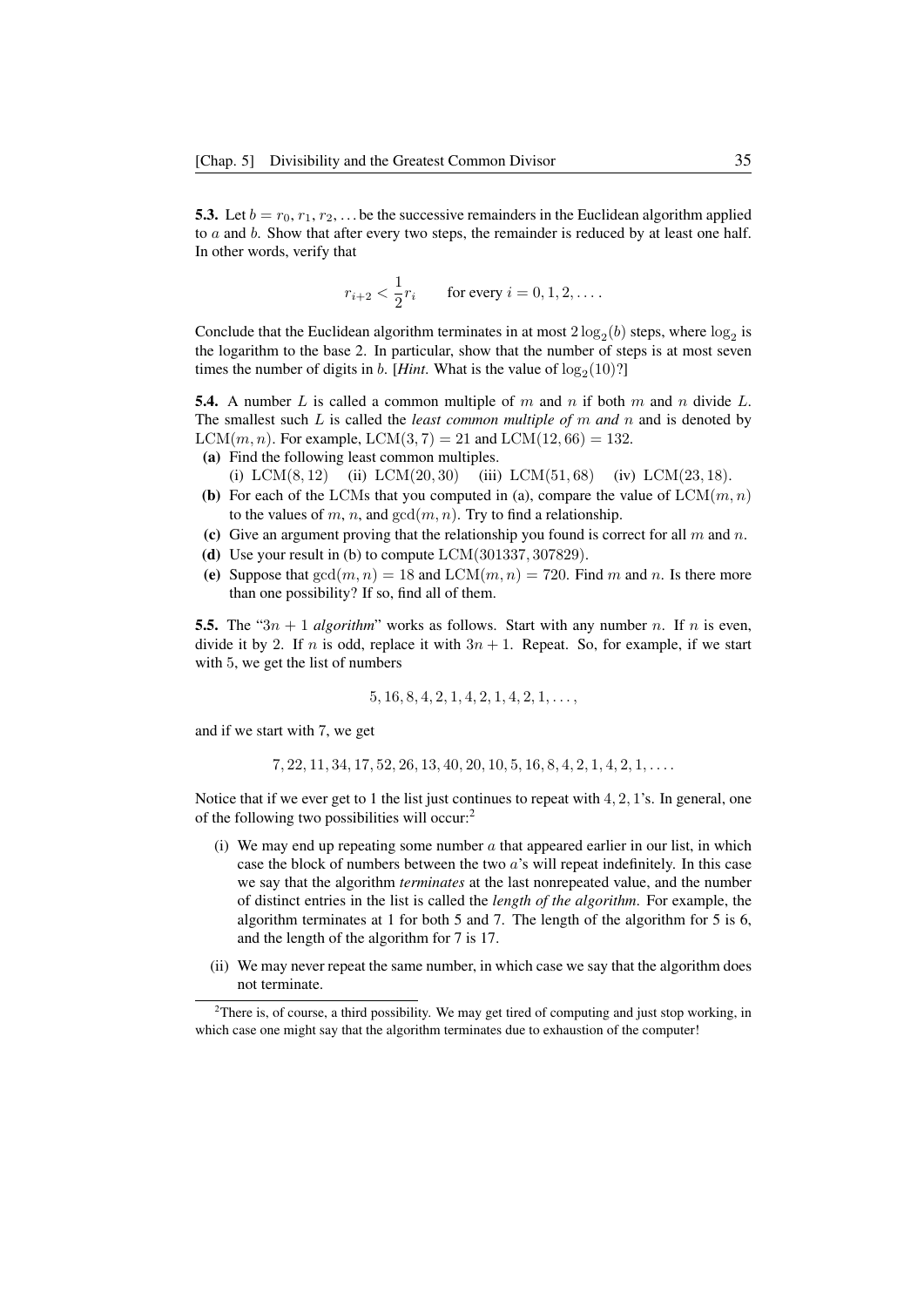(a) Find the length and terminating value of the  $3n+1$  algorithm for each of the following starting values of *n*:

(i) 
$$
n = 21
$$
 (ii)  $n = 13$  (iii)  $n = 31$ 

- (b) Do some further experimentation and try to decide whether the  $3n + 1$  algorithm always terminates and, if so, at what value(s) it terminates.
- (c) Assuming that the algorithm terminates at 1, let  $L(n)$  be the length of the algorithm for starting value *n*. For example,  $L(5) = 6$  and  $L(7) = 17$ . Show that if  $n = 8k + 4$ with  $k \geq 1$ , then  $L(n) = L(n+1)$ . [*Hint*. What does the algorithm do to the starting values  $8k + 4$  and  $8k + 5$ ?]
- (d) Show that if  $n = 128k + 28$  then  $L(n) = L(n + 1) = L(n + 2)$ .
- (e) Find some other conditions, similar to those in (c) and (d), for which consecutive values of  $n$  have the same length. (It might be helpful to begin by using the next exercise to accumulate some data.)

**5.6.** Write a program to implement the  $3n + 1$  algorithm described in the previous exercise. The user will input *n* and your program should return the length  $L(n)$  and the terminating value  $T(n)$  of the  $3n + 1$  algorithm. Use your program to create a table giving the length and terminating value for all starting values  $1 \le n \le 100$ .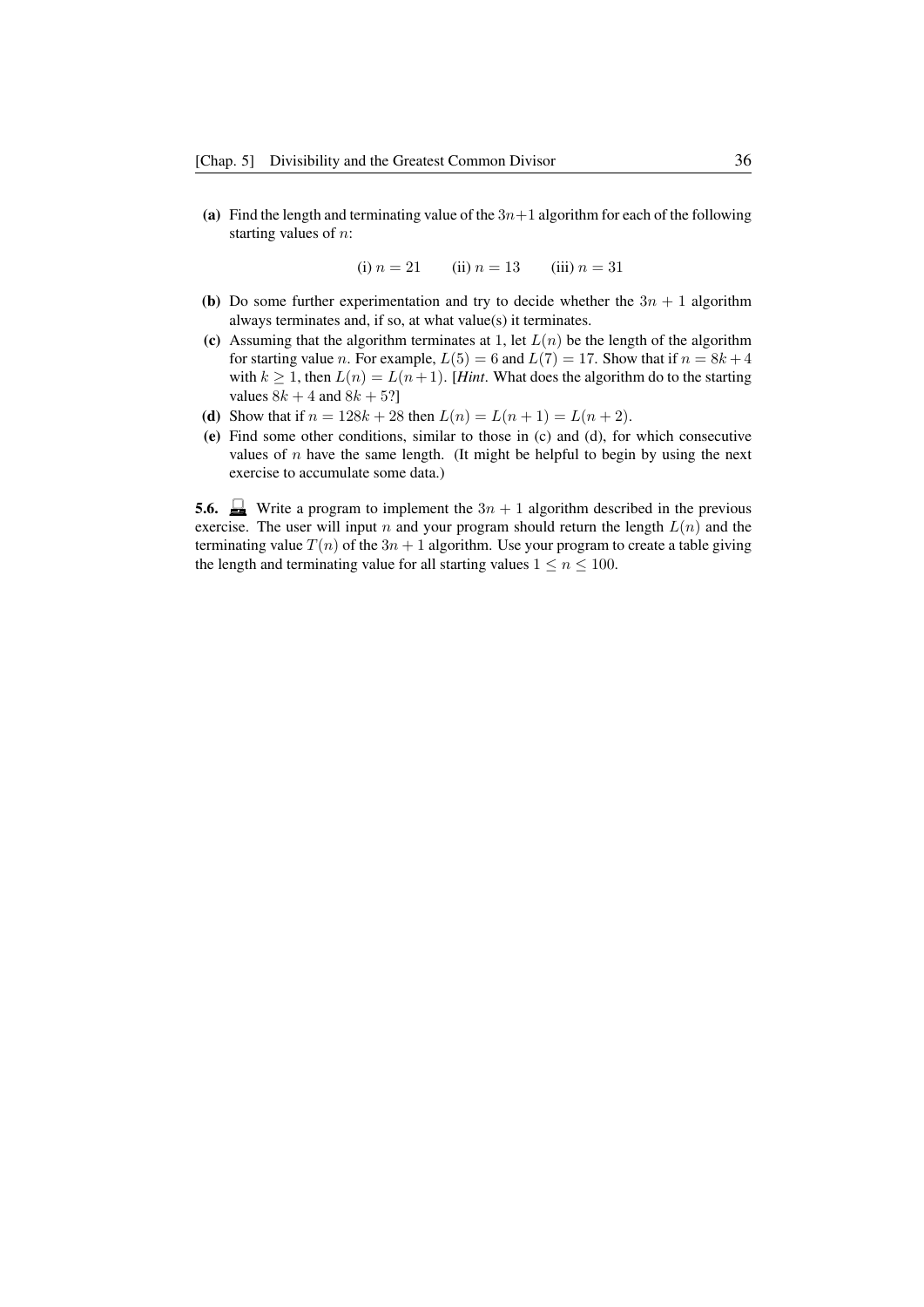### Chapter 6

## **Linear Equations and the Greatest Common Divisor**

Given two whole numbers *a* and *b*, we are going to look at all the possible numbers we can get by adding a multiple of *a* to a multiple of *b*. In other words, we will consider all numbers obtained from the formula

#### $ax + by$

when we substitute all possible integers for *x* and *y*. Note that we are going to allow both positive and negative values for *x* and *y*. For example, we could take  $a = 42$  and  $b = 30$ . Some of the values of  $ax + by$  for this *a* and *b* are given in the following table:

|                     | $x=-3$ | $x=-2$ | $x = -1$ | $x=0$    | $x=1$ | $x=2$ | $x=3$ |
|---------------------|--------|--------|----------|----------|-------|-------|-------|
| $y=-3$              | $-216$ | $-174$ | $-132$   | $-90$    | $-48$ | $-6$  | 36    |
| $y=-2$              | $-186$ | $-144$ | $-102$   | $-60$    | $-18$ | 24    | 66    |
| $y=-1$              | $-156$ | $-114$ | $-72$    | $-30$    | 12    | 54    | 96    |
| $y =$<br>$\bigcirc$ | $-126$ | $-84$  | $-42$    | $\theta$ | 42    | 84    | 126   |
| $y =$               | $-96$  | $-54$  | $-12$    | 30       | 72    | 114   | 156   |
| $y =$               | $-66$  | $-24$  | 18       | 60       | 102   | 144   | 186   |
| - 3<br>$y =$        | $-36$  | 6      | 48       | 90       | 132   | 174   | 216   |

Table of Values of  $42x + 30y$ 

Our first observation is that every entry in the table is divisible by 6. This is not surprising, since both 42 and 30 are divisible by 6, so every number of the form  $42x + 30y = 6(7x + 5y)$  is a multiple of 6. More generally, it is clear that every number of the form  $ax + by$  is divisible by  $gcd(a, b)$ , since both *a* and *b* are divisible by  $gcd(a, b)$ .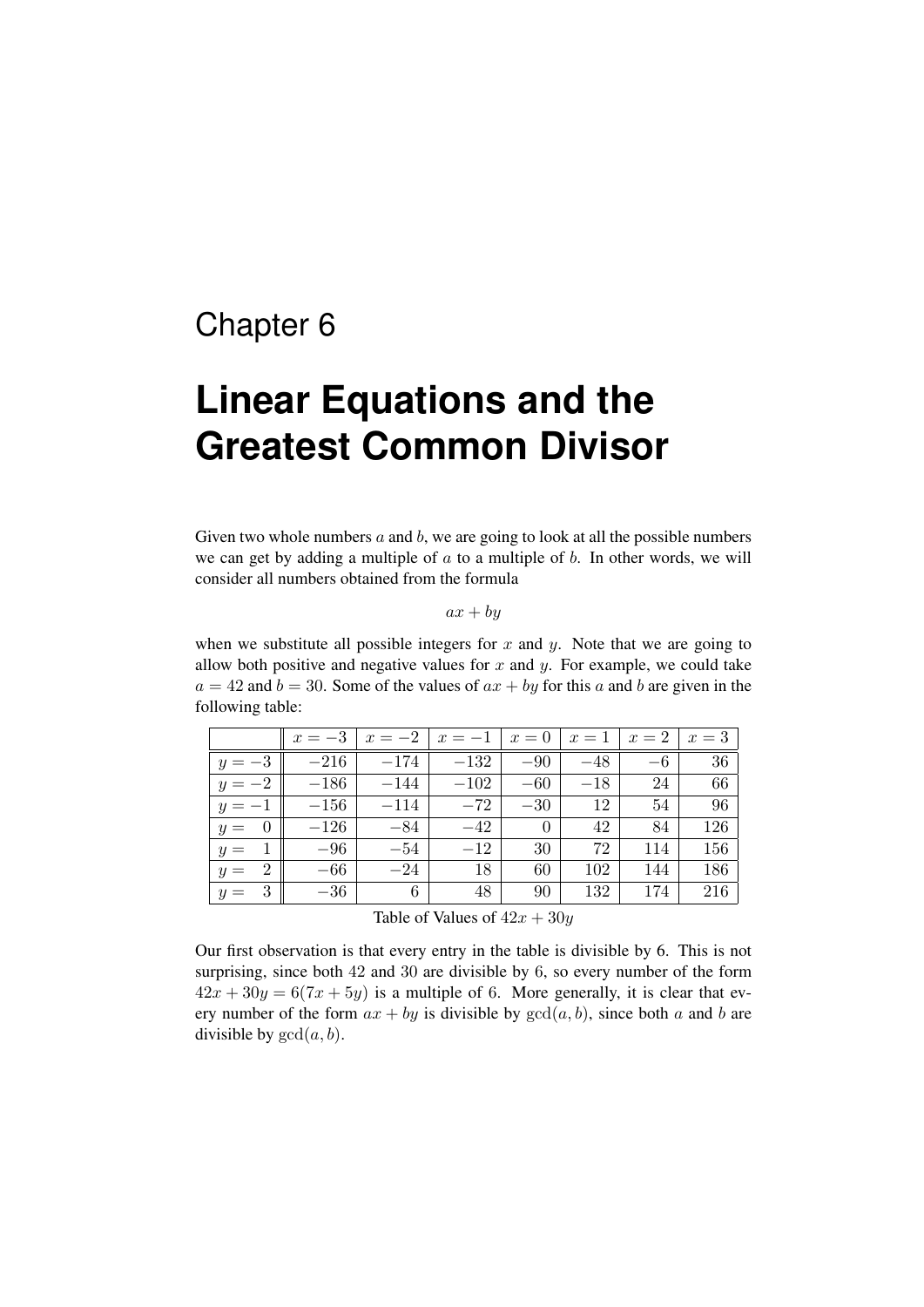A second observation, which is somewhat more surprising, is that the greatest common divisor of 42 and 30, which is 6, actually appears in our table. Thus from the table we see that

$$
42 \cdot (-2) + 30 \cdot 3 = 6 = \gcd(42, 30).
$$

Further examples suggest the following conclusion:

| The smallest positive value of |
|--------------------------------|
| $ax + bu$                      |
| is equal to $gcd(a, b)$ .      |

There are many ways to prove that this is true. We will take a constructive approach, via the Euclidean algorithm, which has the advantage of giving a procedure for finding the appropriate values of *x* and *y*. In other words, we are going to describe a method of finding integers *x* and *y* that are solutions to the equation

$$
ax + by = \gcd(a, b).
$$

Since, as we have already observed, every number  $ax + by$  is divisible by  $gcd(a, b)$ , it will follow that the smallest positive value of  $ax + by$  is precisely  $gcd(a, b)$ .

How might we solve the equation  $ax + by = \gcd(a, b)$ ? If *a* and *b* are small, we might be able to guess a solution. For example, the equation

$$
10x + 35y = 5
$$

has the solution  $x = -3$  and  $y = 1$ , and the equation

$$
7x + 11y = 1
$$

has the solution  $x = -3$  and  $y = 2$ . We also notice that there can be more than one solution, since  $x = 8$  and  $y = -5$  is also a solution to  $7x + 11y = 1$ .

However, if *a* and *b* are large, neither guesswork nor trial and error is going to be helpful. We are going to start by illustrating the Euclidean algorithm method for solving  $ax + by = \gcd(a, b)$  with a particular example. So we are going to try to solve

$$
22x + 60y = \gcd(22, 60).
$$

The first step is to perform the Euclidean algorithm to compute the gcd. We find

$$
60 = 2 \times 22 + 16
$$
  
\n
$$
22 = 1 \times 16 + 6
$$
  
\n
$$
16 = 2 \times 6 + 4
$$
  
\n
$$
6 = 1 \times 4 + 2
$$
  
\n
$$
4 = 2 \times 2 + 0
$$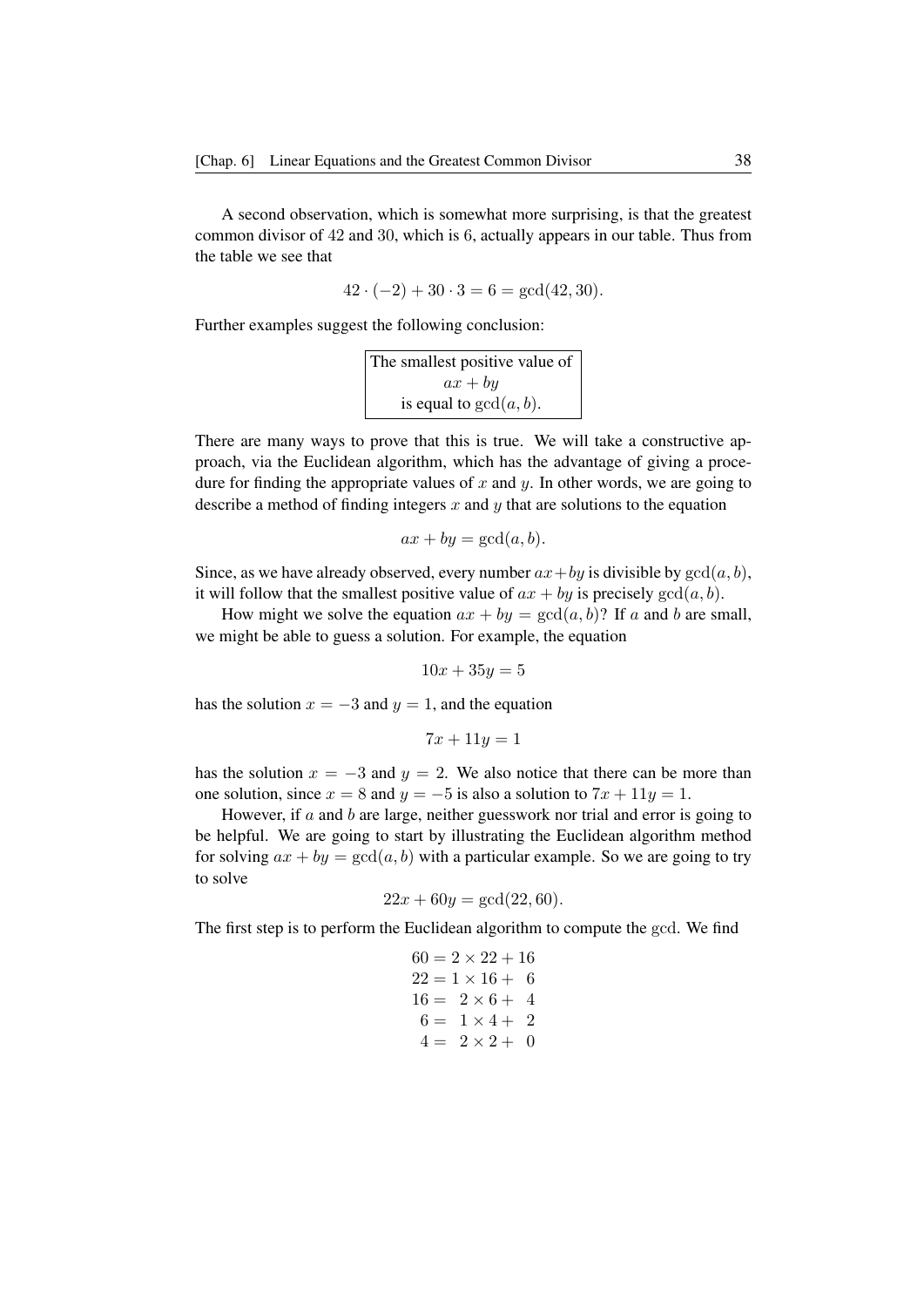This shows that  $gcd(22, 60) = 2$ , a fact that is clear without recourse to the Euclidean algorithm. However, the Euclidean algorithm computation is important because we're going to use the intermediate quotients and remainders to solve the equation  $22x + 60y = 2$ . The first step is to rewrite the first equation as

$$
16 = a - 2b, \qquad \text{where we let } a = 60 \text{ and } b = 22.
$$

We next substitute this value into the 16 appearing in the second equation. This gives (remember that  $b = 22$ )

$$
b = 1 \times 16 + 6 = 1 \times (a - 2b) + 6.
$$

Rearranging this equation to isolate the remainder 6 yields

$$
6 = b - (a - 2b) = -a + 3b.
$$

Now substitute the values 16 and 6 into the next equation,  $16 = 2 \times 6 + 4$ :

$$
a - 2b = 16 = 2 \times 6 + 4 = 2(-a + 3b) + 4.
$$

Again we isolate the remainder 4, yielding

$$
4 = (a - 2b) - 2(-a + 3b) = 3a - 8b.
$$

Finally, we use the equation  $6 = 1 \times 4 + 2$  to get

$$
-a + 3b = 6 = 1 \times 4 + 2 = 1 \times (3a - 8b) + 2.
$$

Rearranging this equation gives the desired solution

$$
-4a + 11b = 2.
$$

(We should check our solution: *−*4 *×* 60 + 11 *×* 22 = *−*240 + 242 = 2.)

We can summarize the above computation in the following efficient tabular form. Note that the left-hand equations are the Euclidean algorithm, and the righthand equations compute the solution to  $ax + by = \gcd(a, b)$ .

$$
a = 2 \times b + 16
$$
  
\n
$$
b = 1 \times 16 + 6
$$
  
\n
$$
16 = b - 1 \times 16
$$
  
\n
$$
= b - 1 \times (a - 2b)
$$
  
\n
$$
16 = 2 \times 6 + 4
$$
  
\n
$$
4 = 16 - 2 \times 6
$$
  
\n
$$
= (a - 2b) - 2 \times (-a + 3b)
$$
  
\n
$$
= 3a - 8b
$$
  
\n
$$
2 = 6 - 1 \times 4
$$
  
\n
$$
= (-a + 3b) - 1 \times (3a - 8b)
$$
  
\n
$$
4 = 2 \times 2 + 0
$$
  
\n
$$
4 = 2a - 8b
$$
  
\n
$$
a = 2a - 8b
$$
  
\n
$$
a = 2a - 8b
$$
  
\n
$$
a = 2a - 8b
$$
  
\n
$$
a = 2a + 11b
$$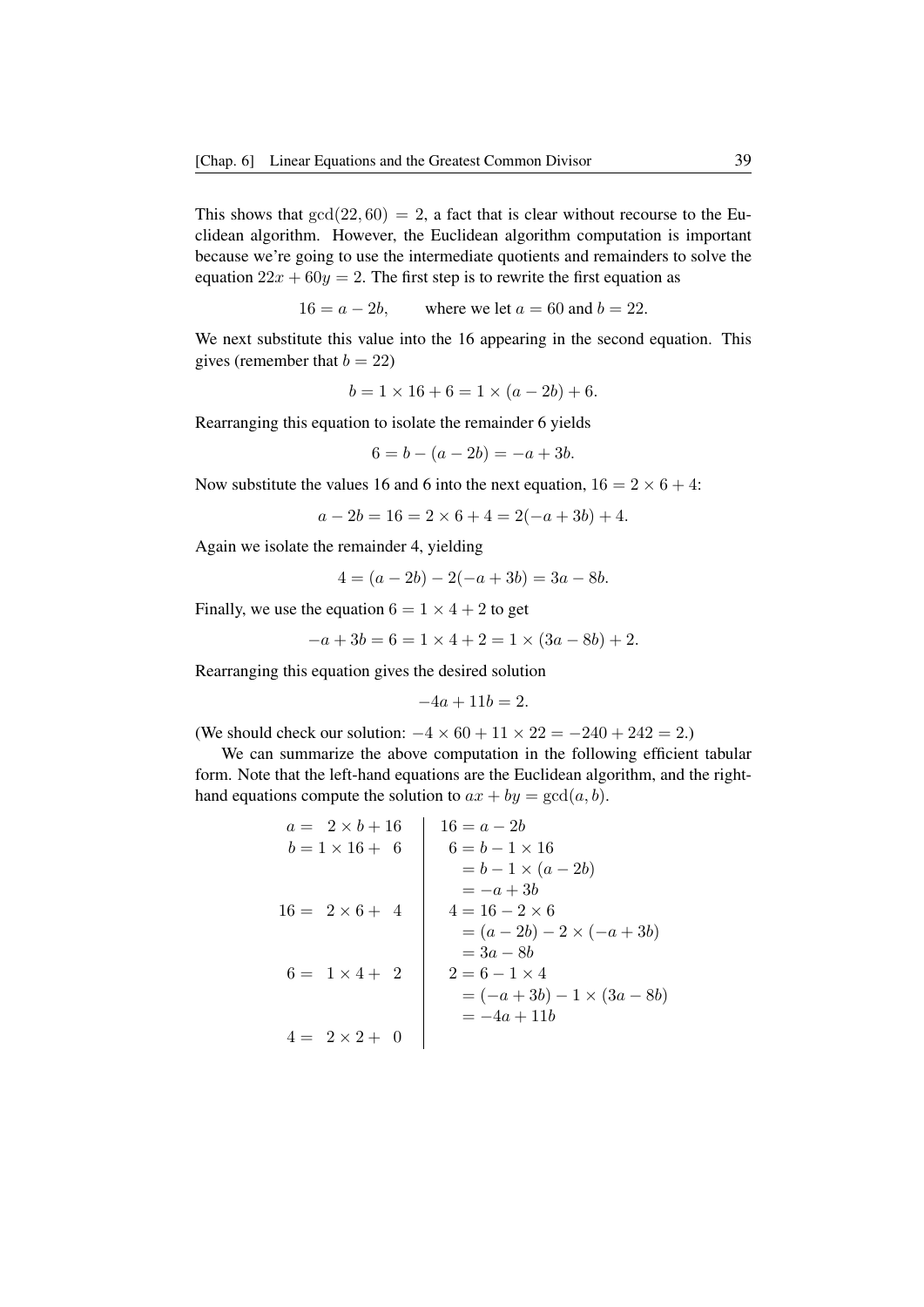Why does this method work? As the following table makes clear, we start with the first two lines of the Euclidean algorithm, which involve the quantities *a* and *b*, and work our way down.

$$
a = q_1b + r_1
$$
\n
$$
b = q_2r_1 + r_2
$$
\n
$$
r_1 = a - q_1b
$$
\n
$$
r_2 = b - q_2r_1
$$
\n
$$
= b - q_2(a - q_1b)
$$
\n
$$
= -q_2a + (1 + q_1q_2)b
$$
\n
$$
r_1 = q_3r_2 + r_3
$$
\n
$$
r_3 = r_1 - q_3r_2
$$
\n
$$
= (a - q_1b) - q_3(-q_2a + (1 + q_1q_2)b)
$$
\n
$$
= (1 + q_2q_3)a - (q_1 + q_3 + q_1q_2q_3)b
$$
\n
$$
\vdots
$$
\n
$$
= 1
$$

As we move from line to line, we will continually be forming equations that look like

latest remainder = some multiple of *a* plus some multiple of *b.*

Eventually, we get down to the last nonzero remainder, which we know is equal to  $gcd(a, b)$ , and this gives the desired solution to the equation  $gcd(a, b) = ax + by$ .

A larger example with  $a = 12453$  and  $b = 2347$  is given in tabular form on top of the next page. As before, the left-hand side is the Euclidean algorithm and the right-hand side solves  $ax + by = \text{gcd}(a, b)$ . We see that  $\text{gcd}(12453, 2347) = 1$ and that the equation  $12453x+2347y = 1$  has the solution  $(x, y) = (304, -1613)$ .

We now know that the equation

$$
ax + by = \gcd(a, b)
$$

always has a solution in integers *x* and *y*. The final topic we discuss in this section is the question of how many solutions it has, and how to describe all the solutions. Let's start with the case that *a* and *b* are relatively prime, that is,  $\gcd(a, b) = 1$ , and suppose that  $(x_1, y_1)$  is a solution to the equation

$$
ax + by = 1.
$$

We can create additional solutions by subtracting a multiple of  $b$  from  $x_1$  and adding the same multiple of  $a$  onto  $y_1$ . In other words, for any integer  $k$  we obtain a new solution  $(x_1 + kb, y_1 - ka)$ .<sup>1</sup> We can check that this is indeed a solution by computing

$$
a(x_1 + kb) + b(y_1 - ka) = ax_1 + akb + by_1 - bka = ax_1 + by_1 = 1.
$$

<sup>&</sup>lt;sup>1</sup>Geometrically, we are starting from the known point  $(x_1, y_1)$  on the line  $ax + by = 1$  and using the fact that the line has slope  $-a/b$  to find new points  $(x_1 + t, y_1 - (a/b)t)$ . To get new points with integer coordinates, we need to let  $t$  be a multiple of  $b$ . Substituting  $t = kb$  gives the new integer solution  $(x_1 + kb, y_1 - ka)$ .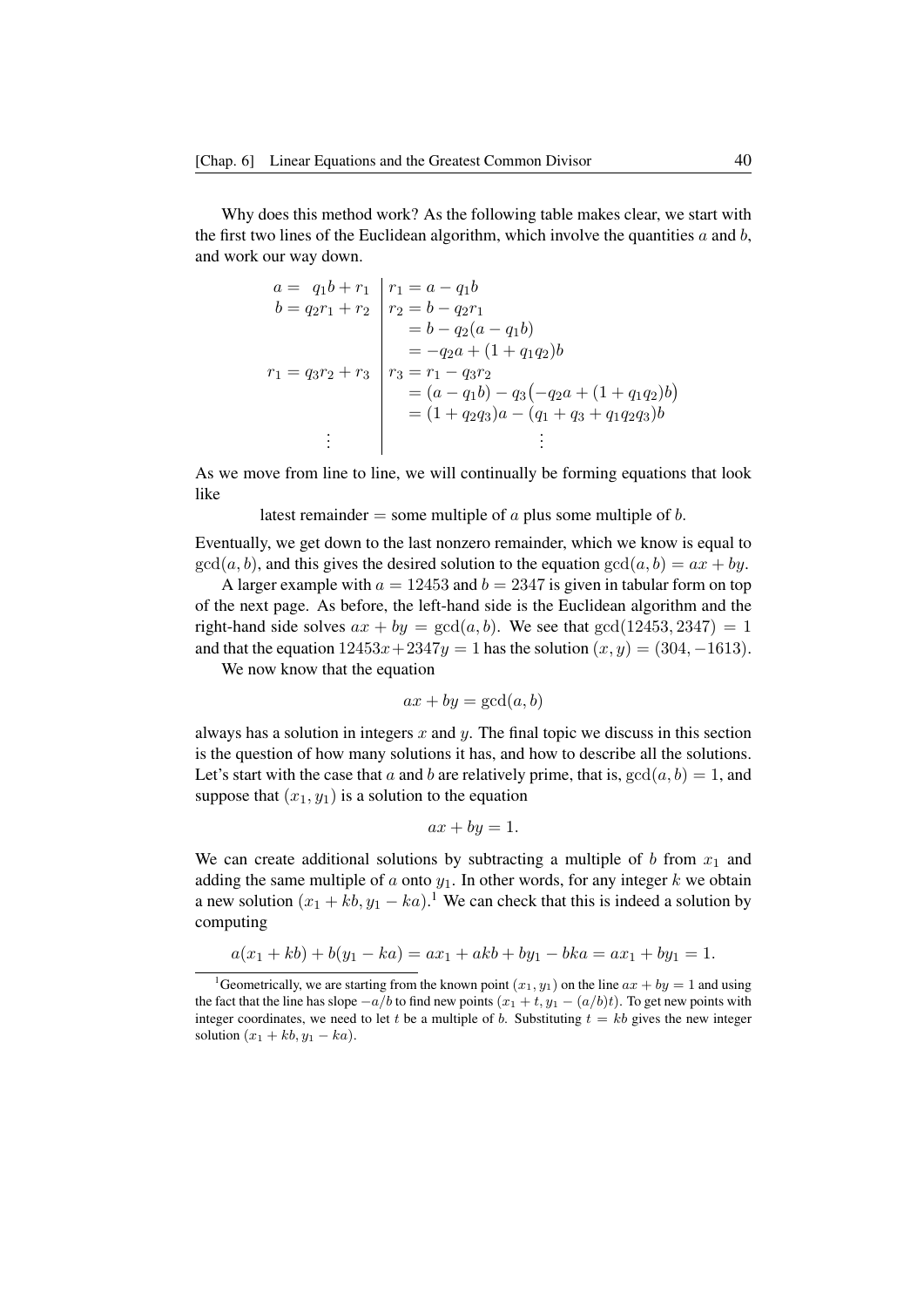| $a=5\times b$ + 718        | $718 = a - 5b$                            |
|----------------------------|-------------------------------------------|
| $b = 3 \times 718 + 193$   | $193 = b - 3 \times 718$                  |
|                            | $= b - 3 \times (a - 5b)$                 |
|                            | $=-3a+16b$                                |
| $718 = 3 \times 193 + 139$ | $139 = 718 - 3 \times 193$                |
|                            | $=(a-5b)-3 \times (-3a+16b)$              |
|                            | $= 10a - 53b$                             |
| $193 = 1 \times 139 + 54$  | $54 = 193 - 139$                          |
|                            | $= (-3a + 16b) - (10a - 53b)$             |
|                            | $=-13a+69b$                               |
| $139 = 2 \times 54 + 31$   | $31 = 139 - 2 \times 54$                  |
|                            | $= (10a - 53b) - 2 \times (-13a + 69b)$   |
|                            | $=$ 36a - 191b                            |
| $54 = 1 \times 31 + 23$    | $23 = 54 - 31$                            |
|                            | $=-13a+69b-(36a-191b)$                    |
|                            | $=-49a+260b$                              |
| $31 = 1 \times 23 + 8$     | $8 = 31 - 23$                             |
|                            | $=$ 36a - 191b - $(-49a + 260b)$          |
|                            | $= 85a - 451b$                            |
| $23 = 2 \times 8 + 7$      | $7 = 23 - 2 \times 8$                     |
|                            | $= (-49a + 260b) - 2 \times (85a - 451b)$ |
|                            | $=-219a+1162b$                            |
| $8 = 1 \times 7 + 1$       | $1 = 8 - 7$                               |
|                            | $= 85a - 451b - (-219a + 1162b)$          |
|                            | $= 304a - 1613b$                          |
| $7 = 7 \times 1 + 0$       |                                           |
|                            |                                           |

So, for example, if we start with the solution  $(-1, 2)$  to  $5x + 3y = 1$ , we obtain new solutions (*−*1 + 3*k,* 2 *−* 5*k*). Note that the integer *k* is allowed to be positive, negative, or zero. Putting in particular values of *k* gives the solutions

$$
\dots(-13,22), (-10,17), (-7,12), (-4,7), (-1,2),
$$
  
(2,-3), (5,-8), (8,-13), (11,-18)...

Still looking at the case that  $gcd(a, b) = 1$ , we can show that this procedure gives all possible solutions. Suppose that we are given two solutions  $(x_1, y_1)$  and  $(x_2, y_2)$  to the equation  $ax + by = 1$ . In other words,

$$
ax_1 + by_1 = 1
$$
 and  $ax_2 + by_2 = 1$ .

We are going to multiply the first equation by  $y_2$ , multiply the second equation by *y*1, and subtract. This will eliminate *b* and, after a little bit of algebra, we are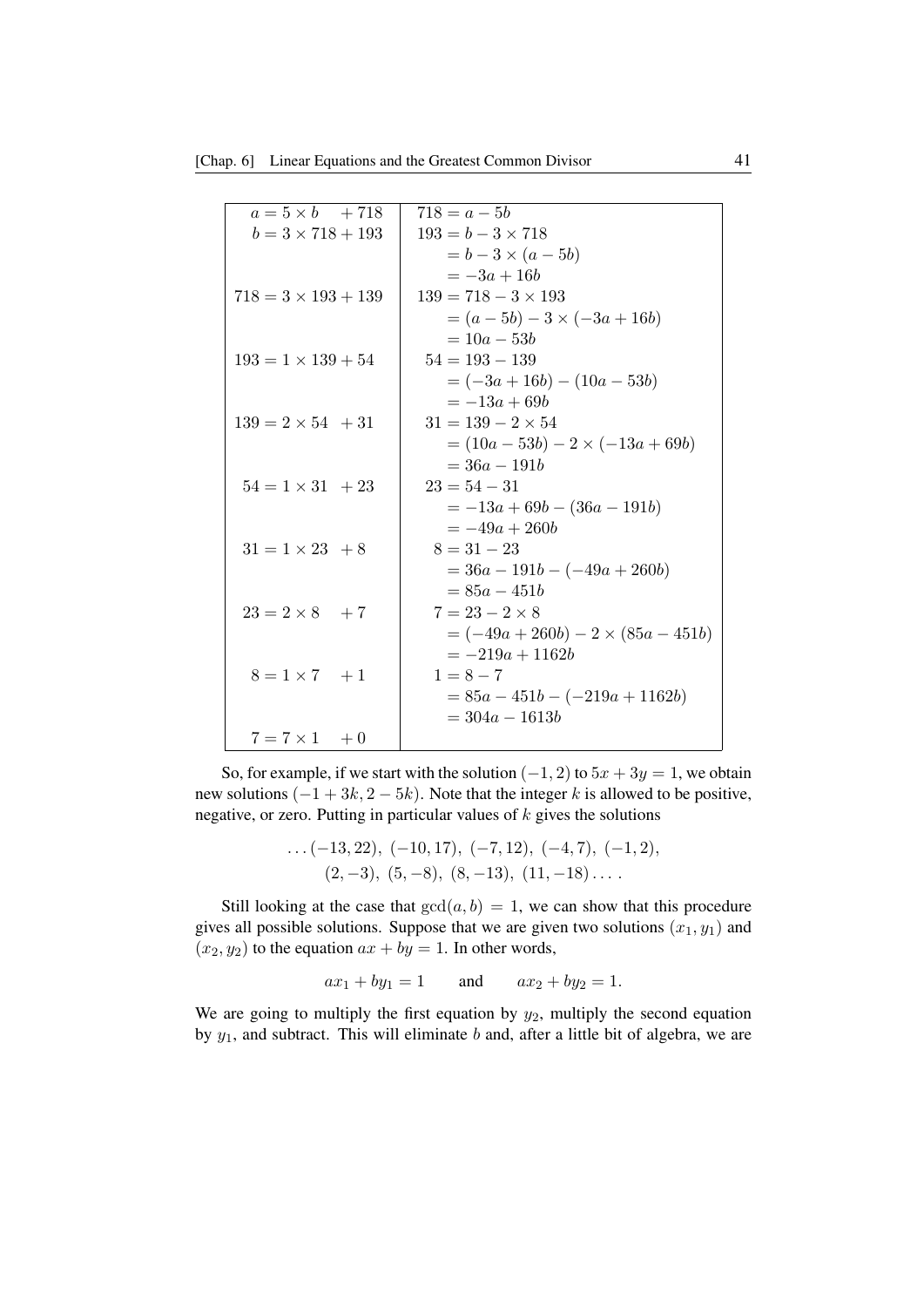left with

$$
ax_1y_2 - ax_2y_1 = y_2 - y_1.
$$

Similarly, if we multiply the first equation by  $x_2$ , multiply the second equation by  $x_1$ , and subtract, we find that

$$
bx_2y_1 - bx_1y_2 = x_2 - x_1.
$$

So if we let  $k = x_2y_1 - x_1y_2$ , then we find that

$$
x_2 = x_1 + kb \qquad \text{and} \qquad y_2 = y_1 - ka.
$$

This means that the second solution  $(x_2, y_2)$  is obtained from the first solution  $(x_1, y_1)$  by adding a multiple of *b* onto  $x_1$  and subtracting the same multiple of *a* from  $y_1$ . So every solution to  $ax + by = 1$  can be obtained from the initial solution  $(x_1, y_1)$  by substituting different values of *k* into  $(x_1 + kb, y_1 - ka)$ .

What happens if  $gcd(a, b) > 1$ ? To make the formulas look a little bit simpler, we will let  $g = \gcd(a, b)$ . We know from the Euclidean algorithm method that there is at least one solution  $(x_1, y_1)$  to the equation

$$
ax + by = g.
$$

But *g* divides both *a* and *b*, so  $(x_1, y_1)$  is a solution to the simpler equation

$$
\frac{a}{g}x + \frac{b}{g}y = 1.
$$

Now our earlier work applies, so we know that every other solution can be obtained by substituting values for *k* in the formula

$$
\left(x_1+k\cdot\frac{b}{g},\;y_1-k\cdot\frac{a}{g}\right).
$$

This completes our description of the solutions to the equation  $ax + by = g$ , as summarized in the following theorem.

Theorem 6.1 (Linear Equation Theorem). *Let a and b be nonzero integers, and let*  $g = \gcd(a, b)$ *. The equation* 

$$
ax + by = g
$$

*always has a solution* (*x*1*, y*1) *in integers, and this solution can be found by the Euclidean algorithm method described earlier. Then every solution to the equation can be obtained by substituting integers k into the formula*

$$
\left(x_1 + k \cdot \frac{b}{g}, y_1 - k \cdot \frac{a}{g}\right).
$$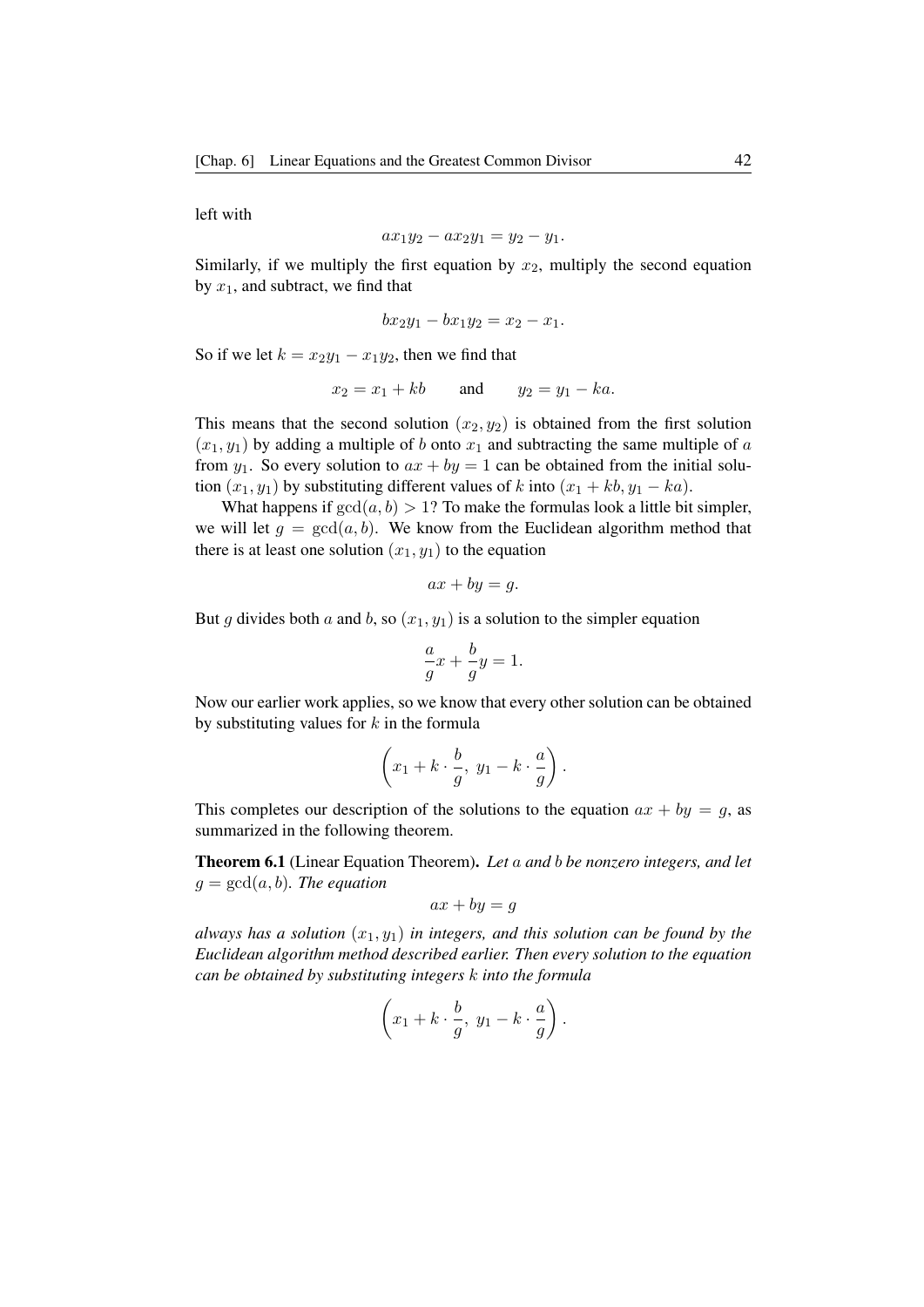For example, we saw that the equation

$$
60x + 22y = \gcd(60, 22) = 2
$$

has the solution  $x = -4$ ,  $y = 11$ . Then our Linear Equation Theorem says that every solution is obtained from the formula

$$
(-4+11k, 11-30k) \qquad \text{with } k \text{ any integer.}
$$

In particular, if we want a solution with  $x$  positive, then we can take  $k = 1$ , which gives the smallest such solution  $(x, y) = (7, -19)$ .

In this chapter we have shown that the equation

$$
ax + by = \gcd(a, b)
$$

always has a solution. This fact is extremely important for both theoretical and practical reasons, and we will be using it repeatedly in our number theoretic investigations. For example, we will need to solve the equation  $ax + by = 1$  when we study cryptography in Chapter 18. And in the next chapter we will use this equation for our theoretical study of factorization of numbers into primes.

### **Exercises**

6.1. (a) Find a solution in integers to the equation

 $12345x + 67890y = \gcd(12345, 67890)$ .

(b) Find a solution in integers to the equation

$$
54321x + 9876y = \gcd(54321, 9876).
$$

6.2. Describe all integer solutions to each of the following equations.

- (a)  $105x + 121y = 1$
- (**b**)  $12345x + 67890y = \gcd(12345, 67890)$
- (c)  $54321x + 9876y = \gcd(54321, 9876)$

6.3.  $\Box$  The method for solving  $ax + by = \gcd(a, b)$  described in this chapter involves a considerable amount of manipulation and back substitution. This exercise describes an alternative way to compute *x* and *y* that is especially easy to implement on a computer.

- (a) Show that the algorithm described in Figure 6.1 computes the greatest common divisor *g* of the positive integers *a* and *b*, together with a solution  $(x, y)$  in integers to the equation  $ax + by = \gcd(a, b)$ .
- (b) Implement the algorithm on a computer using the computer language of your choice.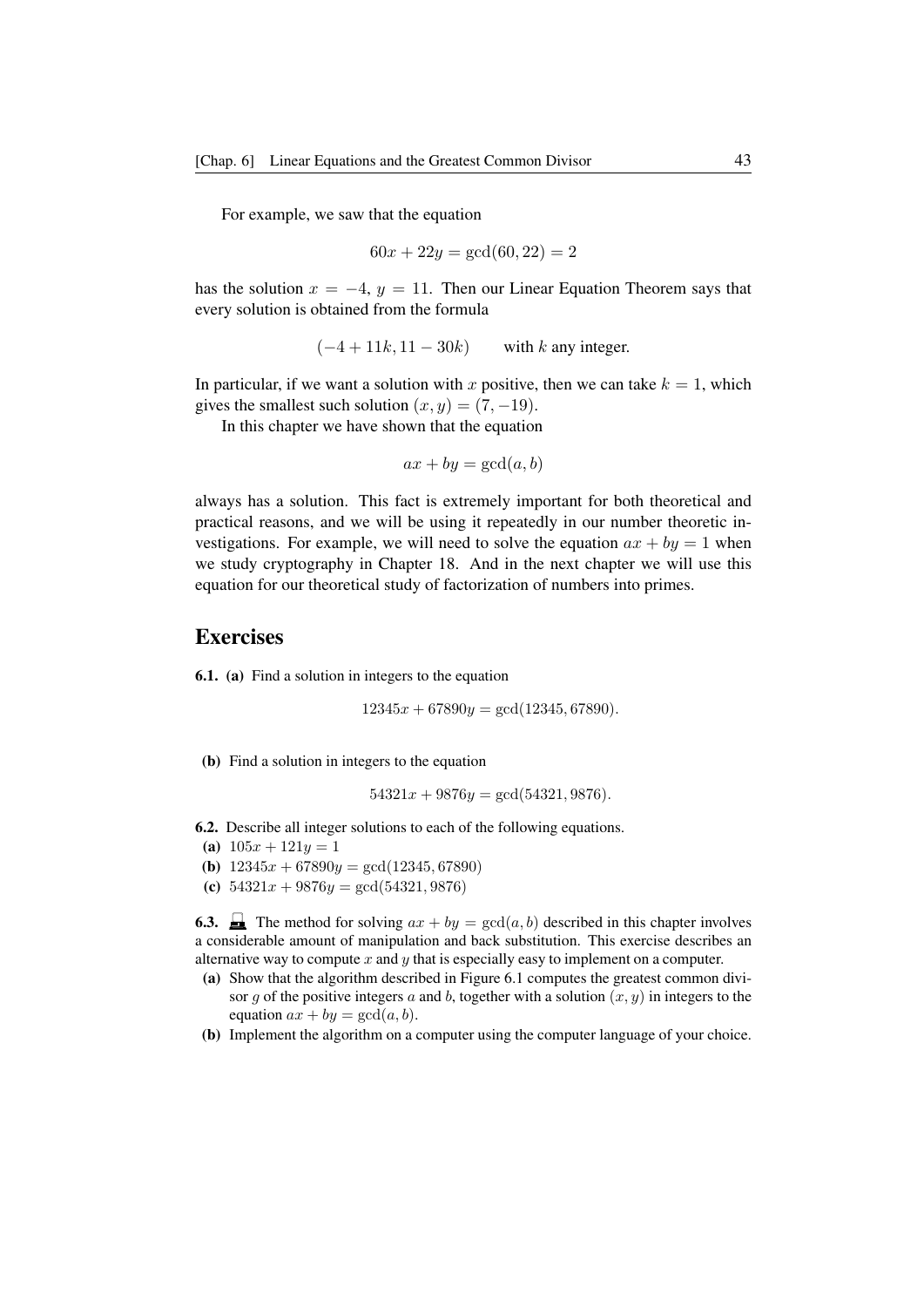- (c) Use your program to compute  $q = \gcd(a, b)$  and integer solutions to  $ax + by = q$  for the following pairs (*a, b*).
	- (i) (19789*,* 23548) (ii) (31875*,* 8387) (iii) (22241739*,* 19848039)
- (d) What happens to your program if  $b = 0$ ? Fix the program so that it deals with this case correctly.
- (e) For later applications it is useful to have a solution with  $x > 0$ . Modify your program so that it always returns a solution with  $x > 0$ . [*Hint*. If  $(x, y)$  is a solution, then so is  $(x + b, y − a)$ .]

(1) Set  $x = 1$ ,  $q = a$ ,  $v = 0$ , and  $w = b$ .

- (2) If  $w = 0$  then set  $y = (g ax)/b$  and return the values  $(g, x, y)$ .
- (3) Divide *g* by *w* with remainder,  $q = qw + t$ , with  $0 \le t \le w$ .
- (4) Set  $s = x qv$ .
- (5) Set  $(x, q) = (v, w)$ .
- (6) Set  $(v, w) = (s, t)$ .
- (7) Go to Step (2).

Figure 6.1: Efficient algorithm to solve  $ax + by = \gcd(a, b)$ 

6.4. (a) Find integers *x*, *y*, and *z* that satisfy the equation

$$
6x + 15y + 20z = 1.
$$

(b) Under what conditions on *a, b, c* is it true that the equation

$$
ax + by + cz = 1
$$

has a solution? Describe a general method of finding a solution when one exists. (c) Use your method from (b) to find a solution in integers to the equation

$$
155x + 341y + 385z = 1.
$$

**6.5.** Suppose that  $gcd(a, b) = 1$ . Prove that for every integer *c*, the equation  $ax + by = c$ has a solution in integers x and y. [*Hint*. Find a solution to  $au + bv = 1$  and multiply by c.] Find a solution to  $37x + 47y = 103$ . Try to make x and y as small as possible.

**6.6.** Sometimes we are only interested in solutions to  $ax + by = c$  using nonnegative values for *x* and *y*.

- (a) Explain why the equation  $3x + 5y = 4$  has no solutions with  $x \ge 0$  and  $y \ge 0$ .
- (b) Make a list of some of the numbers of the form  $3x + 5y$  with  $x \ge 0$  and  $y \ge 0$ . Make a conjecture as to which values are not possible. Then prove that your conjecture is correct.